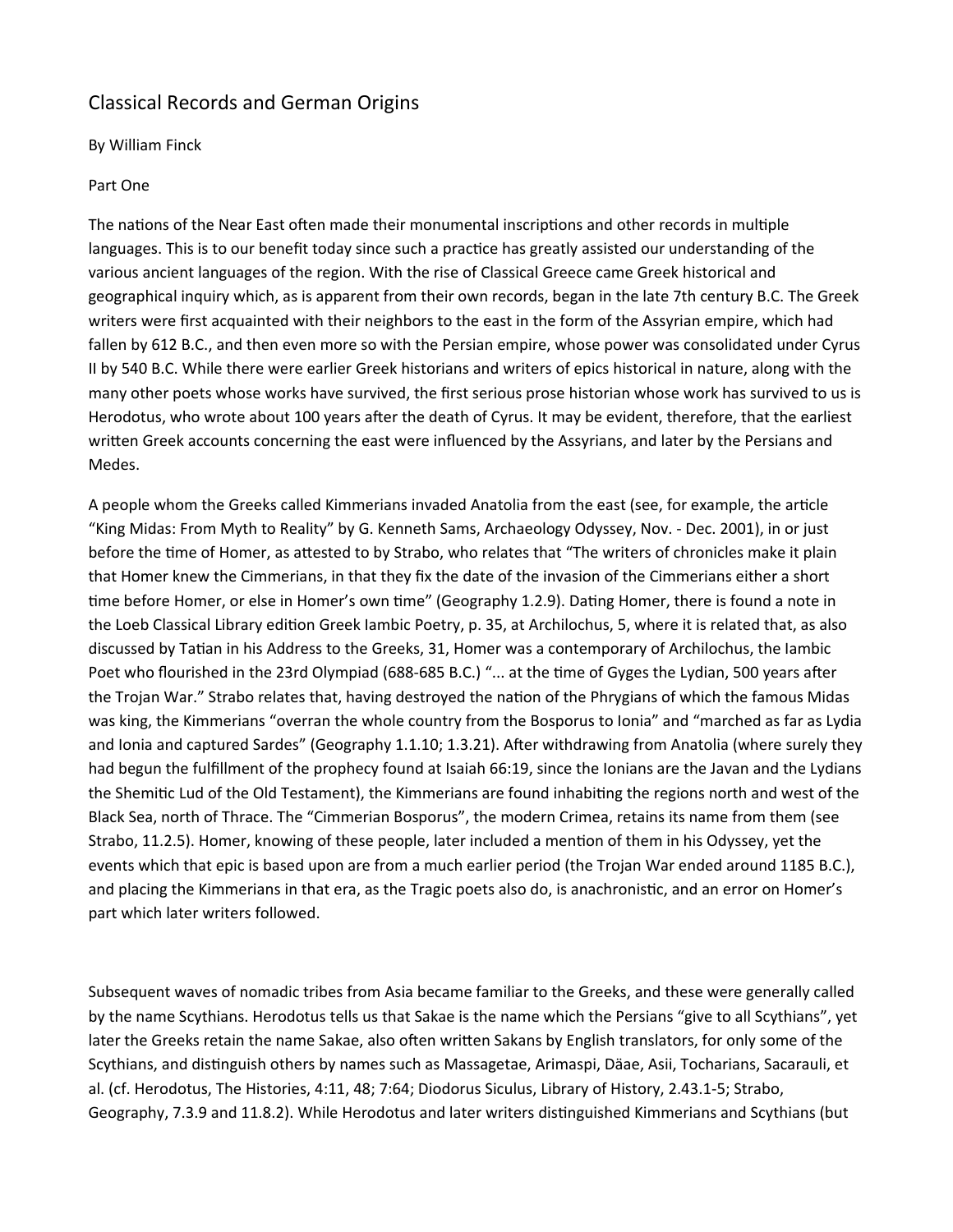Homer never mentioned either Scythians or Sakae), note that they all wrote long after the Greeks became acquainted with the Kimmerians, and after the Persians came to power in the east, the Assyrians and their Akkadian language having faded into obscurity.

Yet the Persians themselves did not distinguish the Kimmerians from the Scythians, for in the multi-lingual inscriptions which they left to posterity, it is evident that these peoples were one and the same. For instance, in an Akkadian inscription of the Persian king Xerxes, there are mentioned "the Amyrgian Cimmerians" and "the Cimmerians (wearing) pointed caps". A note accompanying the translation of this inscription which appears in Ancient Near Eastern Texts Relating to the Old Testament, edited by James B. Pritchard, Princeton University Press [hereinafter ANET], p. 316, tells us that in the Persian and Elamite versions of this same text these "Cimmerians" are called "Sakans". The Akkadian language was the lingua franca of the Near East during the earlier Assyrian and Babylonian empires (ANET, pp. 103, 198), before it was supplanted by Aramaic in the time of the Persian empire. Surely the Greeks of Homer's time must have been familiar with it. The obvious conclusion here is that Kimmerian is from the Akkadian word for those people whom the Persians called Sakae, and whom the Greeks called Scythians, and that all of these names identify the same group of people, although they had divided into various sub-tribes. The first of these people to come into Europe, in Assyrian times, the Greeks called by the Akkadian name. Later, in Persian times, the Greeks called subsequent waves of these people (or perhaps even descendants of those first tribes) – as well as those who remained in Asia – by the Persian name Sakae, or by the name Scythian. The Greeks may have learned the name Scythian from the people themselves, since one possible etymology for the word, from the Hebrew word succoth or tent, is quite plausible and well describes the Scythian mode of life, while also being consistent with classical accounts of Scythian origins. This would also explain how the word Scythian appears in a fragment which is attributed to Hesiod, who was regarded by later Greeks to have been a contemporary of Homer. Yet whether the work in question was Hesiod's, and the dating of Hesiod himself, are both problematical.

Again, noting the names on this particular Akkadian inscription of the Persians, "the Amyrgian Cimmerians" and "the Cimmerians (wearing) pointed caps", to this we must compare the language used by Herodotus, who discussing certain of the nations allied with Persia in Xerxes' invasion of Greece, wrote of the "Amyrgian Scythians" and said that "The Sacae, or Scyths, were clad in trousers, and had on their heads tall stiff caps rising to a point" (The Histories, 7.64). In a footnote at this passage in his edition of Herodotus, George Rawlinson noted that: "According to Hellanicus, the word 'Amyrgian' was strictly a geographical title, Amyrgium being the name of the plain in which these Scythians dwelt." Indeed the Cimmerians were but an early migration of the Scythians, or Sakae, into Europe.

While Homer never mentioned Scythians, Strabo offers a protracted argument that he knew about them, since he used the epithets "Hippemolgi" (mare-milkers), "Galactophagi" (milk-fed) and "Abii" (those without a living or having a simple lifestyle), for which see his Geography 7.3.2, 6, 7 and 9. In places he cites the use of these epithets for Scythians by both Aeschylus and Hesiod (in an otherwise lost fragment) to make his point. Yet Strabo also admits that Homer may have been referencing Thracians, who were said by others to have also led a lifestyle which beckoned such epithets (cf. Geography 7.3.2, 3, 4), where he cites Poseidonius. While Strabo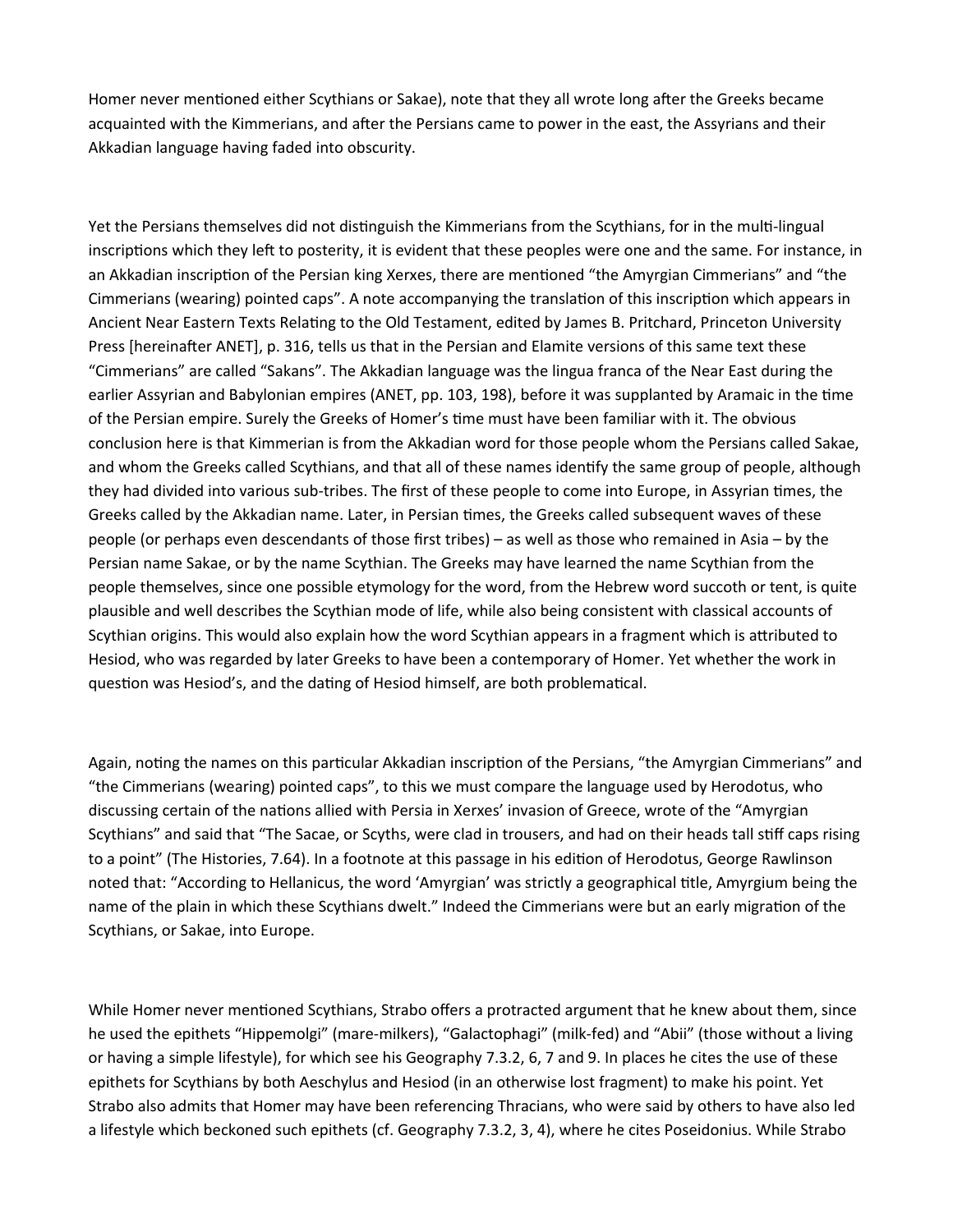wavers in this matter, and seems to want to believe that Homer indeed knew of the Scythians, he also seems to concede that in the environment of the more rugged north such a lifestyle, where men live off of their flocks rather than from agriculture, is quite natural (Geography 7.3.8, 9; 7.4.6). Yet while Homer may surely have meant other northern tribes by his use of such epithets, such as the Thracians or other Slavs, and later poets simply transferred the epithets to the Scythians, the argument is rather irrelevant. Once it is realized that the Kimmerians were simply Scythians by their Akkadian name, something that later Greeks did not explain and probably did not realize, it is sure that Homer did know the Scythians: that first wave of Kimmerians from Asia who destroyed Phrygia, threatened all of Lydia and Ionia, and then crossed into Europe to inhabit the lands north of Thrace. Seeing then that the Kimmerians and Sakae, or Scythians, are one and the same in eastern inscriptions, and that the Greeks employed at the first the Akkadian name for these people, and only later the Persian name (names well documented in eastern inscriptions before these people were known in the west), the fact that the Scythians originated in Asia, as Diodorus Siculus relates (Library of History, 2.43.1-5), is certainly validated.

Writing of a period some time before his own, Herodotus says that the Kimmerians were dispossessed of their Eastern European lands by the Scythians, and relates a tale wherein the Kimmerians had fled into Asia (meaning Anatolia, or Asia Minor, where Phrygia, Lydia and Ionia were located) to escape them, at which point the Scythians, in pursuit, missed them and poured into Media (The Histories, 4:12). Herodotus takes this story from the earlier poet Aristeas, and like his forebear, is evidently seeking to account for the appearance of these peoples in the Greek world, Anatolia and the Near East. Strabo tells us that "Aristeas was a Proconnesian – the author of the Arimaspian Epic, as it is called – a charlatan if there ever was one" (Geography, 13.1.16), and does us a service since the account given by Herodotus is impossible. Diodorus Siculus gives us a much more credible account of Scythian origins. He relates their humble beginnings along the Araxes river in northern Media, explaining the origins of the various Scythian tribes from this common source, and their spread northward and to both the east as far as India and the west as far as the region of Europe north of Greece and Thrace (Library of History, 2.43.1-5). These migrations can be corroborated in many other sources, both historical and archaeological. Diodorus' account is fully cohesive with accounts from the east, such as the ancient Assyrian tablets uncovered by archaeologists in the 19th century, and the testimony of Flavius Josephus in his Wars and Antiquities (for which see my earlier essay related to this subject, Classical Records of the Origins of the Scythians, Parthians & Related Tribes). Contrary to the tale of Herodotus' cited above, from other sources (notably Strabo, Geography 1.3.21) we learn that Scythians, led by a certain king Madys, had driven the Kimmerians (none of the Greek writers realized that the Kimmerians were Scythians) out of Anatolia some time after Phrygia had been destroyed. The presence of a town named Sagalassus in northern Pisidia may well be evidence of Scythians in the region. The "saga", or "saka", sound occurs frequently in names associated with Scythians, such as Arsaces, Massagetae, Sacarauli, Sacasene, et al. Strabo, in his Geography mentions both Sagalassus and its people, the Sagalasseis, several times. Rather than the Scythians chasing the Kimmerians into Anatolia from the north, as Herodotus alleged, it is much more evident, and may be said with certainty, that Scythians – among them the Kimmerians – had migrated through Anatolia from the east.

Writing of his own time, Herodotus mentions Celtica, yet seeming not to know it by the exact location (i.e., from the Pyrenees to the Rhine) which later writers describe, he is somewhat inaccurate. Herodotus states: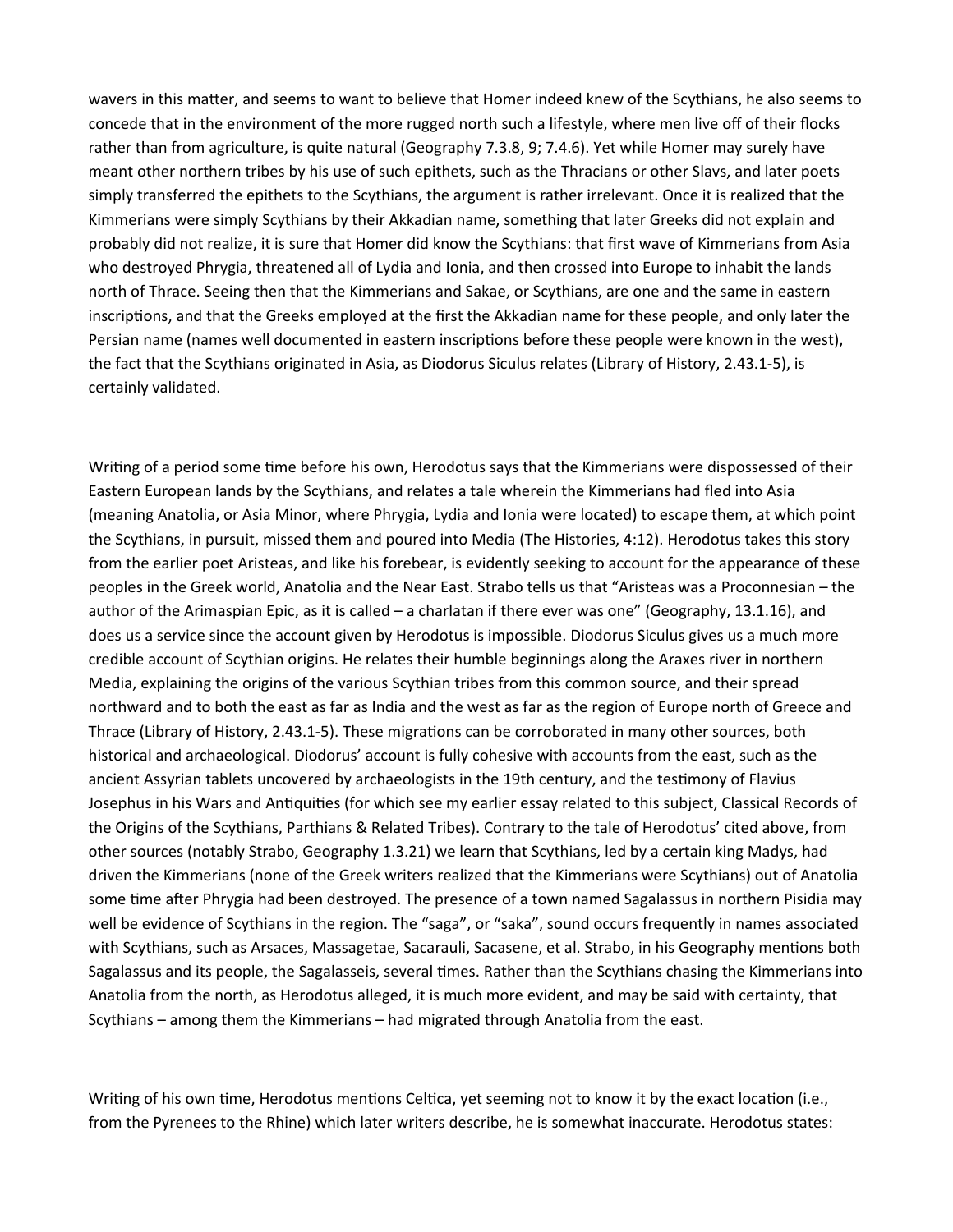"This latter river [the Ister, or Danube] has its source in the country of the Celts near the city Pyrêné, and runs through the middle of Europe, dividing it into two portions. The Celts live beyond the pillars of Heracles, and border on the Cynesians, who dwell at the extreme west of Europe. Thus the Ister flows through the whole of Europe before it finally empties itself into the Euxine [Black Sea] at Istria, one of the colonies of the Milesians" (The Histories, 2:33). Of course, the Danube runs through most of Europe, but doesn't have its sources nearly as far west as Iberia. Also by "the city Pyrêné" the Pyrenees mountains may instead have been meant, something being misconstrued in communication. Yet from this we see that Herodotus knew of Kelts dwelling in the west, near the sources of the Danube (which would actually be just north of modern Switzerland) and in Iberia. Later in his history (4:49) Herodotus calls the Cynesians "Cynêtes" instead, and Rawlinson notes that nothing else is known of these people.

The Germanic tribes dwelling north of the Danube were originally called by the later Greek writers by the name Galatae. Strabo, who lived circa 63 B.C. to 25 A.D., says that "... the Germans, who, though they vary slightly from the Celtic stock in that they are wilder, taller, and have yellower hair, are in all other respects similar, for build, habits, and modes of life they are such as I have said the Celti are. And I also think that it was for this reason that the Romans assigned to them the name 'Germani,' as though they wished to indicate thereby that they were 'genuine' Galatae, for in the language of the Romans 'germani' means 'genuine'" (Geography 7.1.2). The Loeb Classical Library edition of Strabo, translated by H.L. Jones, offers the following footnote at this passage: "So also Julius Caesar, Tacitus, Pliny and the ancient writers in general regarded the Germans as Celts (Gauls). Dr. Richard Braungart has recently published a large work in two volumes in which he ably defends his thesis that the Boii, Vindelici, Rhaeti, Norici, Taurisci, and other tribes, as shown by their agricultural implements and contrivances, were originally, not Celts, but Germans, and in all probability, the ancestors of all Germans (Sudgermanen, Heidelberg, 1914)." And while I certainly have disagreements with Braungart, the fact that Germans were to the Greeks Galatae (Latin: Gauls) is clear. Diodorus Siculus describes the Galatae who dwell beyond (east of) the Rhine as tall and blond with very white skin, and says that they drank beer made from barley and the water in which they washed their honeycombs, which seems to describe an ancient form of mead (Library of History 5.26.2; 5.28.1). These Galatae used chariots, and wore what seems to be a type of tartan (5.29.1; 5.30.1).

Yet the name Kelt seems not to have originally belonged to the Galatae. Describing the inhabitants of what is now southern France, in the region of modern Narbonne, Strabo says of these people that "... the men of former times named [them] 'Celtae'; and it was from the Celtae, I think, that the Galatae as a whole were by the Greeks called 'Celti' – on account of the fame of the Celtae, or it may also be that the Massiliotes, as well as other Greek neighbors, contributed to this result, on account of their proximity" (Geography 4.1.14). With this the earlier Diodorus Siculus, whose writing brings us to about 36 B.C. (since he describes the transition of Tauromenium in Sicily to a Roman colony) agrees, stating: "And now it will be useful to draw a distinction which is unknown to many: The peoples who dwell in the interior above Massalia, those on the slopes of the Alps, and those on this side the Pyrenees mountains are called Celts, whereas the peoples who are established above this land of Celtica in the parts which stretch to the north, both along the ocean and along the Hercynian Mountain, and all the peoples who come after these, as far as Scythia, are known as Gauls [Greek: Galatae]; the Romans, however, include all these nations together under a single name, calling them one and all Gauls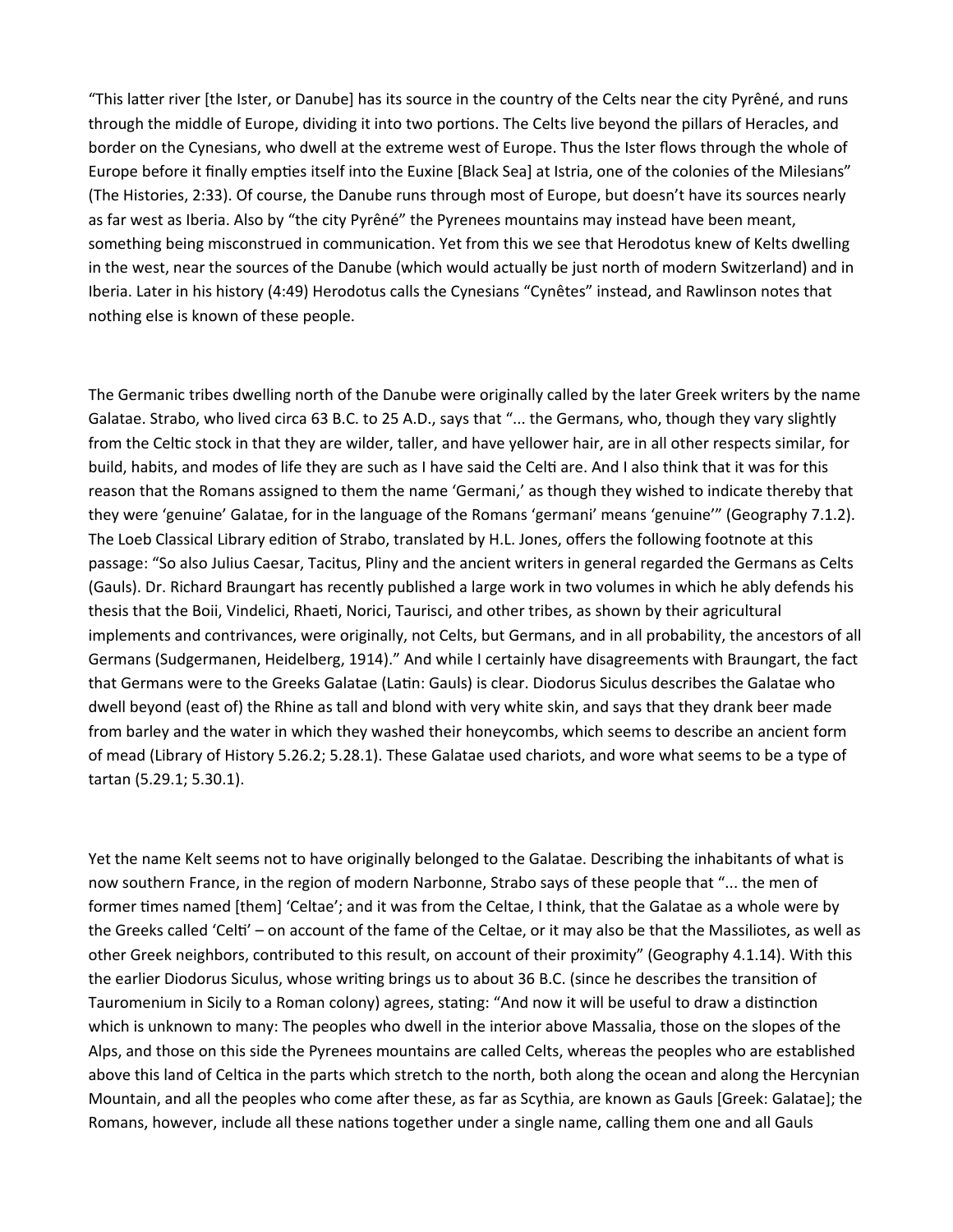[Greek: Galatae]" (Library of History, 5.32.1). So it is evident that Kelts and Galatae were at one time distinct. Herodotus knew of the Kelts, but did not use the term Galatae, yet at an early time the terms became synonymous to the Greeks and Romans. Polybius, who wrote up to about 146 B.C., over a hundred years before Diodorus Siculus, was already using the terms Kelts and Galatae synonymously, even in the same paragraph (i.e. The Histories, 2.17.3-5; 2.33.1-5). Throughout his own writings even Diodorus uses the two terms interchangeably, and also often in the same paragraphs (i.e. 14.113-117), while on other occasions he distinguishes between them (i.e. 25.13.1). Diodorus never used the term German, but called the tribes that dwelt east of the Rhine – some of which he mentioned by their individual names – Galatae also, where he tells of Julius Caesar's conquests there (Library of History, 5.25.4).

Massalia (or often Massilia, the modern Marseilles) was an early Ionian (Phocian, Ionians from Phocis) Greek settlement in Keltica and in proximity to the Kelts. Massalia is mentioned by Herodotus (i.e. The Histories, 5:9) and was founded circa 600 B.C. It is most likely that Herodotus learned about the Kelts only from these Phocian Greeks, who had founded Massalia and other western colonies with much resistance from the rival Phoenicians and Etruscans (c.f. The Encyclopedia of World History, 6th ed. Houghton - Mifflin Co., 2001, pp. 60-62). While I cannot presently determine with confidence whether Kelts were already inhabiting the southern parts of France when the Phocians founded their colonies – and it appears that they may not have been – they certainly were there by Herodotus' time (circa 440 B.C.), and so the Greeks and Romans surely must have been familiar with the Kelts around Marseilles well before the Galatae invaded Italy. Yet where the Galatae first appeared in northern Italy late in the 5th century B.C., Livy, the Roman historian, in his account calls them a "strange race, new settlers" (History of Rome, 5.17.6-10). A short time later, after conquering the Etruscans, these Galatae nearly destroyed Rome, circa 390 B.C. Yet, as Strabo attests that the Romans do, the Kelts about Massilia, like those who invaded Rome, are called "Gauls" by Livy as he relates the much earlier founding of that city (5.34.8). If the Romans were familiar with the Kelts around Massalia when that city was founded, and the Galatae were Kelts, how could Livy consider the Galatae who appeared in northern Italy 200 years later a "strange race"? And while Herodotus mentioned the Kelts, Kimmerians and Scythians of Europe, he never used the term Galatae, and may well have been ignorant of it. According to the 9th edition of the Liddell & Scott Greek-English Lexicon, the term Galatae does not appear until the 4th century B.C., where it is found in a fragment attributed to Aristotle. So with all of this, we see some confusion in the application of the names Kelt and Gaul, or Galatae, from the earliest times.

There is one possible solution to the paradox concerning the application of these names as described by the early historians, which I shall take liberty to propose here. The Phoenicians were of the same origins as the German tribes, for which see my earlier essays Classical And Biblical Records Identifying the Phoenicians; Herodotus, Scythians, Persians & Prophecy; and Classical Records Of The Origins Of The Scythians, Parthians & Related Tribes, along with subsequent portions of this current essay which shall endeavor to establish that German origins are found with the Kimmerians and Scythians. The Phoenicians, as described by the Greek tragic poets and others, such as the Roman Virgil, were fair and blond, and they settled the coasts and river valleys of Western Europe for several centuries before the arrival of the Greeks in that region. So it is plausible that with these people lies the origin of the original Celtae, and that these are people often identified as "proto-Celts" by modern archaeologists, at least on many of the occasions where "proto-Celts" are identified,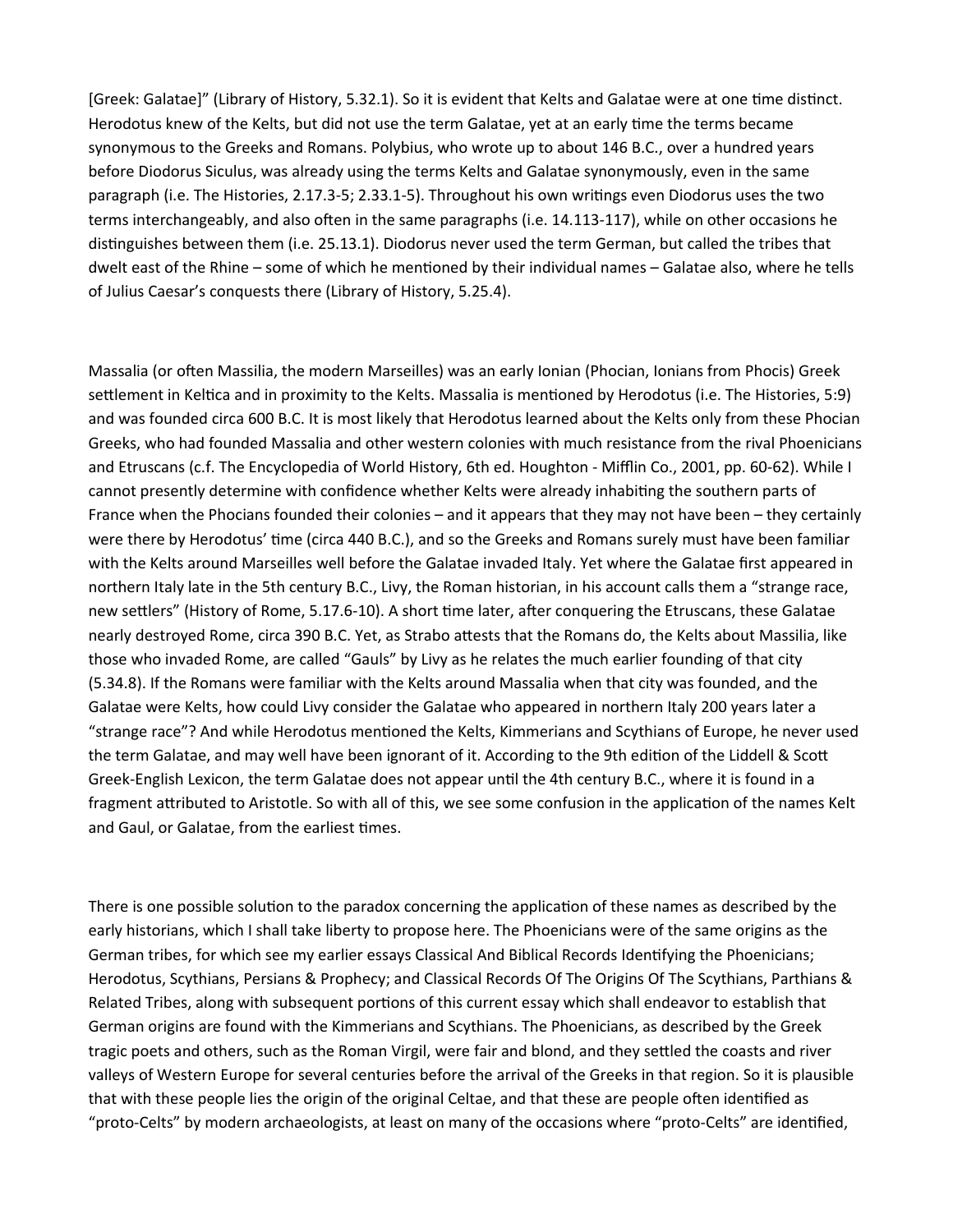and that once becoming known to the Greeks and Romans, the other tribes appearing to the north were also called by the same name, having been imagined to be related, as in truth they actually were. A Phoenician presence on the coasts as well as the interiors of Iberia and Britain, where they mined metals such as tin and silver, can be established as having existed long before the Greeks and Romans began writing of Celti, Galatae, and Gauls. Perhaps coincidentally, the smaller island northwest of Malta, south of Sicily, which was colonized by the Phoenicians, Diodorus Siculus calls Gaulos (the modern Gozo) in his Library of History at 5.12.4. While this hypothesis may be conjectural, it does agree with the testimonies of Strabo regarding the names Celtae and Celti, and of Diodorus regarding Celts and Galatae, cited above. What all of this has to do with the Kimmerians and the Scythians shall hopefully become evident in the parts of this essay which follow.

## Part Two

In preparation for writing his histories, Herodotus had traveled widely, actually visiting many of the places which he wrote about. One of the places that he visited was Istria, a Milesian colony on the Danube river which bordered upon the Scythians (cf. Diodorus Siculus, Library of History, 19.73.2), where he undoubtedly gained much of his knowledge of the Scythians and of the Ister (which is the Danube) and the region through which the river runs. Describing the Danube, Herodotus calls it "one of the great Scythian rivers", considering the land north of the Danube to be Scythia, and mentions that there are five notable "Scythian" rivers which empty into the Danube from the north (The Histories, 4.48,51). The historian spoke of the land north of the Danube, later known to the Romans as Germany, thusly: "As regards the region lying north of this country [Thrace] no one can say with any certainty what men inhabit it. It appears that you no sooner cross the Ister than you enter on an interminable wilderness. [Rawlinson notes here: 'Hungary and Austria', later political divisions of the land the Greeks came to know as Galatia, the Romans Germany.] The only people of whom I can hear as dwelling beyond the Ister are the race named Sigynnae, who wear, they say, a dress like the Medes, and have horses which are covered entirely with a coat of shaggy hair, five fingers in length. They [the horses] are a small breed, flat-nosed, and not strong enough to bear men on their backs; but when yoked to chariots, they are among the swiftest known, which is the reason why the people of that country use chariots. Their borders reach down almost to the Eneti upon the Adriatic Sea [i.e. including perhaps the modern Carinthia in western Austria], and they call themselves colonists of the Medes; but how they can be colonists of the Medes I for my part cannot imagine. Still nothing is impossible in the long lapse of ages. Sigynnae is the name which the Ligurians who dwell above Massilia give to traders, while among the Cyprians the word means spears. According to the account which the Thracians give, the country beyond the Ister is possessed by bees, on account of which it is impossible to penetrate farther. But in this they seem to me to say what has no likelihood: for it is certain that those creatures are very impatient of cold. I rather believe that it is on account of the cold that the regions which lie under the Bear [the northern regions, 'the Bear' referring to the constellation] are without inhabitants. Such then are the accounts given of this country, the sea-coast [of the Black sea] whereof Megabazus was now employed in subjecting to the Persians" (The Histories, 5:9-10). So it is apparent that central Europe, a few centuries later populated by so many Germans that Rome could not subdue it, was quite sparsely inhabited in the time of Herodotus, and those few who did dwell there are said to have come from Media. It has been made evident here already (in Part One of this essay) that both Kimmerians and Scythians, being one and the same people, originated in and around northern Media. Herodotus' account of the small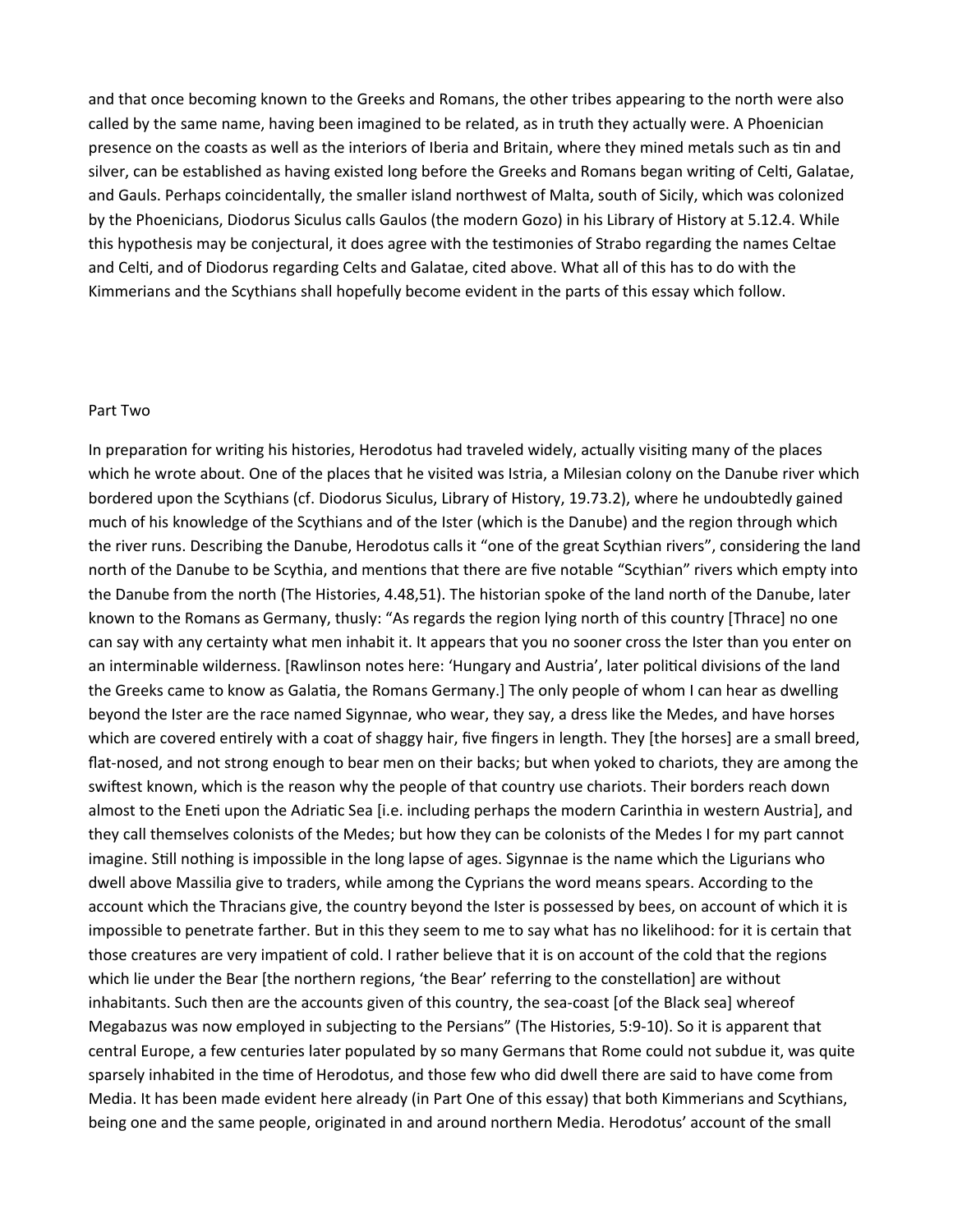horses found north of the Danube is corroborated by archaeology. For instance, the horses of the Urnfield Culture (see, for example, the Internet site Wikipedia and the article "Urnfield Culture") are found to be a mere 1.25 meters tall at the shoulders, on average.

In The New Encyclopaedia Britannica, 15th edition, in volume 3 of the Micropaedia, there is an article entitled "Cimmerian" which follows many of the mistakes which Herodotus and others also followed concerning the origin of the Kimmerians, and insisting that they should be distinguished from the Scythians the article states that "Ancient writers sometimes confused them with the Scythians", yet it has been shown here that the Kimmerians were indeed Scythians, by their Akkadian (Assyrian) name. The article ends by stating of certain archaeological remains that "... perhaps ... the western branch of the Cimmerians, who, under fresh Scythian pressure, eventually invaded the Hungarian plain and survived there until about 500 B.C." While it is true that, as the article also relates, the Kimmerians are no longer mentioned in contemporary historical accounts after they departed from Anatolia, this is more likely due to confusion over names rather than to their disappearance. The period from 600-500 B.C. is the era generally proposed by archaeologists for the spread of the so-called Keltic La Tene culture throughout Western Europe. 500 B.C. is also only about 100 years before the spread of the Galatae into the Ligurian and Etruscan lands of the Alps and northern Italy.

Some time after Herodotus, but by the time of Aristotle about a century later, as attested to by the lexicographers in the 9th edition of the Liddell & Scott Greek-English Lexicon, the word Galatae began to be used. It shall be fully illustrated as this essay progresses, that before the time of the historian Polybius the word Galatae began to be used of those tribes which appeared north of the Alps in the west, and north of Greece and Thrace in the east, in lands which Herodotus had earlier called Scythia. Scythia, along with Scythian were thereafter used only of the Scythian tribes of Asia, in the lands north of the Caucasus and east of the Tanaïs river. Yet the origin of the word Galatae has not, so far as I have seen, been sufficiently explained by the ancient Greeks (Diodorus Siculus only repeats a myth concerning Heracles and a supposed son named Galates, from whom they were fabled to have sprung), and it may be conjectured that the Scythians of the north, having previously been called by the Greeks "Galactophagi" (milk-fed) and "Hippemolgì" (mare-milkers), may have eventually been called Galatae from gala, the Greek word for milk. The Latin word rendered Gaul in English is actually Galli, and may have come to them from the Greek, yet perhaps coincidentally, gaulus is Latin for bucket.

After informing us of the distinction between Kelts and Galatae (quoted in Part One of this essay), Diodorus Siculus tells of the Galatae that "... some men say that it was they who in ancient times overran all Asia and were called Cimmerians, time having slightly corrupted the word into the name of Cimbrians, as they are now called ..." and goes on to relate how tribes of these Galatae once captured Rome, as Livy and others also relate had happened (about 390 B.C.), and how they later plundered the temple of Delphi in Greece (in 279 B.C.). Afterwards, certain tribes of them invading Anatolia were defeated by Attalus I of Pergamos, and negotiated to settle the land which became known as Galatia in Anatolia. These Galatians "became mixed with the Greeks" and so were called "Greco-Gauls", and it is these Galatians for whom Paul wrote his epistle. Diodorus then adds of the Galatae: "... and who, as their last accomplishment, have destroyed many large Roman armies", referring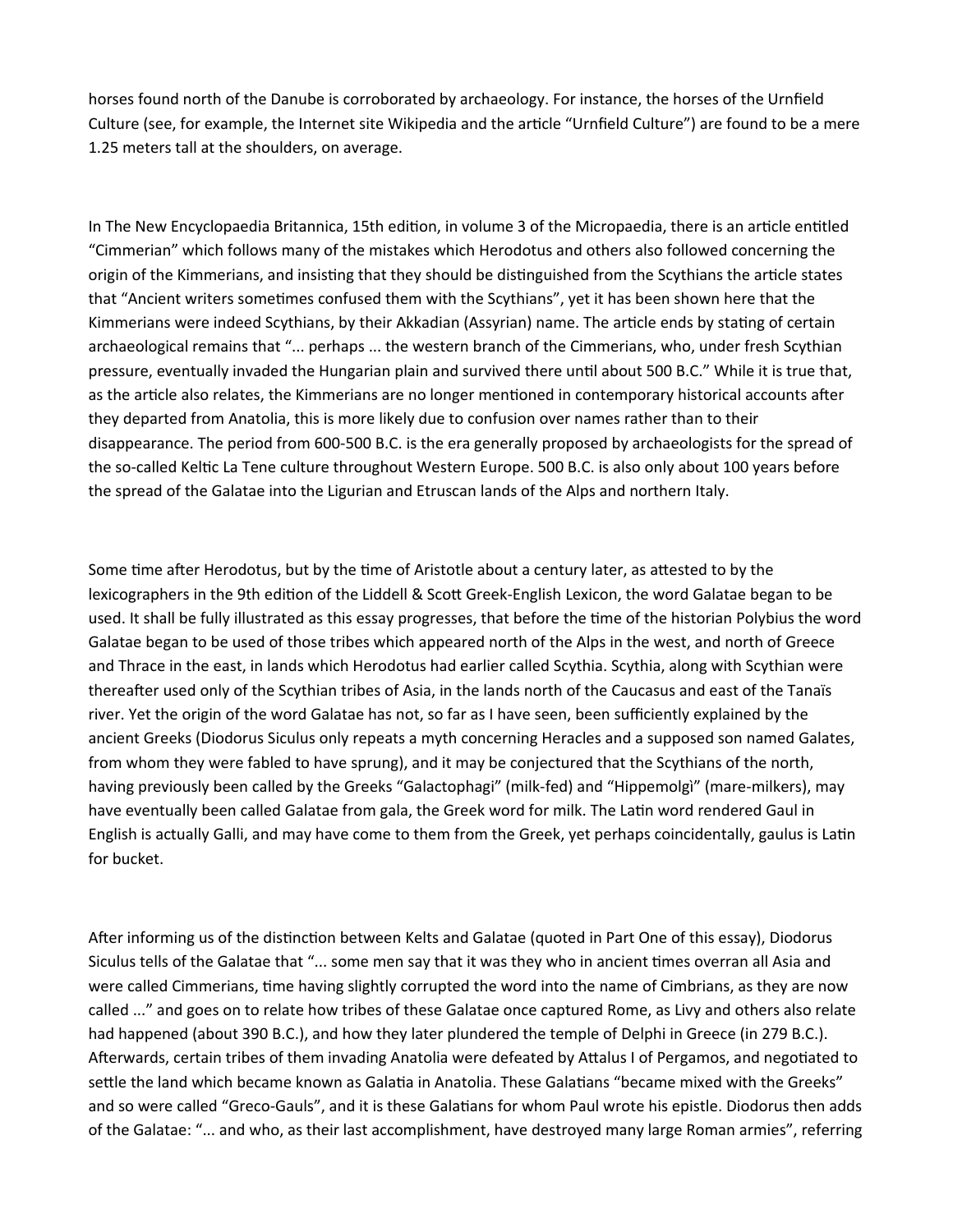to the Roman wars with the Cimbri (Library of History, 5.32.4-5). In the Loeb Classical Library edition of Diodorus, translated by C. H. Oldfather, a footnote at this passage reads: "Much has been written to show that the Germanic tribe of the Cimbrians who threatened Italy shortly before 100 B.C. were belated Cimmerians who first entered Asia Minor in the seventh century B.C." The Cimbri, after several astounding victories, were defeated by the Romans about 101 B.C. Strabo also tells us that they were the Kimmerians, and later calls them Germans, who with another kindred tribe, the Sugambri, were "best known" of the Germanic tribes (Geography, 7.2.2, 4). As the Germanic (Galatae, Kimmerian, or Scythian) tribes grew and divided, and the Greeks and Romans became more intimately knowledgeable of them, they were referred to less generally, by more specific tribal names. For instance, Strabo later enumerates the tribes of "those Galatae who settled in Phrygia" (Geography, 12.1.1) as "... the Trocmi and the Tolistobogii, [which] are named after their leaders, whereas the third, the Tectosages, is named after the tribe in Celtica." The Tectosages (Tektosagas in Greek, and notice the presence of the -saga syllable present in so many names related to Scythian tribes, as mentioned in Part One of this essay) had also occupied a district near the Pyrenees mountains, and are said to be a division of the Volcae (Geography, 4.1.12-13; 12.5.1). Of the Trocmi, Strabo says that this tribe, settled near Pontus and Cappadocia, was "the most powerful of the parts occupied by the Galatians" (12.5.2).

Herodotus was somewhat correct in stating that the Kimmerians were pushed out of their eastern European lands by the Scythians. As he himself later explains, in his own time the inhabitants of the land north and west of the Black Sea and north of Thrace were Scythians, and he called the lands north of the Danube Scythia (The Histories, 4:48, 97). Yet this is not when the Kimmerians had destroyed Phrygia. They had already done that around 700 B.C. while they were enroute to Europe (as explained in Part One of this essay). Rather, this tradition helps to document the beginnings of a new westward push by the "Caucasian" or "Indo-European" tribes of Asia into Europe, of which those Scythians – first called Kimmerians, but later Galatae and Kelts by the Greeks – were the vanguard, and which would continue through the 5th century A.D. Of course, other "Indo-European" tribes, such as the Greeks and Romans, had long occupied southern Europe, and (as shall be discussed later) certain of the Slavic branch of the race had already occupied portions of central and northern Europe, as did colonists from the Greeks. Upon passing into Europe, the Kimmerians would not only settle the Crimea and the region north of Thrace, but would follow the Danube river into Celtica and the Alps, leaving many settlements behind along the way. Spreading along the Alps from the Adriatic to Massalia (now Marseilles) the Kimmerians then branched out into what are now Italy, France, and Iberia, diffusing the socalled La Tene culture of the archaeological record, becoming known to the Greeks of the west as Galatae, and to the Romans as Gauls. Strabo tells us that all of the Cisalpine Kelts (those on the Roman side of the Alps) had migrated from Transalpine land (Geography 4.4.1). As we have already seen, the Greeks attest that the Galatae were indeed the Kimmerians.

It should not be a wonder that the Kimmerians could destroy Phrygia, cross into Thrace, and be found in what today is France a mere 100 years later, or before 500 B.C. The entire course of the Danube is not quite 1800 miles, and from the sources of that river to the Pyrenees there are about 500 miles more. The lands west of the Rhine and south of the Alps are much more inviting to settlement than those to the north and east, and even up to the time of Julius Caesar the Germanic tribes were forcing their way into them. For instance, in The Gallic War Caesar complains that "In a few years all the natives [those who were already settled in Gaul, west of the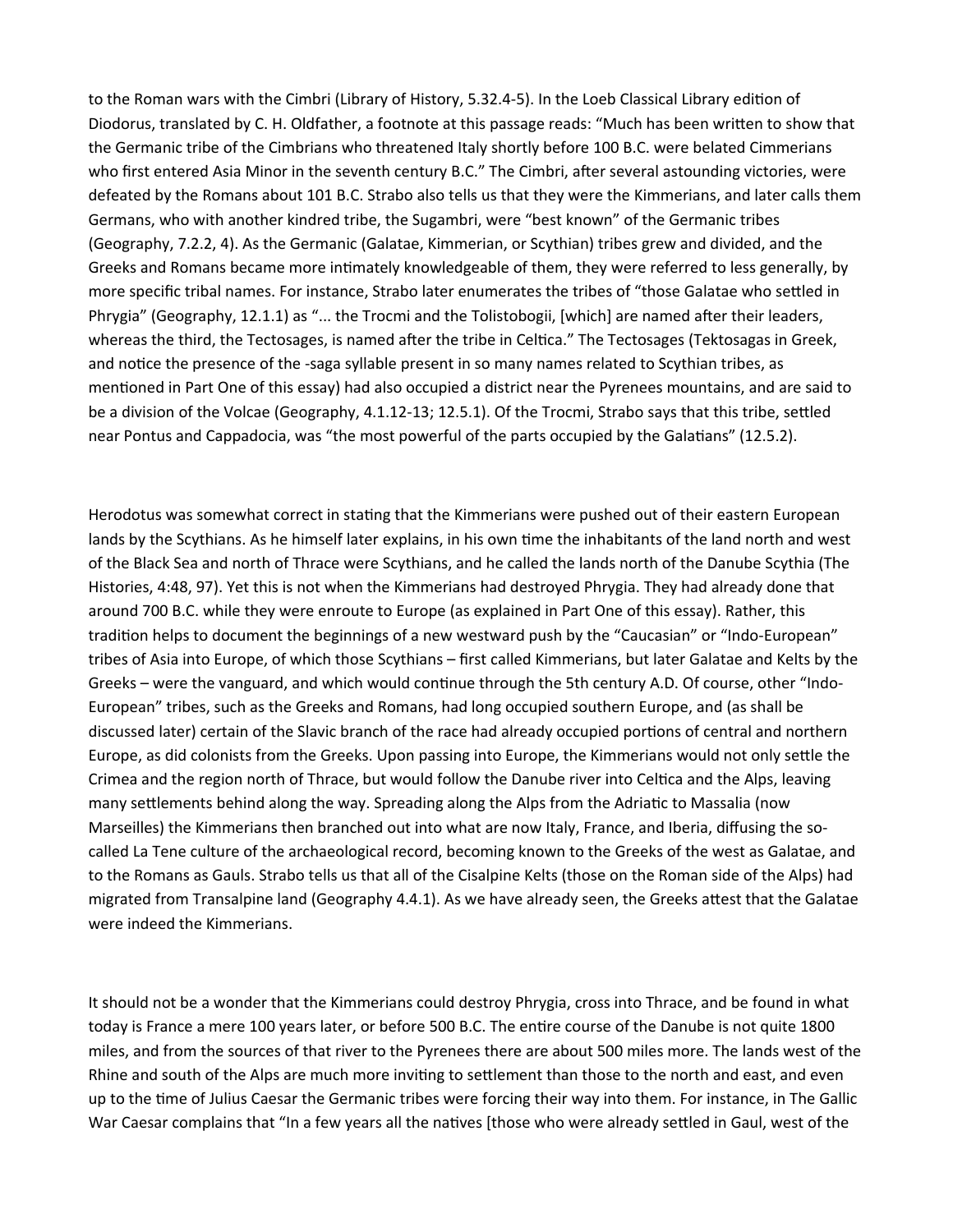Rhine] will have been driven forth from the borders of Gaul, and all the Germans will have crossed the Rhine; for there can be no comparison between the Gallic and German territory ..." (1:31), bearing in mind that the distinction between Gaul and German here is a late Roman one. Strabo said of the Germans and Galatae (which he distinguishes although he tells us that the Germans are Galatae, at Geography, 7.1.2), "that they migrate with ease ... they do not till the soil or even store up food, but live in small huts that are merely temporary structures; and they live for the most part off their flocks, as the Nomads do, so that, in imitation of the Nomads, they load their household belongings on their wagons and with their beasts turn whithersoever they think best", then he proceeds to explain that other German tribes to the north are even more indigent, among them the Cherusci, Chatti, Cimbri, and others (Geography 7.1.3). This description of the Germanic tribes is much like that of Herodotus' where he describes their Scythian forebears (The Histories, 1:216; 4:46). The distance from Boston to San Francisco by modern highway is very nearly 3000 miles, much farther than the distance from the Black Sea to the Pyrenees, and only 43 years after the west was opened to Anglo-America with the Louisiana Purchase there were already enough Americans settled in California that they could begin to wrest control of that territory from Mexico in the Bear Flag Revolt of 1846. All the lands of the American interior were also well-settled in a short time. The American pioneers of the west had at least as much resistance from the hostile Indian tribes, and no great technological advantage (with the exception of the black-powder rifle) over their Kimmerian ancestors in the settlement of northern and western Europe.

Moving through the Danube valley, the Kimmerians, or Galatae, had left many settlements along the way, where they encountered other White tribes who had long inhabited those regions. Foremost among these were the Thracians, the Illyrians, the Milesians (who had many colonies on the Danube and on the shores of the Black Sea), other Greeks; and then in the Alps the Etruscans, Ligurians, and other tribes, such as the Rhaetians, whom Livy attests were descended from the Etruscans (History of Rome, 5.33.7-11). The Phrygians in Anatolia were themselves a colony of the Thracians (Strabo Geography, 7.3.2; 7.25; 10.3.16), who are of the Slavic, or Japhethite, branch of the White Adamic race (Tiras, or Thiyrac in Strong's Hebrew dictionary; Genesis 10: 2). The Illyrians were apparently of the stock of the Trojans, and Strabo tells us that in his time there was still a tribe of the Illyrians called Dardans (Geography, 7.5.6-7), the name by which Homer called the Trojans. The Milesians were descended from the Carian-Phoenician founders of Miletus in Anatolia (i.e. Strabo, Geography, 12.8.5), although they were Hellenized and the city considered a part of Ionia. Thales of Miletus, the city's most famous inhabitant and one of the earliest of the famous Greek philosophers, was said by Herodotus to be "of Phoenician descent" (The Histories, 1:170). Milesians were also, along with the Danaans, among the earliest inhabitants of Ireland. The Etruscans were professed to be of the stock of the Lydians of Anatolia, and so they were Shemites (cf. Herodotus, The Histories, 1:94; Strabo, Geography 5.2.2; Genesis 10:22; Isaiah 66:19). These tribes are responsible for the earlier Tumulus, Urnfield, Hallstatt, Piliny, Lusatian, and other Bronze and early Iron Age cultures of central Europe, as identified by archaeologists. The Vistula river cultures, among them the Trzciniec, which preceeded the Lusatian in that area, and also the Piliny culture of what is now Hungry and Slovakia, along with others of the region, have been shown by archaeologists to be related to the Tumulus culture. The Phrygians of Anatolia left behind numerous such Tumulus burials.

And so along the lower Danube river there are found many tribes of the Galatae. Strabo mentions "both the Illyrian and Thracian tribes, and all the tribes of the Celtic or other peoples that are mingled with these, as far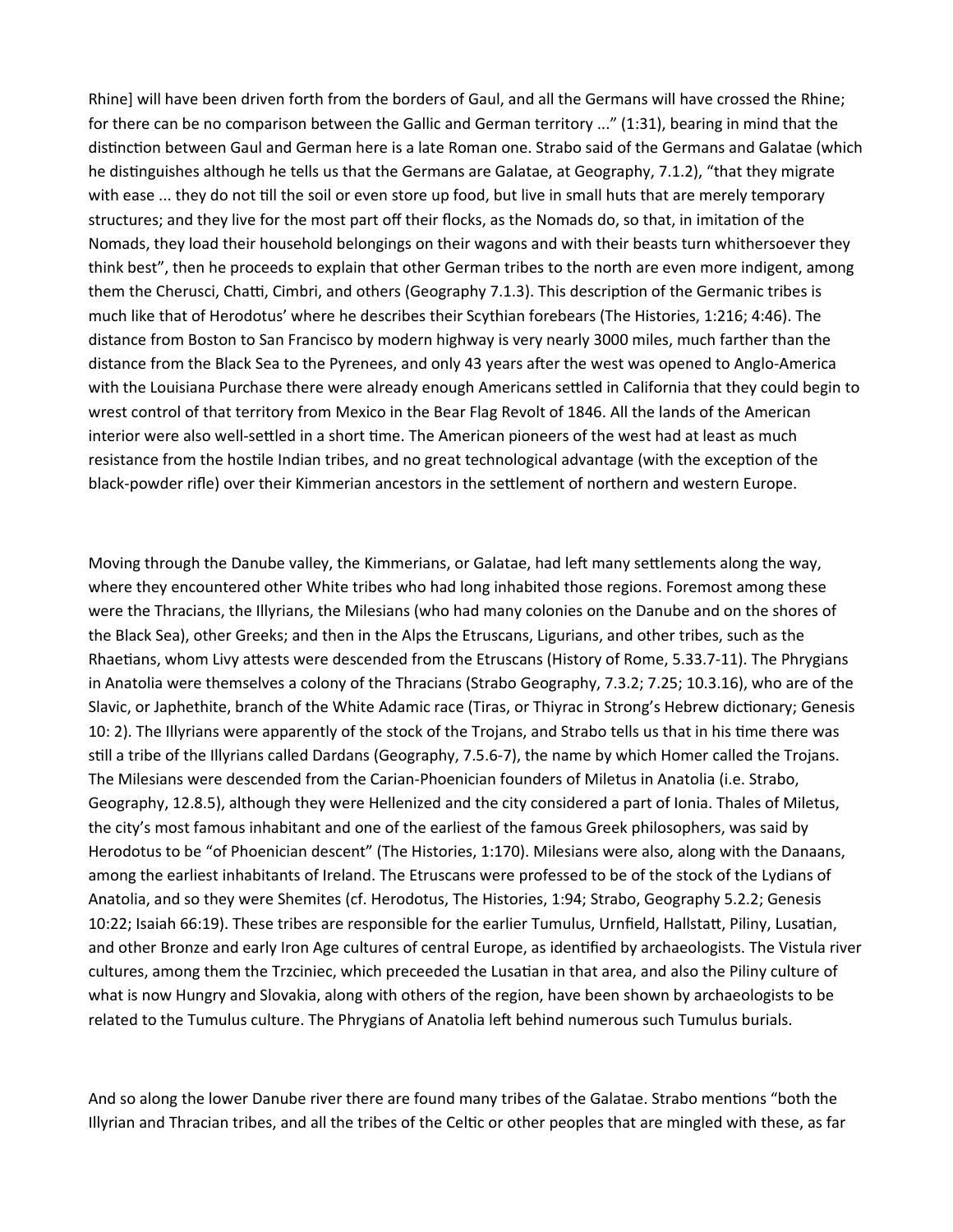as Greece, [which] are to the south of the Ister" (Geography, 7.1.1). Among them are the "Scordisci Galatae" of the Balkans, intermingled with the Illyrian and Thracian tribes (Geography, 7.2.2; 7.5.2; Diodorus Siculus, Library of History, 34/35.30A); the Teuristae; the Taurisci and Norici (Geography, 4.6.9, 12; 7.2.2); the Trerans or Treres who are in turn identified as Kimmerian and Thracian (Geography, 1.3.21; 13.1.8; 14.1. 40), where Strabo cites Callinus, an Elegaic Poet of the mid-7th century B.C., who said the Treres were Kimmerians (cf. Greek Elegaic Poetry, Loeb Classical Library, p. 15, Callinus, I); the Iapodes who are said to be a mixture of Kelts and Illyrians (Geography, 7.5.2); and the Boii, whom Strabo also says were mingled with Thracians (7.3.2). The Kimmerians being Scythians, and as Josephus, the Biblical, and the ancient Assyrian records demonstrate, therefore being descended from those many thousands of Israelites who were deported and resettled by the Assyrian empire, here is surely evidence of the fulfillment of prophecies such as those found at Genesis 9:27 and Isaiah 66:19, along with many others concerning the Old Testament Israelites. This also fully concurs with Strabo's assessment, quoted in Part One of this essay, that those Galatae north of the Danube and east of the Rhine were called Germani because they were the genuine Galatae (Geography, 7.1.2), as those who advanced south of the Danube and west of the Rhine had mingled with earlier settlers of those regions. It is these Thracian, Illyrian, and Milesian tribes (and especially the latter two, since they had descended from Israelite tribes who had at a very early time migrated from Palestine by sea, and were therefore closely related to the Kimmerian Scythians), who along with those Phoenicians and Danaans who had at a much earlier time colonized the coasts of northern and western Europe by sea, who are all often identified as "proto-Kelts" by archaeologists and anthropologists, and who together with the Kimmerian Scythian Galatae, and even later Scythian Sakans (Saxons), who migrated from Asia into Europe, eventually formed the White nations of Europe as we know them today. Substantiation for the above assertions concerning the Trojan Illyrians, Milesians, Phoenicians, Danaans, Scythians et al., may be found in my earlier essays on these subjects: Classical Records Of Trojan-Roman-Judah; Classical And Biblical Records Identifying The Phoenicians; Classical Records Of the Danaan & Dorian Israelite Greeks; and Classical Records Of The Scythians, Parthians & Related Tribes.

Long after the initial dispersion of the Kimmerians, Galatae are found raiding the countries to the south, from their homes in Germanic lands north of the Danube, well into the second century B.C. From 279-276 B.C. they destroyed a Macedonian army, raided Macedonia and sacked Delphi (Diodorus Siculus, Library of History, 22.3, 4, 9). From just before this time until about 210 B.C. the Galatae ruled all of Thrace. It was also during this time that tribes of the Galatae crossed back into Anatolia, and after suffering a defeat at the hands of the king of Pergamos, settled the land which became known as Galatia, already discussed above. Yet by 168 B.C., Galatae from north of the Danube were being hired by the Macedonians as mercenaries in their wars against the Romans (Library of History, 30.19; 31.12-14). The Cimbri, in their later wars against the Romans, fought with them at both Noreia (the modern Neumarkt in the duchy of Styria in Austria), and at Arausio (the modern Orange) in Gaul (cf. Strabo, Geography, 5.1.8; Diodorus Siculus, Library of History, 34/35.37.1; 36.1; and 37.1.5 where the Cimbri, "giantlike in appearance and unexcelled in feats of strength" were said to number 400,000 at one battle, although Plutarch's account says 300,000. The footnotes to these passages in the Loeb Classical Library editions are cited here). The eventual establishment of Roman frontiers along the Rhine and the Danube checked the encroachment of the Germanic tribes upon the more fruitful lands of the south and west for several centuries. The appearance of so many Galatae in lands said to be German, without any recorded conflict among the peoples there – except where later incited by Rome – would certainly be odd, unless the Galatae were indeed German (Strabo, Geography, 7.1.2) and they were all kinsmen (4.4.2), which they certainly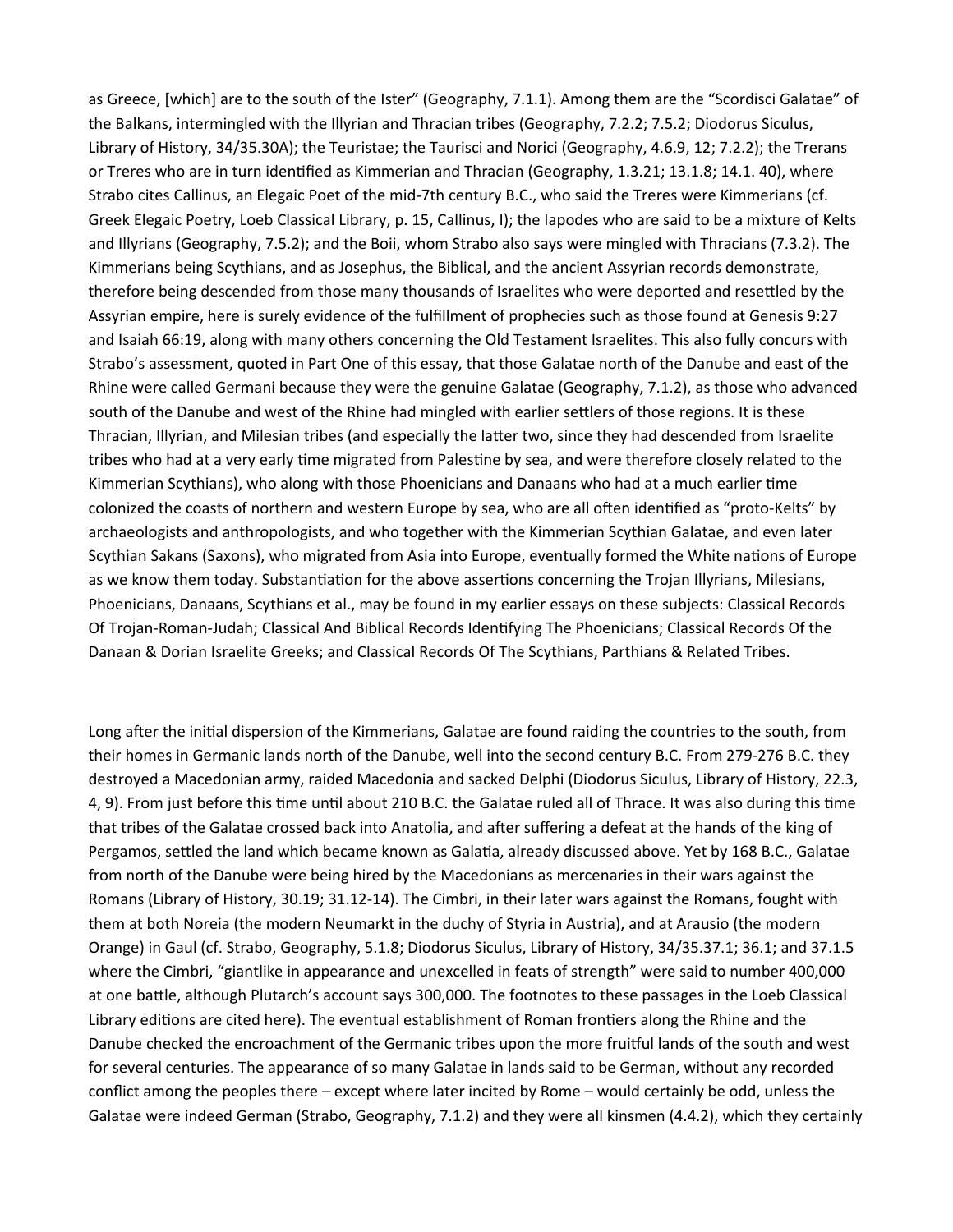were.

Throughout The Germania the Roman historian Tacitus attempts to distinguish Germans from Gauls based upon language and lifestyle, yet these differences may easily be accounted for by other reasons. In the rugged north, unfriendly to agriculture, tribes would by necessity adopt a lifestyle quite different than that of the tribes which inhabit the more arable, more temperate areas in the west and south of Europe. As for language, centuries of separation during a gradual sojourn from Asia, and the differing influences of various neighboring tribes through commerce, politics, intermingling, etc., or lack thereof, surely may account for the many dialects which developed amongst the Germanic peoples. This may also account for differences in religious beliefs found among these tribes, although their most basic beliefs seem to have at least been somewhat consistent. One does not have to investigate at length to see great evidence of these same things in modern times. Tacitus goes so far as to postulate that Gauls, who he purports are a race distinct from the Germans, had once migrated east into Germany (The Germania, 28). Yet this is contrary to the testimony of the earlier historians (i.e. Strabo, Diodorus Siculus), and also to the archaeological record. The Hallstatt culture, although errantly attributed by many exclusively to the Kelts, is certainly earlier and preponderates further east than the La Tene culture. Surely the testimonies of the earlier historians are correct, and the Galatae, the people formerly known as the Kimmerians of the east and later also called Kelts, spread all through Europe as far as modern Portugal, yet were later divided into Gauls and Germans by the Romans and their conquests. The next parts of this essay shall discuss later, post-Kimmerian, waves of the Scythians into Europe, going back again to the 6th century B.C.

#### Part Three

Before further discussing the Scythian migration into Europe it is fitting to discuss the tribe called the Getae. The accounts concerning this people are not entirely clear. Strabo says at one point: "Now the Greeks used to suppose that the Getae were Thracians" (Geography, 7.3.2), and tells us that the Getae and the related Daci spoke the Thracian tongue (7.3. 10, 13), yet offers no other explanation of their origins. He again distinguishes them in an instance where he mentions "the country of the Thracians and of those of their number who are Getae" (7.3.4), but also says: "And see the statement of Menander about them, which, as one may reasonably suppose, was not invented by him but taken from history: 'All the Thracians, and most of all we Getae (for I too boast that I am of this stock) are not very continent'" (7.3.4). As expected from Strabo's statements, Herodotus believed the Getae to be Thracians, calling them "the noblest as well as the most just of all the Thracian tribes" (The Histories, 4.93).

Discussing the religion of the Getae, it certainly seems to have an Israelite origin, though Strabo repeats a tale (Geography, 7.3.5) similar to one recorded by Herodotus (The Histories, 4:94-96). Both writers gave accounts which claim that the Getae derived their religion from Pythagoras, who indeed seems to have studied and derived a good part of his own philosophy from the Hebrew scriptures. Nevertheless, such a tale may have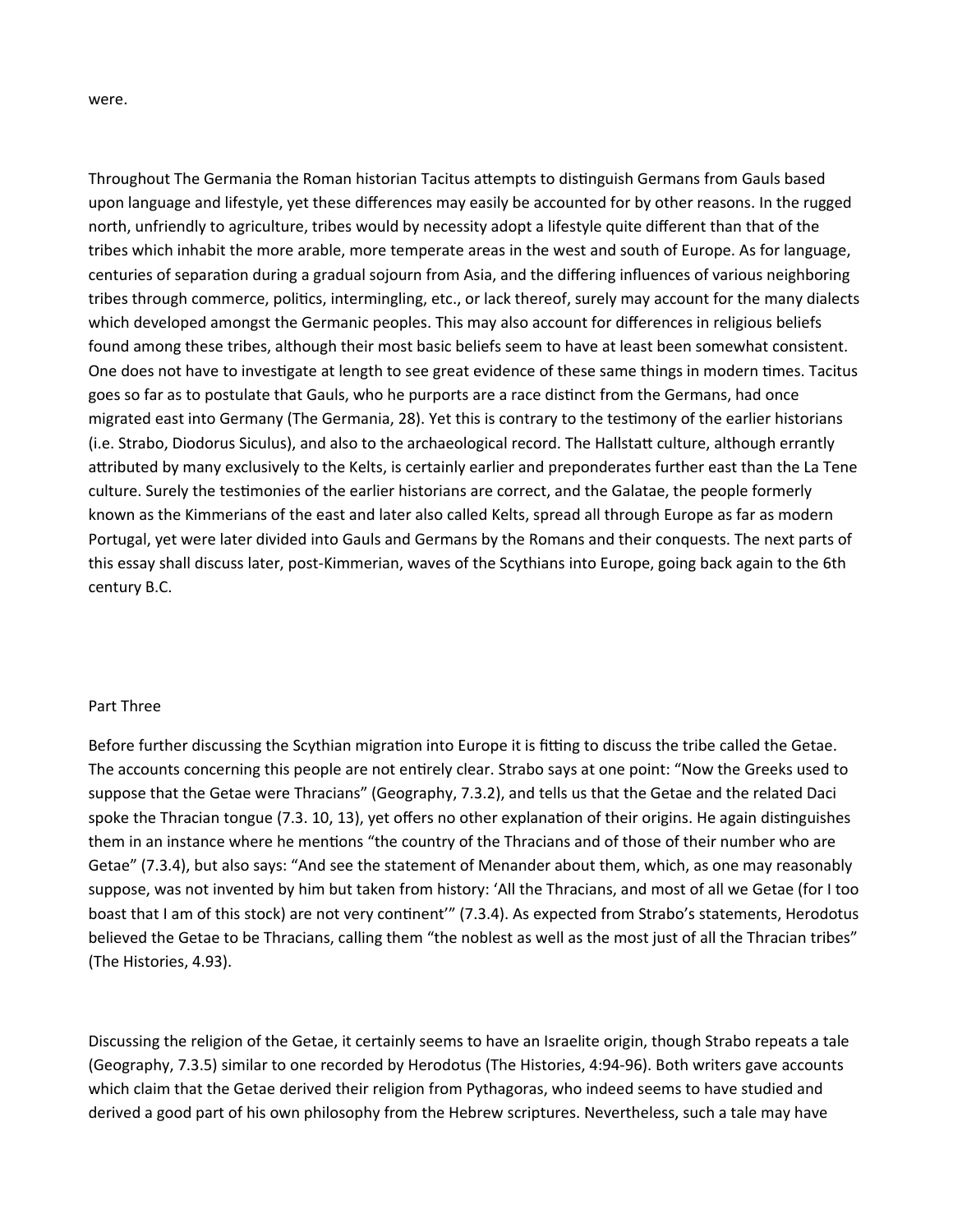been invented by some other writer, earlier than either Herodotus or Strabo, in order to account for similarities in the beliefs of the Getae with those of the famous Pythagoras. Herodotus states first that a certain Zalmoxis is the god of the Getae, but also gives another account, which he relates even though he rejects it, that Zalmoxis was merely a slave of Pythagoras from whom the Thracians acquired their religion, and this is close to the version of the story related by Strabo. The knowledge which this Zalmoxis (Zamolxis in Strabo) imparts to the Getae is said by Strabo to have come from Egypt. Also mentioned in these accounts are the beliefs of the Getae in the immortality of the soul, and their monotheism, along with other ideas which have parallels in the Israelite religion. In a discussion concerning lawgivers, Diodorus Siculus also mentions Zalmoxis, "among the people known as the Getae who represent themselves to be immortal" (Library of History, 1.94.2), but says nothing else of him or of the religion of the Getae. Discussing the Galatae, however, he compares their beliefs in immortality and metempsychosis to the similar philosophy of Pythagoras (5.28.6), things also related of the Kelts by both Strabo (Geography, 4.4.4) and Julius Caesar (The Gallic War, 6:14).

Thucydides, the Athenian general and historian, writing circa 420 B.C. in The History of the Peloponnesian War, describing an earlier war between Thrace and the Macedonians, lists the nations levied for this war which were under the dominion of the Thracian King Sitalces, among them "The Getes [Getae] and the people of those parts [north of Thrace, who] are borderers upon the Scythians and furnished as the Scythians are, all archers on horseback ... He [Sitalces] also drew forth many of those Scythians that inhabit the mountains and are free states ... and are called Dii, the greatest part of which are on the mountain Rhodope ..." (2:95-96). As for these Dii, Strabo, writing about 400 years later, says that the Daci of his time, who he labels a division of the Getae, "were called Daï in early times", but refused to connect them to the "Scythians who are called 'Daae,' for they live far away in the neighborhood of Hyrcania" (Geography, 7.3.12). Yet Thucydides does identify the Dii, who were certainly Strabo's Daï, as Scythians. Elsewhere, Strabo had no problem explaining the relations between remote groups of Galatae, such as those Tectosages of both Celtica and Anatolia.

So it seems that while the Getae may indeed have been a division of the Thracians, they may rather have been Scythians who fell under Thracian dominion at an early time, yet such cannot be stated with any certainty. Diodorus Siculus used the terms Thracians and Getae interchangeably, such as where he describes the defeat and capture, and subsequent release, of Lysimachus, the Macedonian King who invaded the land of the Getae about 292 B.C. (Library of History, 21.12.1-6). But Strabo, realizing that the origins of the Getae were not entirely clear, states that "as for the Getae, then, their early history must be left untold" (Geography, 7.3.11). Yet neither did Strabo consider the Getae or Daci to be German, as he distinguishes these when discussing the struggle against the Romans (7.3.13). It must be conjectured here, that if the Getae were indeed Thracians, and not Scythians, the attainment of their religion, described by the Greeks in a manner which makes it seem so much like the Hebrew, may have come from the Israelites in a different manner. For it is evident that many centuries before any of the writers cited here, the early Thracians had much intercourse with the Phoenicians and Trojans, both of whom can be shown to have been of the stock of the Israelites.

Speaking of a time much nearer his own, Strabo tells us that the land of the Getae adjoins that of the Suevi (Suebi), who are to their west (Geography,). Surely Strabo is counting the Germanic tribes of the Marcomanni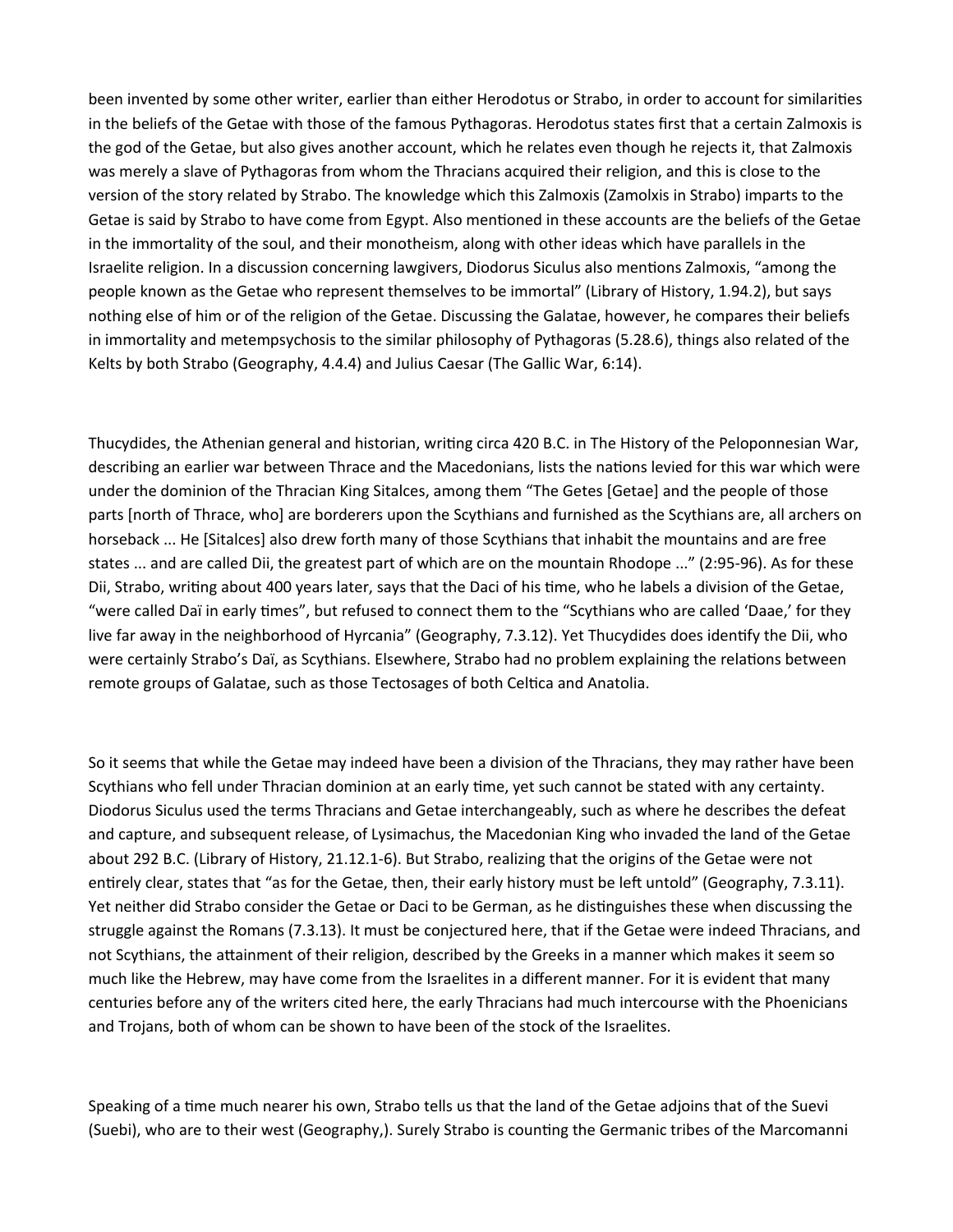and Quadi as Suebi, as Tacitus did (The Germania, 42, 43), and Strabo also mentions these tribes individually (Geography, 7.1.3; and 7.3.1 where Strabo tells us that the Quadi had a common border with the Getae). The Marcomanni had displaced the Boii, who dwelt north of the Danube in Bohemia, which retains its name from the Boii, by 8 B.C., by which time also the Quadi had come to inhabit the districts in and around Moravia to the east. The land of the Marcomanni was roughly equivalent to what is in modern times the Czech Republic and part of northern Austria, and that of the Quadi to what is now Slovakia (anciently Moravia) and part of Hungary. The land of the Getae, as described by Strabo, would occupy much of modern Romania and eastern Hungary, and was known to the Romans as Dacia. Strabo then says that the Getae "not only laid waste the country of the Celti who were intermingled with the Thracians and the Illyrians, but actually caused the complete disappearance of the Boii who were under the rule of Critasirus, and also of the Taurisci" (Geography, 7.3.1, 11; 7.5. 2). These Boii here had at this time dwelt south of the Danube, northeast of the Adriatic Sea. By the time of Tacitus, as he describes in The Germania (43), there are no Getae dwelling north of the Danube, for he makes no mention of them. Rather, he places in their lands two tribes of the Suebi, the Marsigni and Buri, a tribe which he says is Keltic, the Cotini, and a tribe which he described as Pannonian, the Osi. (Tacitus' distinction between German and Keltic shall be discussed at length in a latter part of this essay.) Pannonia, roughly equivalent to the northern, inland part of modern Croatia (and Illyria was roughly equivalent to the coastal portion of modern Croatia), seems to have been occupied in ancient times by a mixture of Keltic, Illyrian, and Thracian tribes (Strabo, Geography, 7.5.3, 4, 10); the provinces of Noricum, Pannonia, Moesia and Rhaetia south of the Danube were created by Augustus Caesar early in the first century. The Osi may well have been Getae, since Tacitus distinguishes them and the Cotini by language alone. Yet it is evident that at least most of the Getae were forced south by the encroachment of more powerful German tribes from the north and east. Leaving the account of the Getae here, it is now expedient to return to the earliest accounts of the Scythians and their migrations into northern Europe.

Diodorus Siculus informs us that the Scythians originated along the Araxes river in northern Media, and spreading out towards the north came to occupy all the lands from the Caucasus mountains in the south to the Tanaïs river (the modern Don) and to the east as far as India. Then he relates that crossing the Tanaïs, the Scythians brought their western borders to Thrace (Library of History, 2.43.1-4; 3.55.10). The Tanaïs river was regarded as the border between Europe and Asia (i.e. Strabo, Geography, 2.5.26, 31). Elsewhere, discussing amber, Diodorus says that "Directly opposite the part of Scythia which lies above Galatia there is an island out in the open sea which is called Basilea ("king"). On this island the waves of the sea cast up great quantities of what is known as amber, which is to be seen nowhere else in the inhabited world" (Library of History, 5.23.1). By "Galatia" here Diodorus means the lands of the Galatae in Europe. A footnote in the Loeb Classical Library edition identifies this island as Heligoland, citing "... Cary in Cary and Warmington, The Ancient Explorers, 38", which would put the western border of "Scythia" in the north at least as far west as the mouth of the Elbe. Yet Tacitus, in The Germania (45), speaking of the Germanic tribe of the Aestii, says: "They are the only people who collect amber – glaesum is their own word for it [surely the Old English glaes, our glass] – in the shallows or even on the beach." The Aestii are described as occupying the Baltic shores, and so we see that Diodorus' "Scythia" extended, if not as far west as the Elbe, then at least nearly as far, beyond the Vistula, and well into historically Germanic territory. Tacitus called the Baltic "the Suebian Sea", after the Germanic tribe known by that name. Later, Diodorus Siculus describes the land of the Galatae as "lying as it does for the most part under the Bears, [it] has a wintry climate and is exceedingly cold", and proceeds to describe deep snowfalls and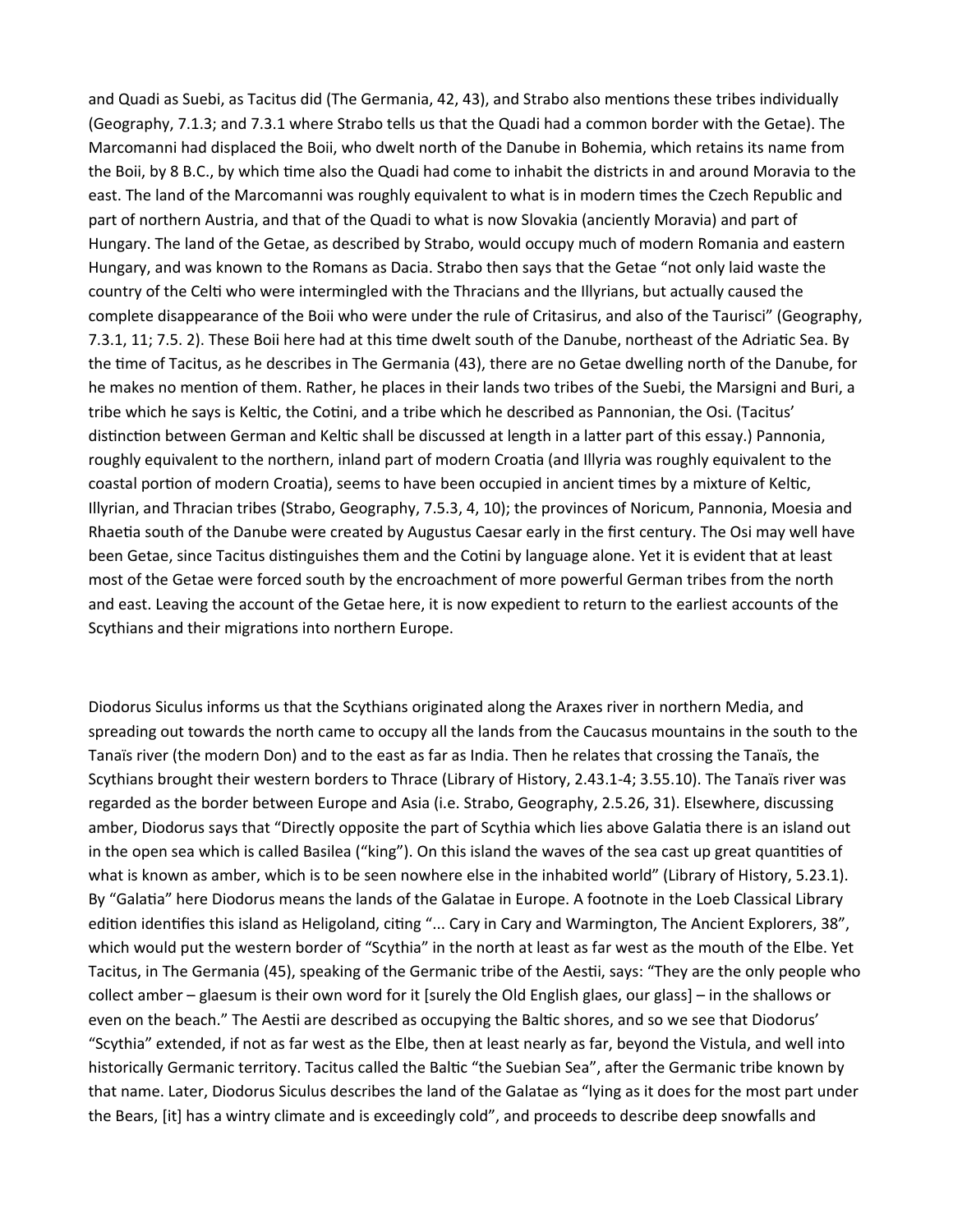frozen rivers. The phrase "under the Bears" refers to the constellations, and places this land in the extreme north of Germany, as Diodorus also describes the Rhine and the Danube in this chapter (Library of History, 5.25.1 ff.).

Writing long before Diodorus, Herodotus says of the amber trade: "I do not allow that there is any river, to which the barbarians give the name of Eridanus, emptying itself into the northern sea, whence (as the tale goes) amber is procured" (The Histories, 3:115). In his edition at this passage George Rawlinson says in a footnote: "Here Herodotus is over-cautious, and rejects as fable what we can see to be truth. The amber district upon the northern sea is the coast of the Baltic about the Gulf of Dantzig, and the mouths of the Vistula and Niemen, which is still one of the best amber regions in the world. The very name, Eridanus, lingers there in the Rhodaune, the small stream which washes the west side of the town of Dantzig. The word Eridanus (= Rhodanus) seems to have been applied by the early inhabitants of Europe, especially to great and strongrunning rivers." Part of Herodotus' protest against the account is that "in the first place the name Eridanus is manifestly not a barbarian word at all, but a Greek name", and such is true, for the name even appears for rivers in Greece and Italy (i.e. Strabo Geography, 5.1.9; 9.1.19; Hesiod, Theogony 337-345; Batrachomuomachia, 20). The Latin name for the Rhone river was Rhodanus, equivalent to the Greek Eridanus. The existence of such a name in Dantzig, where Rome never ruled, may reveal an early Greek hand in the Baltic amber trade. Both Milesians and Thracians had colonies upon and north of the Danube, as history and archaeology reveal, before the Scythian presence in Europe, and both must have exploited the surrounding regions for such resources. Recalling the island which Diodorus called "Basilea", Herodotus mentions a tribe of Scythians who migrated into Europe called the "Royal Scythians" to whom other Scythian tribes were subject (The Histories, 4:6, 7, 11, 20, 56, 57, 59), and Strabo also mentions a tribe of Scythians called "Basileians", or "Royals", in northeast Europe (Geography, 7.3.17).

While Herodotus does not give an account of Scythian origins which corroborates Diodorus Siculus, his historic narratives concerning the Scythians surely do support Diodorus' account. Reading Herodotus, the Persian King Cyrus fails in an attempt to conquer the Scythians after Cyrus crossed the Araxus river north of Media, and the Scythians whom Cyrus engages here are identified as Massagetae (The Histories, 1:201-216), whom Diodorus explains are a division of the Scythians (Library of History, 2.43.5). A couple of generations later, as the Persian King Darius was preparing for an invasion of Greece (conducted later by his son Xerxes), he first endeavored to conquer Macedonia and Thrace, where he succeeded, and then the Scythians to the north of Thrace, for which he crossed the Danube, and though returning safely, he failed to subject the Scythians of Europe (The Histories, 4:93; 97 ff.; 5:17 ff.). Strabo also discusses Darius' expedition against the Scythians north of Thrace (Geography, 7.3.8), and explains that these people whom Darius had campaigned against were indeed Sakae, "of Scythian stock", who "used to live in wheat-producing Asia", quoting Choerilus of Samos, an epic poet who flourished towards the end of the 5th century B.C. (7.3.9). It was the "Desert of the Getae" which was said to be the place from which Darius was forced to retreat (7.3.14). Diodorus Siculus tells us of the later Greek wars against the Scythians of Europe, first under Philip of Macedon, "when he had conquered in war Illyrians, Paeonians, Thracians, Scythians, and all the peoples in the vicinity of these" (Library of History, 16.1.5), and later by Lysimachus, who ruled Macedon, being one of the successors of Philip's son Alexander the Great (19. 73.1-5). Diodorus placed these Scythians west of the Black Sea. Polybius also mentions the passing of Darius through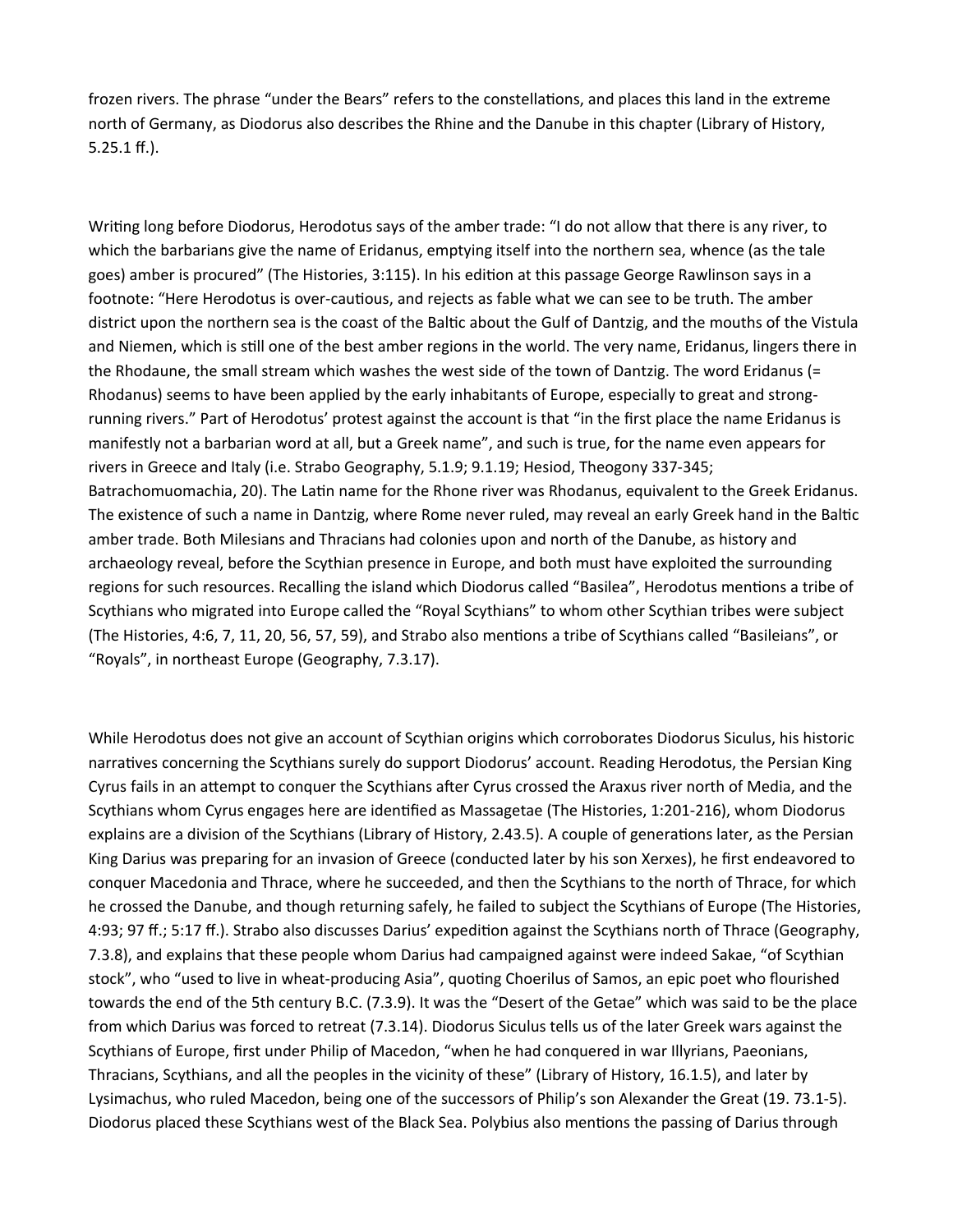Thrace to attack the Scythians of Europe (The Histories, 4.43.2). Elsewhere, however, Polybius does not mention Scythians in Europe, but only Galatae, whom he still considered a threat to the Greeks in his own time, likely as he wrote, about 146 B.C. (2.35.9).

Herodotus, describing the Ister (the Danube river), says: "Counting from the west it is the first of the Scythian rivers", and names five "genuine Scythian" rivers which empty into it from the north, beginning with the Pyretus in the east, "called by the Scythians Porata", surely the modern Prut (The Histories, 4:48). While it cannot be ascertained exactly which five rivers Herodotus had in mind, since not all of their names are recognizable today, in the National Geographic Atlas of the World, Eighth Edition, plate 55, a "Physical Map of Europe", there are eight named rivers shown which feed the Danube from the north, six in modern Romania (the land described by later writers as that of the Getae and Daci, discussed above) which are from east to west the Prut, Siret, Ialomita, Arges, Olt and Jiu, and two in modern Hungary, the Timas and Tisza. Yet where Herodotus counts the Danube as a Scythian river "from the west", he must have meant that portion of the river which flows from north to south, dissecting modern Hungary today. Without doubt, this brings Herodotus' perception of Scythia as far west as modern Austria. While it is unknown why Herodotus named only five of the lower Danube's tributaries from the north, and not eight, surely he seems to have known the course of the Danube and the rivers which fed into it as far as Austria. He described the tributaries which feed it from the south as far west as the "country above the Umbrians", or in northern Italy (4:49). From this region, two rivers, the Sava and the Drava (as they are now known) flow out of the Alps and into the Danube. Herodotus called the Danube itself "one of the great Scythian rivers" (4:51).

The Scythian land around the northern coast of the Black Sea was first held by those Scythians whom the Greeks called Kimmerians (as explained in Part One of this essay), hence the name Crimea, and later (as has also been demonstrated), Galatae. Pushing west, the Scythians also migrated south of the Danube at an early time, and took lands there from the Thracians which later became known as "Little Scythia", adjacent to the Black Sea. Strabo says that the Scythians also pushed the Getae entirely south of the Danube (Geography 7.3.13; 7.4.5; and 7.65, where the Scythians are said to have "often crossed the Danube"). Herodotus distinguished the region of the Scythians south of the Danube from "Old Scythia" north of the Danube (The Histories, 4:99). Many modern commentators assume that the ancient Getae were the Goths who had much later invaded Rome (in the 5th century A.D.). However, such is not possible since the later Gothic invasions are well recorded and it is well known that the Goths did not cross the Danube until the 3rd century A.D. It is possible, however, that if the Getae were originally Kimmerians or later Scythians who had merged with the Thracians (as Strabo attests happened often), rather than being Thracians originally, that the names are indeed related, describing different divisions of the same people. However, such cannot be determined with certainty.

Seeing the descriptions of "Scythia" in Europe provided here, it is shown to extend along both the banks of the Danube and the shores of the Baltic (which Tacitus called the Suebian Sea, after the Germanic tribes of that name). There is also a quote of Ephorus, a 4th century B.C. historian who wrote a treatise, On Europe, provided by Strabo, where Ephorus said that the Kelts dwelt in "the part on the west", and the Scythians in "the part from which the north wind blows" (Geography, 1.2.28). With Diodorus Siculus and Herodotus, we have seen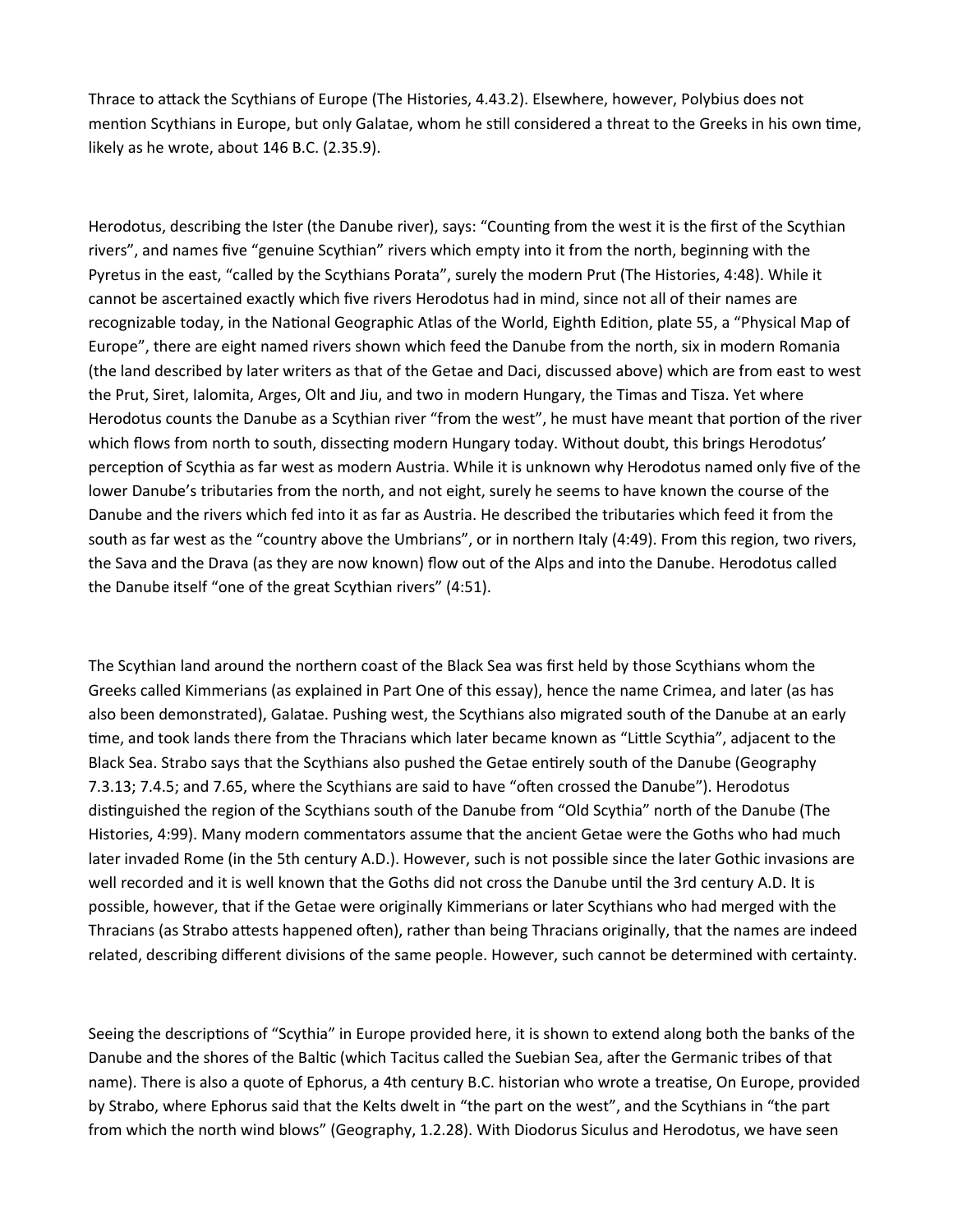that "Scythia" was perceived as extending well into Central Europe. The Scythians were a northern people at this time, and not merely an Asian people, but we have also seen the testimony that these people of the north had originated in Asia. Yet of the people north of the Danube, Diodorus and Polybius, when speaking of their own times, mention Galatae and not Scythians. So with Strabo in his own descriptions of northern Europe, and his use of the terms Galatae and German for these same people inhabiting this same land, it is evident that the geographer is straddling the earlier Greek terminology, such as that used by Diodorus, and then the Roman. For the Romans of Strabo's time were in control of much of the inhabited world, and as Strabo was writing, the Romans were making continual failed attempts to conquer the German people north of the Danube and east of the Rhine. So Strabo quotes the most ancient writers, where the people of the north were known as Scythians, and then writing of his own time, he is calling them Galatae and Germans. One must not forget, however, that while Strabo often distinguishes between Galatae and Germans, he has fully described those Galatae south of and along the Danube as having mixed themselves with the Illyrian, Thracian, and other tribes, while he considers the Germans to be the genuine Galatae. Diodorus Siculus – even though he wrote during the time of Julius Caesar (who used the term German) and revered him greatly – did not use the term German but only Galatae, (interchangeably with Kelt) to describe these people, as Polybius did before him. The term German in Strabo should always be interpreted to mean genuine Galatae, as he himself explained of the origin of the term among the Romans (Geography, 7.1.2), and says that the Galatae and Germans, while they are distinguished, are kin (4.4.2).

Strabo tells us that the Rhine divides Celtica and Germany (Geography, 2.5.28, 30). Speaking of the Galatae of Celtica, Diodorus Siculus describes them as being "tall of body, with rippling muscles, and white of skin, and their hair is blond", and goes on to relate how they made their hair even blonder by washing it in lime-water (Library of History, 5.28.1). Strabo says of the Germans that they are "taller, and have yellower hair" than the Galatae of Celtica (Geography, 7.1.2). Diodorus Siculus apparently places the borders of Scythia at the Elbe (Library of History, 5.23.1; 5.32.1-3), yet Strabo tells us that the Elbe (which he calls "Albis") divides Germany into two parts (Geography, 1.2.1). Herodotus, as we have seen, calls the lands of Central Europe north of the Danube Scythia. By all of these descriptions, the eastern portion of Strabo's Germany is clearly the European Scythia of the earlier writers: Ephorus, Herodotus, and Diodorus. As we shall see in subsequent parts of this essay, the Germany of Tacitus extends all the way to the Black Sea.

Strabo tells us of the earlier writers: "Now all the peoples towards the north were by the ancient Greek historians given the general name 'Scythians' or 'Celto-scythians'; but the writers of still earlier times, making distinctions between them, called those who lived above the Euxine [Black Sea] and the Ister [Danube] and the Adriatic 'Hyperboreans,' 'Sauromatians,' and 'Arimaspians,' and they called those who lived across the Caspian Sea in part 'Sacians' [Sakae, or Sakans, all the same in Greek] and in part 'Massagetans,' but they were unable to give any accurate account of them, although they reported a war between Cyrus and the Massagetans" (Geography, 11.6.2), and here Strabo is being critical of Ctesias, Herodotus, and Hellanicus, among others, although his criticism is surely harsher than Herodotus deserves. Strabo himself here confuses "Hyperboreans" by listing them along with historical peoples, since he himself explains elsewhere that the name is a general description meaning "most northerly peoples", and is not the name of any specific tribe (1.3. 22).Yet after rebuking Herodotus for doubting whether there actually were "Hyperboreans" (referring to The Histories 4:13,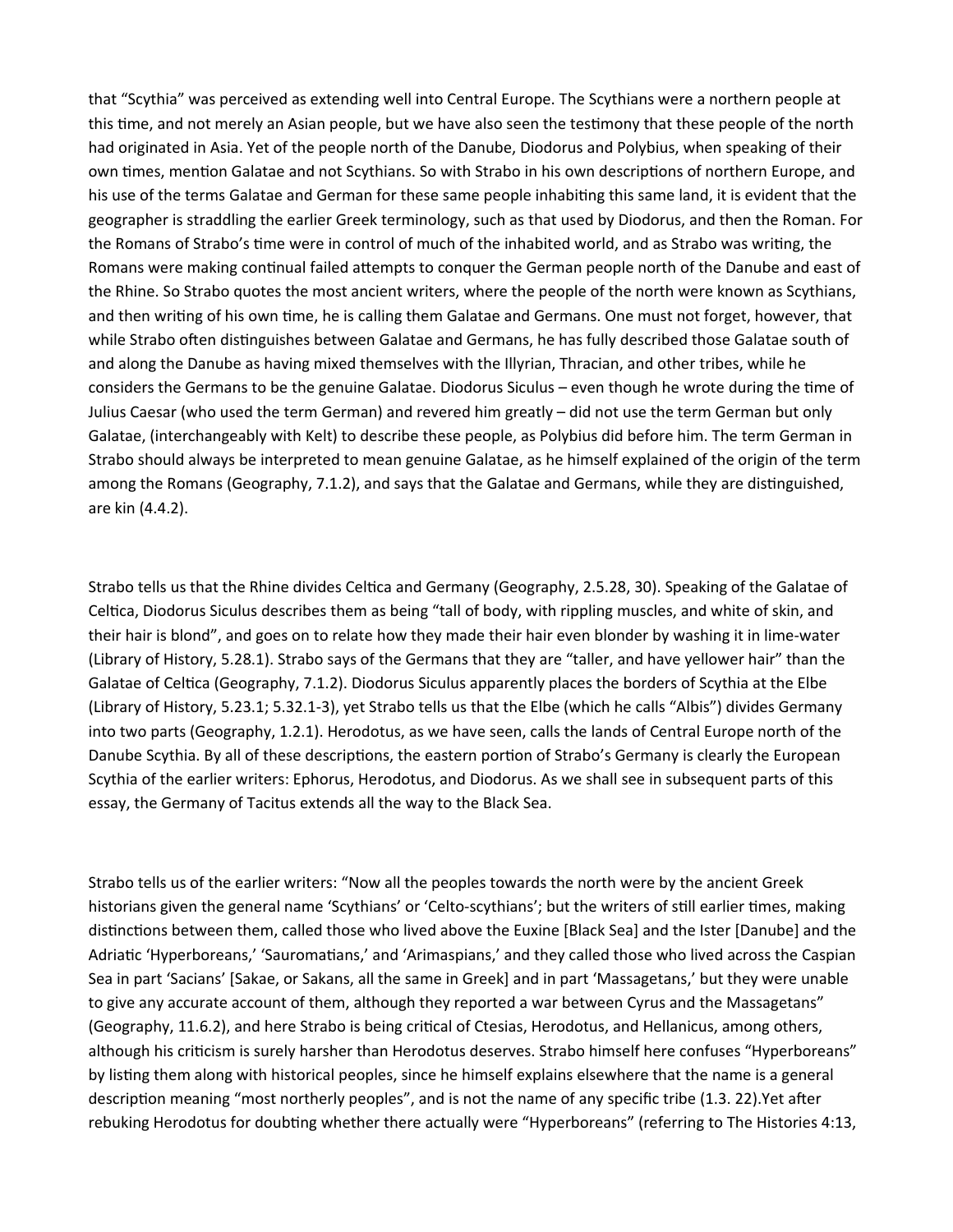32-36), Strabo himself later calls them "mythical", revealing his own confusion on the matter (Geography, 7.3.1). Yet hopefully the links between Kelts, Galatae, Germans, Kimmerians and Scythians, through the different stages of history, are becoming quite apparent here.

### Part Four

Proceeding from where we left off in Part Three of this essay, and Strabo's discussion of the usage by earlier writers of the terms "... 'Scythians' or 'Celtoscythians' ... 'Hyperboreans,' 'Sauromatians,' and ... 'Arimaspians,' and ... 'Sacians' and ... 'Massagetans'", we have seen that Hyperborean was merely a descriptive term. Now it is appropriate to commence by discussing the others, the Sarmatians and Arimaspians, and then the Scythians of Asia, before returning to a discussion of Europe. The Sarmatians, as Diodorus Siculus tells us, were a people taken from the Medes, and so they are Japhethite Slavs, related to the Thracians (Madai and Tiras, Gen. 10:2). Said to have been settled along the Tanaïs river by the Scythians, Diodorus also later tells us that some writers reckoned them as Scythians (Library of History, 2.43.6-7; 4. 45.4). Strabo was among those writers who did so, where he said "On the right, as one sails into the Caspian Sea, are those Scythians, or Sarmatians, who live in the country contiguous to Europe between the Tanaïs River and this sea; the greater part of them are nomads, of whom I have already spoken" (Geography, 11.6.2), and indeed Strabo had said earlier that the Sarmatians, "these too being Scythians", dwelt near the Caspian Sea (11.2.1). Tacitus distinguished the Sarmatians from the Germans, and specifically by physical appearance (The Germania, 46), and by his time the Sarmatians had also migrated to the west of the Tanaïs, surely contributing to the westward movement of the Scythians into Europe. The Arimaspians are mentioned by Diodorus Siculus as a branch of the Scythians (Library of History, 2.43.5), yet little else is found concerning Scythians with this name. Strabo only tells us of them that, according to Aristeas, they are a one-eyed people. Strabo later called Aristeas, who wrote an epic about the Arimaspians, "a charlatan if ever there was one" (Geography, 1.2.10; 13.1.16).

However obscure the Arimaspians are, much more is known of those Scythians of Asia: "... the eastern Scythians, also nomads, who extend as far as the Eastern Sea and India ... and they called those who lived across the Caspian Sea in part 'Sacians' [Sakae, or Sakans] and in part 'Massagetans,' but they were unable to give any accurate account of them, although they reported a war between Cyrus and the Massagetans" (Geography, 11.6.2). Here Strabo refers to accounts such as the one related by Herodotus (The Histories, 1:201- 216), who tells us of Cyrus' campaign against these Scythians, which took place north of Media and the Araxes river (the modern Aras), in modern Armenia and Azerbaijan. Early in his Geography, Strabo states: "Indeed, the spread of the empires of the Romans and of the Parthians has presented to geographers of to-day a considerable addition to our empirical knowledge of geography, just as did the campaign of Alexander to geographers of earlier times, as Eratosthenes points out ... the Parthians have increased our knowledge in regard to Hyrcania and Bactriana, and in regard to the Scythians who live north of Hyrcania and Bactriana, all of which countries were but imperfectly known to the earlier geographers" (1.2.1). Yet Strabo, writing a geography, is often much more interested in a knowledge of the land and its features and resources than he is in the people, although he was also a historian, and Herodotus' comments concerning the people of these regions generally concur with Strabo.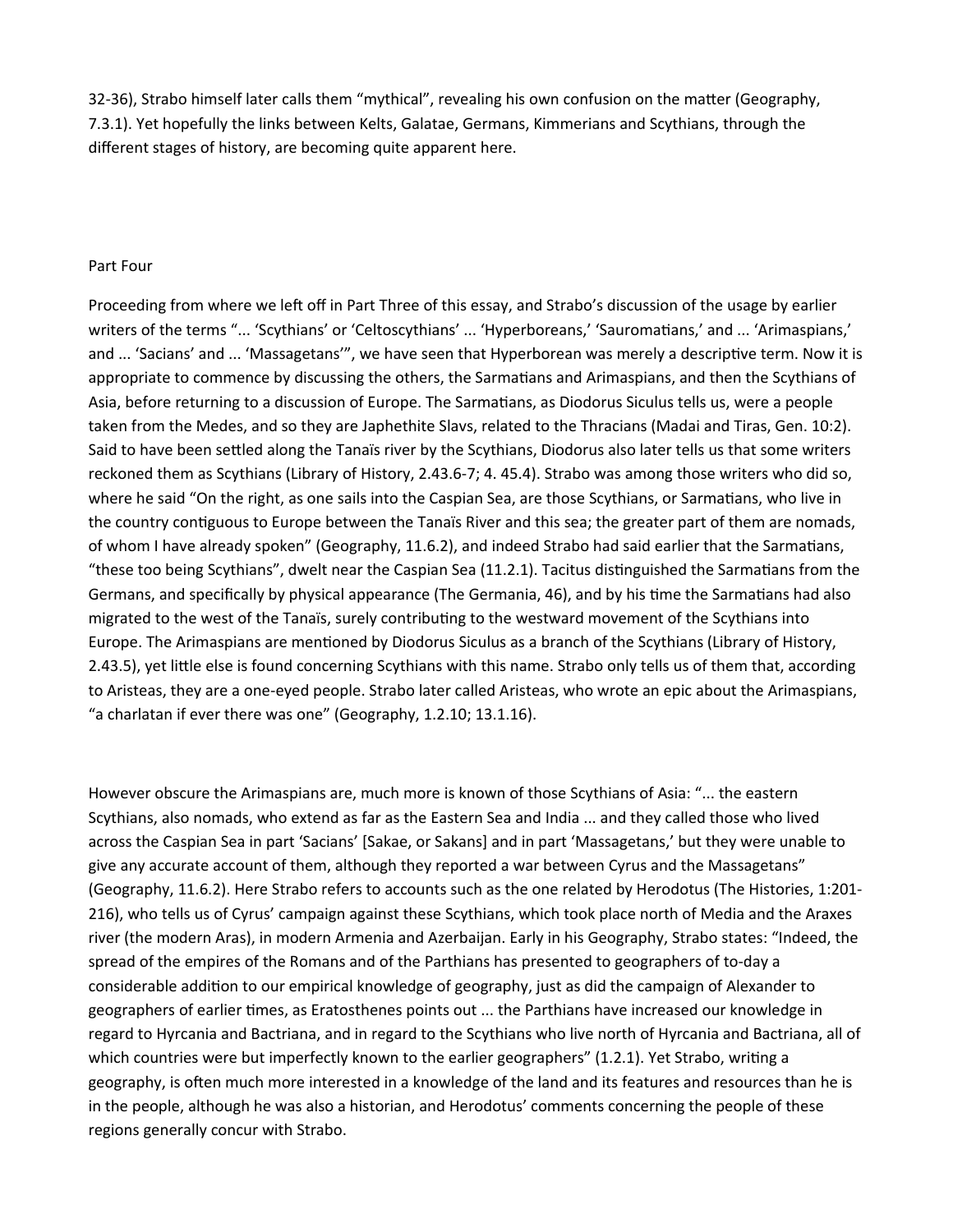While Herodotus did repeat some fantastic tales concerning the various tribes of the Scythians (i.e. The Histories, 4:100-117), much of the information he had is of historical value, once it is separated from the myths. For instance, he describes one tribe, the Budini (cf. 4:21-22), and says that they "are a large and powerful nation: they have all deep blue eyes, and bright red hair", and live near the Borysthenes, the modern Dnieper river (4:108). Also of great value is his enumeration of men from various Scythian tribes among the Persian army of Xerxes which invaded Greece circa 480 B.C., and which is corroborated by Persian inscriptions, where it is evident that many of the Scythian tribes and nations of the east were at that time subject to the Persians (7:64-67). Discussing the army of Xerxes, Herodotus often used the term Sakae, or Sakans, in place of Scythians (i.e. 7:96, 184; 8:113; 9:113). That Scythians were subject to the Persians is also evident in the list of the satrapies of the Persian empire which Herodotus provided (3:90-94). The "Bactrian tribes" are listed as the twelfth Persian satrapy, and "Sacans and Caspians" together in the fifteenth, with "Parthians, Chorasmians, Sogdians and Arians" making up the sixteenth satrapy. By this it may be evident, the Scythians of Europe also being identified as Sakae (i.e. Strabo, Geography, 7.3.9), that these tribes didn't simply migrate, but had multiplied and spread out.

Some of the tales which Herodotus repeated concerning various Scythian tribes are found in other Greek writers. For instance, Herodotus mentions a tribe called the Androphagi, or Man-eaters (The Histories, 4:106), and Strabo relates tales of cannibalism among certain Scythians (Geography, 7.3.6, 7, 9), repeating earlier writers. Elsewhere Herodotus says of the Tauri, the name which the Greeks gave to the Scythians of the Crimea and neighboring Black Sea coasts (Strabo Geography, 7.4.5), that they sacrifice the shipwrecked and other foreigners found in their territory (The Histories, 4:103). For this the Tauri were the subjects of a play by Euripides, in which they appear quite anachronistically at the time of the Trojan War, being parodied in his Iphigeneia Among The Taurians as sacrificers of those unfortunate enough to have fallen upon their shores. Herodotus also described other tribes of Scythians who had settled in one place and were engaged in husbandry, i.e. the "Scythian Husbandmen" who dwelt about the Borysthenes (4:17, 18, 52, 54), and those of the Budini who had mixed with certain Greeks and inhabited a city called Gelônus (4:108, 109). Yet many others of the Scythian tribes of Asia, such as the Caspians, Bactrians, Sogdians, etc., certainly also must have been settled, due to the nature of their circumstances, being under the Persian yoke. Such would require the payment of tribute to Persia, money and goods from trade and husbandry and agriculture.

Diodorus Siculus relates that the "Scythians known as the Sacae" dwell to the north of India (Library of History, 2.35.1). Very close to this region bodies of Caucasians with reddish hair and clad in tartan-like garments have recently been found. Called the "Tarim Mummies", they date to within a few centuries before the start of the Christian era, the same time that the Classical Greek historians cited here were writing. See, for instance, "Tracking the Tarim Mummies", Archaeology, Archaeological Institute of America, March-April 2001, p. 76. Diodorus tells us that these Scythians originated along the Araxes River, northwest of Media (2.43.1-5). Strabo informs us that the "Scythians north of Hyrcania and in Bactriana" (which corresponds roughly with presentday Tajikistan) are known to the west from the Parthians (Geography, 1.2.1), and in his eleventh book he discussed them at length. There he states: "Now the greater part of the Scythians, beginning at the Caspian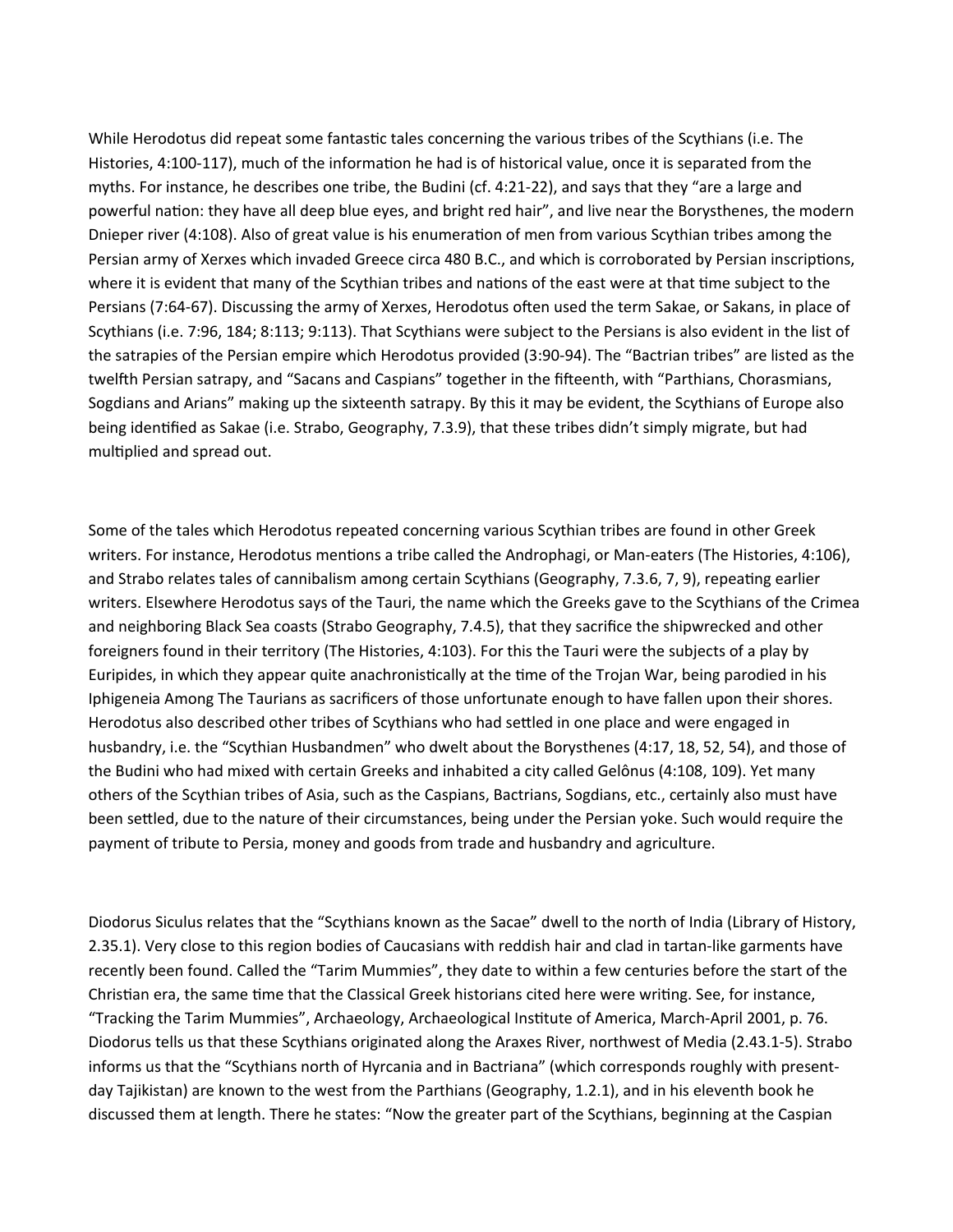Sea, are called Däae, but those who are situated more to the east than these are named Massagetae and Sacae, whereas all the rest are given the general name of Scythians" (11.8.2). Later he says that the Däae are not considered Scythians by all, and indeed Herodotus thought they were a Persian tribe (Daans in Rawlinson's translation; The Histories, 1:125). In Part Three of this essay they are associated with the Daï (Strabo), or Dii (Thucydides) of Europe, an identification which Strabo refused to make. Strabo tells us that some of the Däae are called Aparni (Geography, 11.7.1), and has these among the number of the Scythians led by Arsaces who established themselves as the Parthians (11.9.2), who were indeed Scythians (11.8.2). Strabo also describes a tribe called the Siginni who dwelt in the mountains near the Caspian Sea, and who "imitate the Persians in all their customs, except that they use ponies that are small and shaggy, which, though unable to carry a horseman, are yoked together in a four-horse team" (11.11.8), and this description matches perfectly those Sigynnae of Herodotus, who dwelt north of the Danube and were "colonists of the Medes" (see Part Two of this essay), and therefore these two groups must have been originally from the same tribe, some having migrated westward at an early time. Note that often among the Greeks, "Mede" stood for either Persian or Mede, especially among the Tragic Poets contemporary with Herodotus.

With Alexander the Great, the Greeks had conquered all of the old Persian empire as far as Bactriana, which bordered upon India and was inhabited by Scythians, and Strabo explains that each of the Scythian tribes had a name of its own, though they were generally known as Scythians, and that "They are all for the most part nomads", where it is evident that Scythian identifies a race, and is not merely a synonym for nomad. Of Bactria, Strabo then says "But the best known of the nomads are those who took away Bactriana from the Greeks, I mean the Asii, Pasiani, Tochari, and Sacarauli, who originally came from the country on the other side of the Iaxartes River [the modern Syr Darya] that adjoins that of the Sacae and the Sogdiani and was occupied by the Sacae" (11.8.2). The "Tarim Mummies" have been thought by many archaeologists to be of Tocharian or related stock. Even tribes east of Sogdiana, where the Tarim Basin is located, are identified as Scythian, Strabo says, "from their identity in kind" (11.11.6). Of the Sacae and Massagetae, the largest Scythian tribes of the east, "who lived across [east of] the Caspian Sea" (11.6.2), Strabo says they are one "tribe", or nation (Greek ethnos), and he names several divisions among them (11.8.8).

Strabo errantly supposed that the Sakae of Sacasene, a district of Armenia which had its name from the Sakae, had migrated there from Asia, as if the Scythians had originated in the far east (Geography, 11.8.4). Rather, from Diodorus Siculus we see that the Scythians originated near Sacasene, which is not far from the Araxes river (Library of History, 2.43.1-5; cf. Strabo, Geography, 11.14. 3-4 for these locations). Diodorus' version of Scythian origins is better corroborated by the general historical record, that Strabo himself helps to attest. While Herodotus tells us that the Scythians ruled all of Asia for a time following the fall of Assyria (The Histories, 1.104), Strabo rather anachronistically identifies this same period by saying that "Greater Armenia ruled the whole of Asia" (Geography, 11. 13.5), meaning the Scythians, or Sakae. This is the same area where Cyrus, not 100 years after the fall of Assyria, crossed the Araxes river into what later became known as Armenia to attack those Scythians called the Massagetae (11.8.6; Herodotus, The Histories, 1:201-216). Strabo tells us that the Parthians were a division of the Scythians (11. 9.2). The attestation of Josephus, that the Parthians and other tribes of the "Upper Barbarians" were of his own nation (in the ethnic sense), and for that reason he wrote his Wars of the Judaeans for these people, as he says in the Preface to that book, agrees with Diodorus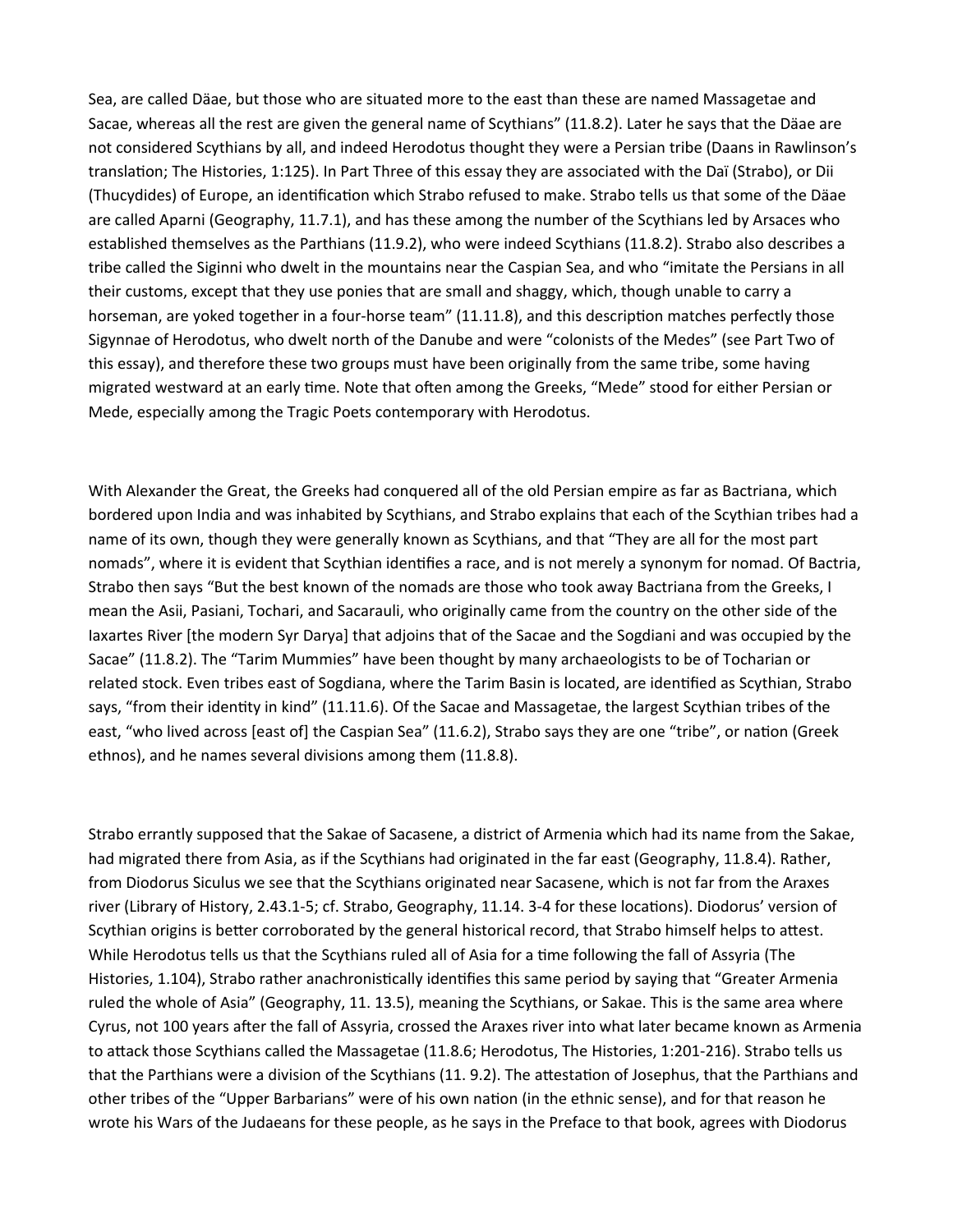Siculus who gives the origin of these people near northern Media, and also with the Biblical accounts of the Assyrian deportations of the Israelites and to where they had been removed centuries earlier (i.e. 2 Kings 17:6). This connection between the Scythians, Kimmerians, and the Israelites is also evident in the Assyrian inscriptions uncovered by archaeologists, such as those deciphered by D.D. Luckenbill in his Ancient Records of Assyria and Babylonia, cited by E. Raymond Capt in his much more recent and available Missing Links Discovered in Assyrian Tablets.

It is fully evident, given all that Strabo and Diodorus Siculus have to say about the Scythians, that they were a common race, and Diodorus tells us that they came from a single origin (Library of History, 2.43.1-5). Strabo supports this statement of Diodorus', not where he agrees with their point of origin, but where he tells us that the Scythians of the east are indeed Scythians because of "their identity in kind" (Geography, 11.11.6), where he tells us the Sakae and Massagetae are "one tribe" (11.8. 8), and where he states that the Iberians above the Caucasus mountains are "both neighbors and kinsmen" of the Scythians, although here he includes also the Sarmatians, whom he supposes to be Scythians (11.3.3). With the testimony of Josephus mentioned above, we see that the Scythians were the ancient Israelites – Hebrews – of the Assyrian deportations. In Hebrew, the word Hebrew is Ibriy (Strong's Hebrew dictionary #5680). Once it is realized that the Phoenicians, who settled the Iberian peninsula in western Europe, were Israelites (for which see my essay Classical And Biblical Records Identifying The Phoenicians) – hence the name Iberia – then it is also evident that this Iberia in the Caucasus mountains near the Black Sea received its name in like manner, because Hebrews resided there, being the Scythians, or Sakae.

Herodotus' description of the Scythian tribe of the Budini, cited above, with their bright red hair and blue eyes, surely portrays the ideal model of Keltic appearance that is commonly perceived today. Indeed, centuries later Tacitus wrote of the Caledonians in Britain: "The reddish hair and large limbs of the Caledonians proclaim a German origin" (The Agricola, 11). Aside from the tartanclad Tarim mummies found in what is now northwestern China, there are many other archaeological finds in Asia which help to support the Classical historians cited here in their accounts of the Scythians. For instance, the so-called Pazyryk culture describes the archaeological findings of the elaborate barrow-graves of a people who once inhabited the Altay Mountains of western Mongolia. Said to be similar to the Scythian tombs of what is now the Ukraine, descriptions of these tombs are also much like Herodotus reported of the burials of Scythian chieftains (The Histories, 4:71-72), although some of Herodotus' account is evidently exaggerated, since while horses and concubines, described as "sacrificed", have been found in such graves, nowhere yet have as many as fifty horses, or fifty concubines, been found buried in this manner all at one time, as Herodotus reported. The Pazyryk tombs, which are dated to the 5th and 4th centuries B.C. (the very time of Herodotus), contain a race of Caucasian people, heavily tattooed and with blond hair, who would certainly not be out of place in Germany or Scandinavia today. Found among these burials are pile carpets, elaborate chariots, gold and gold-gilt objects of art, embroidered woven fabrics, carved leather goods, and many other crafts. Similar barrow burials have been found in Tuva, a Russian district north of Mongolia, in modern Kazakhstan (notably the interestingly-named Issyk barrow), and elsewhere in addition to the many Scythian barrows found in the west, such as those of the Ukraine.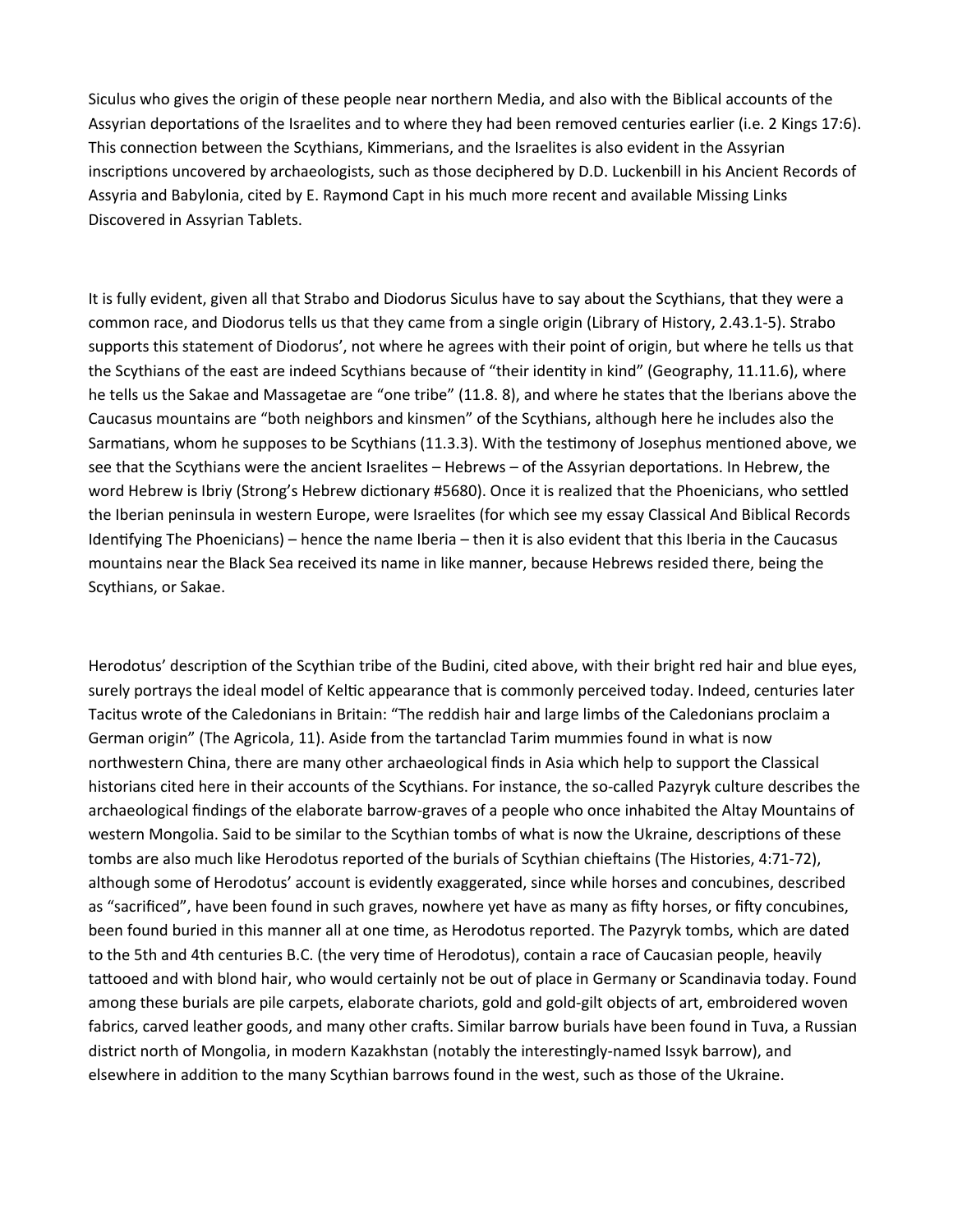Of course, there are many archaeological findings associated with "Indo-Europeans" (Caucasian, or White people) in and around the Eurasian Steppes which predate the Scythians, and many historians and archaeologists errantly assume that the Steppes, or some area to the east, west or north (anywhere but the lands of the Bible), must have been the original home of all Indo-Europeans. There sometimes seems to be as many theories of Indo-European origins as there are scholars holding advanced degrees in disciplines related to the subject. Yet all roads of our cultural and historical consciousness lead back to the world portrayed by the Bible: to Egypt, the Levant, Anatolia and Mesopotamia. Once both "political correctness" and the lies of the jews concerning the Shemetic race are swept aside, and Biblical history is examined from a racially correct perspective, the conclusion that White culture and history began in and around Mesopotamia is not difficult to reach. It can certainly be demonstrated from the Bible, apocryphal Hebrew literature, the Hebrew language itself, and many other ancient historical works, that the original Shemites (not today's race-mixed jews and arabs) were White. They are the primary ancestors of most of today's White Europeans. Following the more accurate (although imperfect) Septuagint chronology of the Bible, the Adamic race appeared on earth at least – but not too much more than – 7,500 years ago, yet other Caucasoid races most likely had been here before that, and modern civilization (that of the Genesis chapter 10 nations) began following a great (but localized) deluge which took place perhaps 5200 or so years ago. From that time, White Adamic civilization spread for over 2500 years up to the deportations of the Israelites by Assyria and the subsequent appearance of the Scythians in history (741-676 B.C.). Outside of the few records which we have from Egypt, Assyria and Babylonia, scarcely anything exists to tell us of those 2500 years. The ancient Greeks began writing about 700 B.C., the time of Homer. It cannot be assumed that, over 2500 years, all of the other branches of the Adamic race remained confined to the world of the Bible: the Mediterranean and the near East. As the historic records and inscriptions tell us, the lands of Asshur, Madai, Elam (Assyria, Media and Persia) and the surrounding related nations were quite often in a state of war, or ruled over by tyrants. Surely over the centuries many of the tribes of the people migrated to regions north, east and west, and not only to escape war or tyranny, but also in search of fertile land, precious minerals, or other natural resources. And so there are many archaeological discoveries in and around the Steppes which predate the Scythians, among which are the Andronovo, Catacomb, Tumulus, Timber-grave, Corded Ware, Urnfield and many other Indo-European cultures of eastern Europe and western Asia, many of which have features linking them to earlier cultures of Mesopotamia or the adjoining regions (Anatolia, Syro-Palestine, or Iran). This has been demonstrated by at least one professional archaeologist, S.A. Grigoryev of the Ural branch of the Russian Academy of Sciences, in his book Ancient Indo-Europeans. An attempt of historical reconstruction.

In a separate online article, "The Sintashta Culture And Some Questions Of Indo-European Origins", Grigoryev makes the following comments (forgiving his imperfect English): "Origins of Indo-Europeans is one of the most significant problems of history, archaeology and linguistics. This problem has already been discussed for 200 years after the kinship of Indo-European languages was demonstrated ... Linguists T.V. Gamkrelidze and V.V. Ivanov basing analyses of Indo-European languages have localised the Indo-European homeland in Near East and described migrations of separate groups ... My study of Eurasian cultures allows me to say that Indo-European homeland was really in Near East ... V.I. Sarianidi have demonstrated that the appearance of Iranians in Central Asia and Eastern Iran and forming of Bactria-Margiana archaeological complex had been caused by migration from Syro-Anatolian region ... Another important problem of Indo-European study is a migration of ancient Europeans. T.V. Gamkrelidze and V.V. Ivanov consider that their languages differentiated already in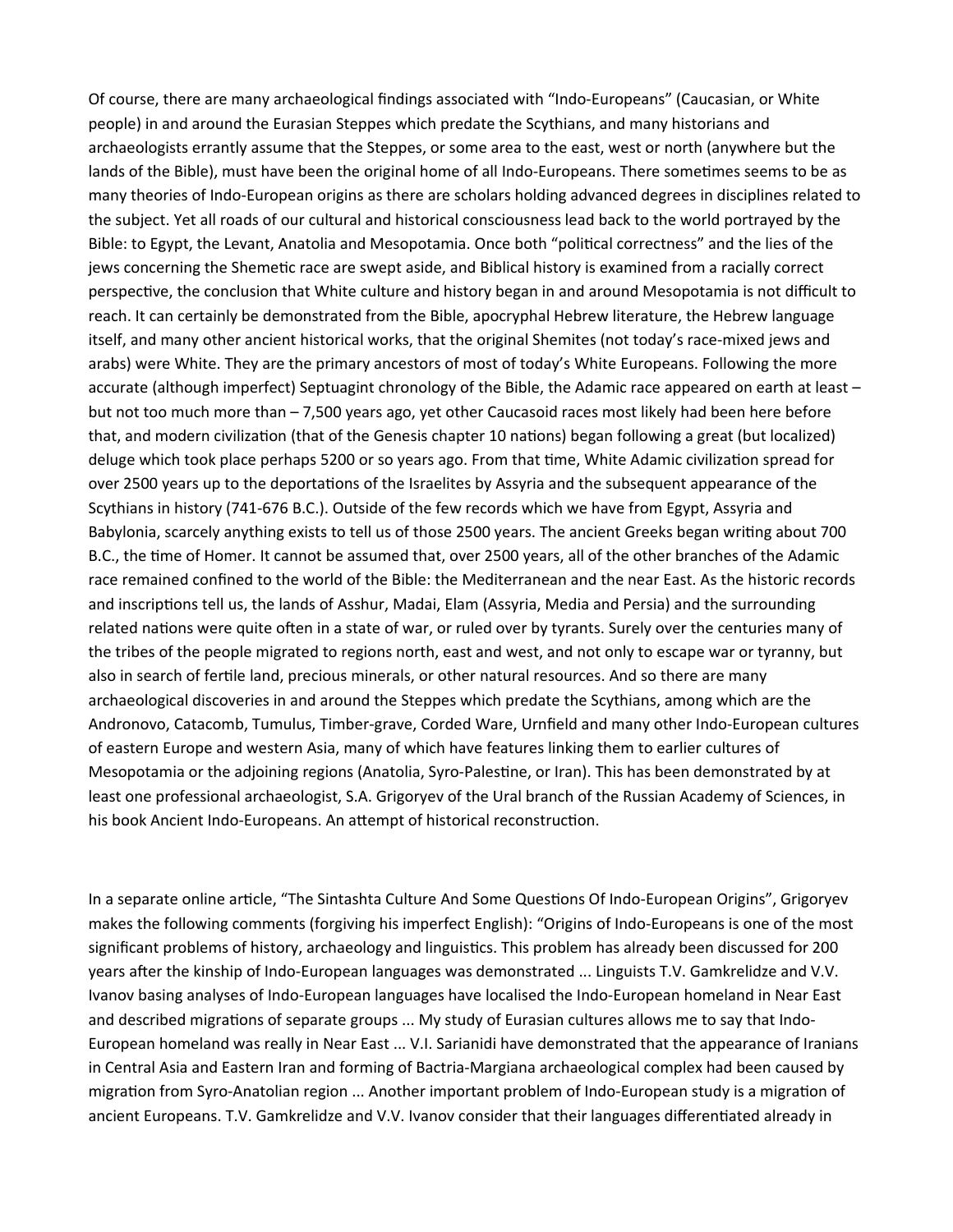Near East. These people (Celts, Germans, Slavs, Balts) moved to Europe through Iran and Central Asia around Caspian See. As a result of combined migrations, an area of the second intimacy of these dialects formed somewhere to the North of Caspian See. This linguistic reconstruction corresponded to archaeological evidence ... The Indo-European homeland was placed on the territory of Kurdistan. The most early complexes which we can connect with Proto-Indoeuropeans are such objects as Tel Magzalia, Tel Sotto, Hassuna, dating from the VIII to the early V milleniums [B.C.]. The first Indo-Europeans migrated to the Balkan peninsula after and together with other anatolian peoples at about the end of the VI millenium. The Anatolian tribes were formed here on this base. But most part of Indo-European migrations began later – at about the early IV millenium ... At the end of the Bronze Age Kimmerians migrated westwards to Northern Pontic area. Scithian migration through Iran, Near East and the Caucasus took place at the beginning of the Iron Age. At last, various streams of Indo-Europeans (Tokharians, Europeans and Iranians) influenced forming and development of Chinese civilisation."

I can't entirely agree with Grigoryev, who improperly labels early migrations of Caucasians into Europe as "Celts" and "Germans" and who – perhaps in deference to all those who have followed Homer – distinguishes Kimmerians from Scythians and errantly labels earlier northern groups as "Kimmerian", when in fact the Kimmerians were Scythians and did not reach Europe until the end of the 8th century B.C., things which have been discussed at length in Part One of this essay. Elsewhere Grigoryev further supports the historic record as it is presented in these essays, where he states that "Cultures of Scithian and Sarmatian world were not forming on the basis of Late Bronze Age cultures placed from Dnieper River to the Altai", and further discussing early Steppe cultures adds: "The forming of these cultures [from the 18th century B.C.] reflected an Iranization of Steppe Zone. Although the appearance of Scithian and Sarmatian tribes was not connected with these cultures." So, in support of Diodorus Siculus' testimony concerning these peoples, Scythians and Sarmatians appear in the Steppe from Iran (ancient Media and Persia) after the Bronze Age, in the early Iron Age, which is usually said to begin with the 8th century B.C., the same century during which the Israelites were deported by Assyria.

Kurdistan is a region which includes parts of modern Turkey, Iraq, Iran, Syria and Armenia. It includes the original homeland of the patriarch Abraham in Haran, the Padan-Aram area mentioned in the book of Genesis, ancient Media, and parts of Assyria and Persia. Babylonia, which is Sumer and Akkad, lies just to the south. While Grigoryev's conclusions were reached through studies of archaeology, linguistics, and some history, it should be evident that this one archaeological model for the spread of "Indo-Europeans" agrees very closely with the proper Biblical perspective and the testimony of the Classical historians concerning the origin of the White Adamic peoples of Europe and Asia. In the next part of this essay we shall return our attention to the Scythians of Europe.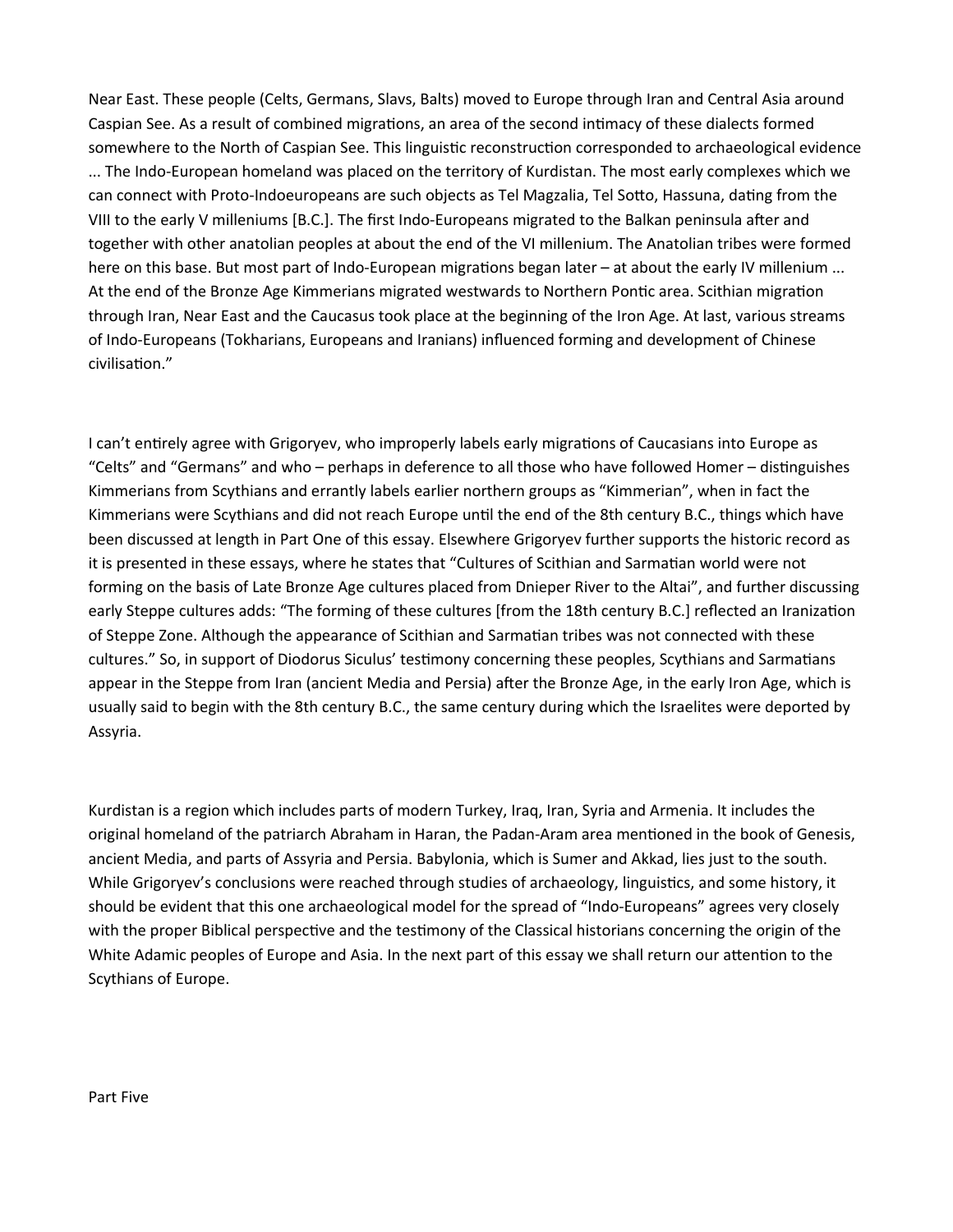It has already been established here, in Part Three of this essay, that the Scythia of Diodorus Siculus extended west to the amber district of the Baltic, and perhaps even to the Elbe, as described by that historian. Likewise, Herodotus accounted the Danube and its tributaries from the north as "Scythian" rivers. Strabo also often discussed the Scythians, or Sakae, north of the Danube and west of the Black Sea. Yet Strabo wrote in much later times than Herodotus, and perhaps 30 to 50 years later than Diodorus. While Diodorus did not use the term German, he was certainly familiar with the writings of Julius Caesar, and Caesar used the term. Yet Diodorus used only the terms Kelts and Galatae, and used them interchangeably, when referring to both the people of Celtica and the lands north of the Danube, while we learn from Strabo that the Romans made a distinction between them, which certainly was an arbitrary one, calling those of Celtica Gauls and those east of the Rhine Germans. Strabo wrote in Greek, and cited many earlier Greek writers, and it is evident that most often his perspective was that of a Greek, and usually in agreement with the earlier writers whom he cites. Yet where Strabo writes of the northern Europe of his own time, it is in an era when Rome had been fighting many battles against the northern tribes, in an attempt to establish – and even expand – its northern borders and its control over the inhabited earth, or oikoumenê, and in these places Strabo's perspective is clearly a Roman one.

Keeping this in mind, Strabo writes of northern Europe: "Now the parts that are beyond the Rhenus and Celtica are to the north of the Ister [Danube]; these are the territories of the Galatic and the Germanic [genuine Galatae, as he explains in the subsequent paragraph] tribes, extending as far as the Bastarnians and the Tyregetans and the River Borysthenes [the Dnieper]. And the territories of all the tribes between this river and the Tanaïs [the Don] and the mouth of Lake Maeotis [the Sea of Azov] extend up into the interior as far as the ocean [the Baltic] and are washed by the Pontic [Black] Sea" (Geography, 7.1.1). The Tyregetans were those Getae who lived along the Tyras river, the modern Dniester. The Bastarnians, found inhabiting the region called elsewhere "Little Scythia", on the western shores of the Black Sea, who are said by Strabo to be a Germanic tribe (7.3.17), shall be discussed further below. What is most striking here is an absence of any mention of Scythians. Rather, we find mention of "Germanic tribes" occupying the territory where we found mention of Scythians, or Sakae, for nearly 500 years up to Strabo's writing of his statement here. Of the Scythians in Europe the historian Thucydides, writing towards the end of the 5th century B.C., had written: "For there is no nation, not to say of Europe but neither of Asia, that are comparable to this, or that as long as they agree, are able, one nation to one, to stand against the Scythians" (History of the Peloponnesian War, 2:97). The only logical conclusion is that by Strabo's time the Romans had created yet another distinction: the Scythians of Europe, whom the Greeks had called Galatae, were being called Germans. As Strabo had often explained that many of the Scythians were nomadic, dwelling in wagons (i.e. Geography, 11.2.1), and living off of their flocks were "eaters of cheese made of mare's milk", where he quotes Aeschylus (7.3. 7, and see 7.3.9), Strabo likewise related of the Germans: "It is a common characteristic of all the peoples in this part of the world [here in the Loeb Classical Library edition a footnote reminds the reader that Strabo means the Germans and Galatae] that they migrate with ease ... they do not till the soil or even store food, but live in small huts that are merely temporary structures; and they live for the most part off their flocks, as the Nomads do, so that, in imitation of the Nomads, they load their household belongings on their wagons and with their beasts turn whithersoever they think best" (7.1.3). Strabo wrote this while discussing many of the Germanic tribes, such as the Suevi (or Suebi), later described by Tacitus in The Germania. Here it is clear that Strabo has described these Germans in the exact same manner as he had described the Scythians, and they are found occupying the same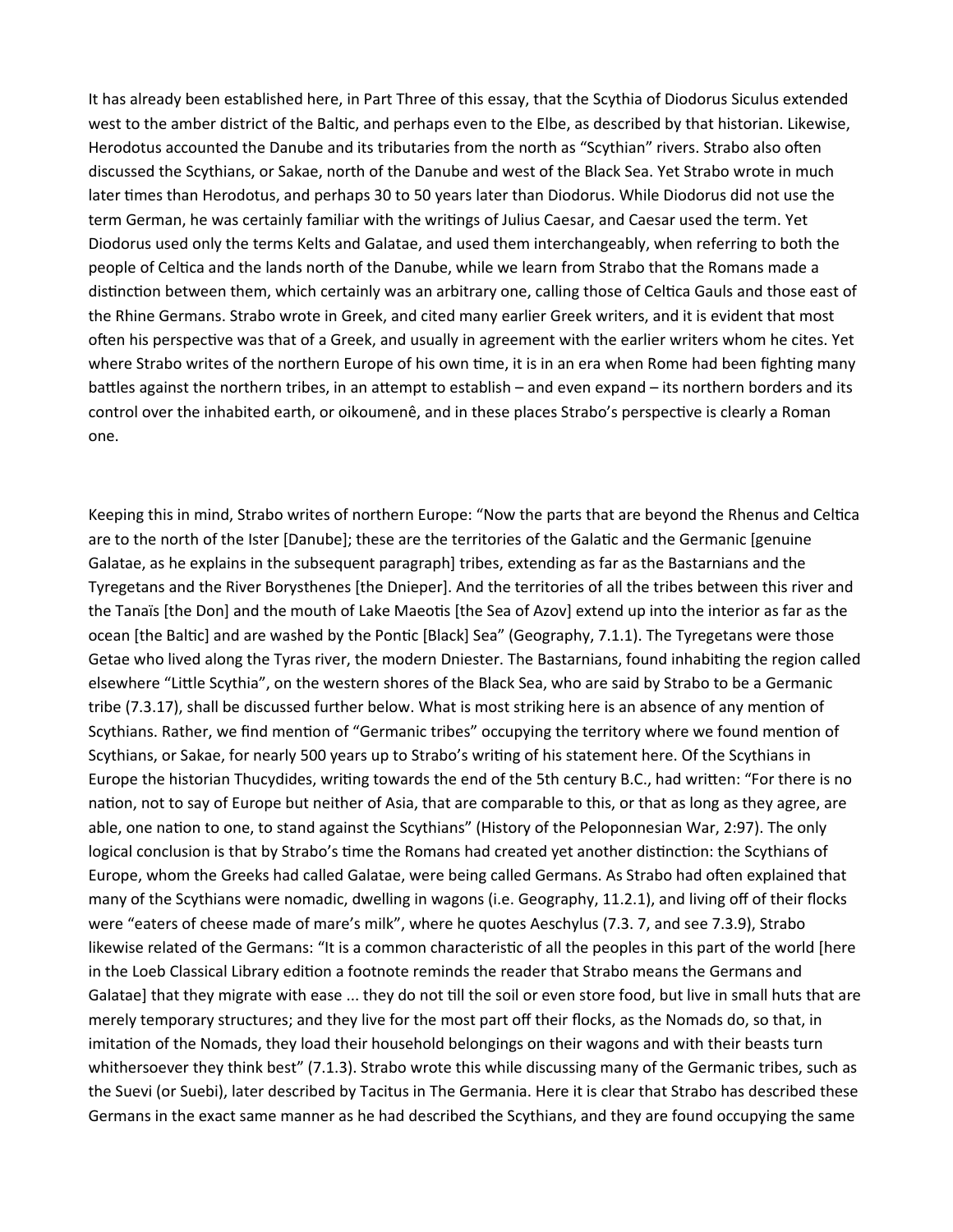lands that were said in many places elsewhere to have been occupied by Scythians. For instance, while Strabo described the displacement of those Getae north of the Danube by Scythians (7.3.13, et al.), Tacitus mentions no Getae north of the Danube, nor any Scythians, but names German tribes occupying those lands. It is quite evident, that with all of these things considered, the Germans are indeed the Scythians, and only the names have changed.

It could not have been an accident, that in his description of those inhabiting northern Europe in his seventh book, Strabo neglected to mention the Scythians. In his second book he had given a statement similar to the one repeated above: "This river [the Danube] flows from the west towards the east and the Euxine [Black] Sea; it leaves on its left the whole of Germany (which begins at the Rhine), all the country of the Getans, and the country of the Tyregetans, Bastarnians, and Sarmatians as far as the river Tanaïs [the modern Don] and Lake Maeotis [the Sea of Azov]; and it leaves on its right the whole of Thrace, Illyria, and, lastly and finally, Greece" (Geography, 2.5.30). Here again we see that there are no Scythians mentioned in Europe, although Strabo gave much testimony elsewhere, from older writers, confirming their prominence there. The only explanation is that here they are being called Germans, who are indeed the Scythians of the earlier writers, and here Strabo portrays Germany as extending from the Rhine to the Black Sea, north of the Danube, except for the region held by the Getae, since he tells us that the Bastarnians are German (7.3.17). Strabo tells us elsewhere that the Getae share a border with the Germanic Suevi (7.1.3), yet indicates that the Getae were driven south of the Danube by the Scythians (i.e. 7.3.13), and Tacitus names several tribes inhabiting that region, but no Scythians. Rather, Tacitus tells us that east of the Quadi (a division of the Suevi called Coadui, or in some mss. Coldui, by Strabo) dwell the Germanic Marsigni and Buri, not Suevi but both "exactly like the Suebi in language and mode of life", and the Cotini and the Osi who both pay tribute to the Suebi and to the Sarmatians. Using language as his determinant, Tacitus distinguishes the Cotini and Osi from the Germans, and says that the Cotini are Kelts, which shall be further discussed below, and that the Osi are Pannonian (The Germania, 43). It is possible, yet difficult to ascertain, that the Osi were a remnant of the Getae, whom Tacitus does not mention, who managed to remain north of the Danube. As discussed in Part Three of this essay, Pannonia was a Roman district south of the Danube, apparently inhabited by a mixture of Keltic, Illyrian and Thracian tribes.

Before continuing a discussion of Germany as it was perceived by Strabo and Tacitus, it is appropriate to discuss the Galatae and Scythians as they were mentioned by the historian Polybius. Polybius lived from about 208-126 B.C., and the main part of the history which he wrote covers the years 264-146 B.C. His is an excellent work concerning the Punic Wars between Rome and Carthage, and the exploits of Hannibal and Scipio, but he also described wars of the period among the Greek states to the east, and the causes for and the beginnings of the Roman empire, for which he was an apologist. Many who write about the Kelts cite Polybius endeavoring to show that either the Kelts had dominion throughout all of northern Europe at one time, or that they originated in the east, or both. Like the later Diodorus Siculus, Polybius also used the terms Galatae and Kelts interchangeably (i.e. The Histories, 2.30.7-9), and he never used the term German, calling all the people of the north Galatae. Concerning the origins of peoples, the founding of cities, and related things, Polybius did not write, and he explains his reasons for abstaining from such at length in his ninth book (9.1-2).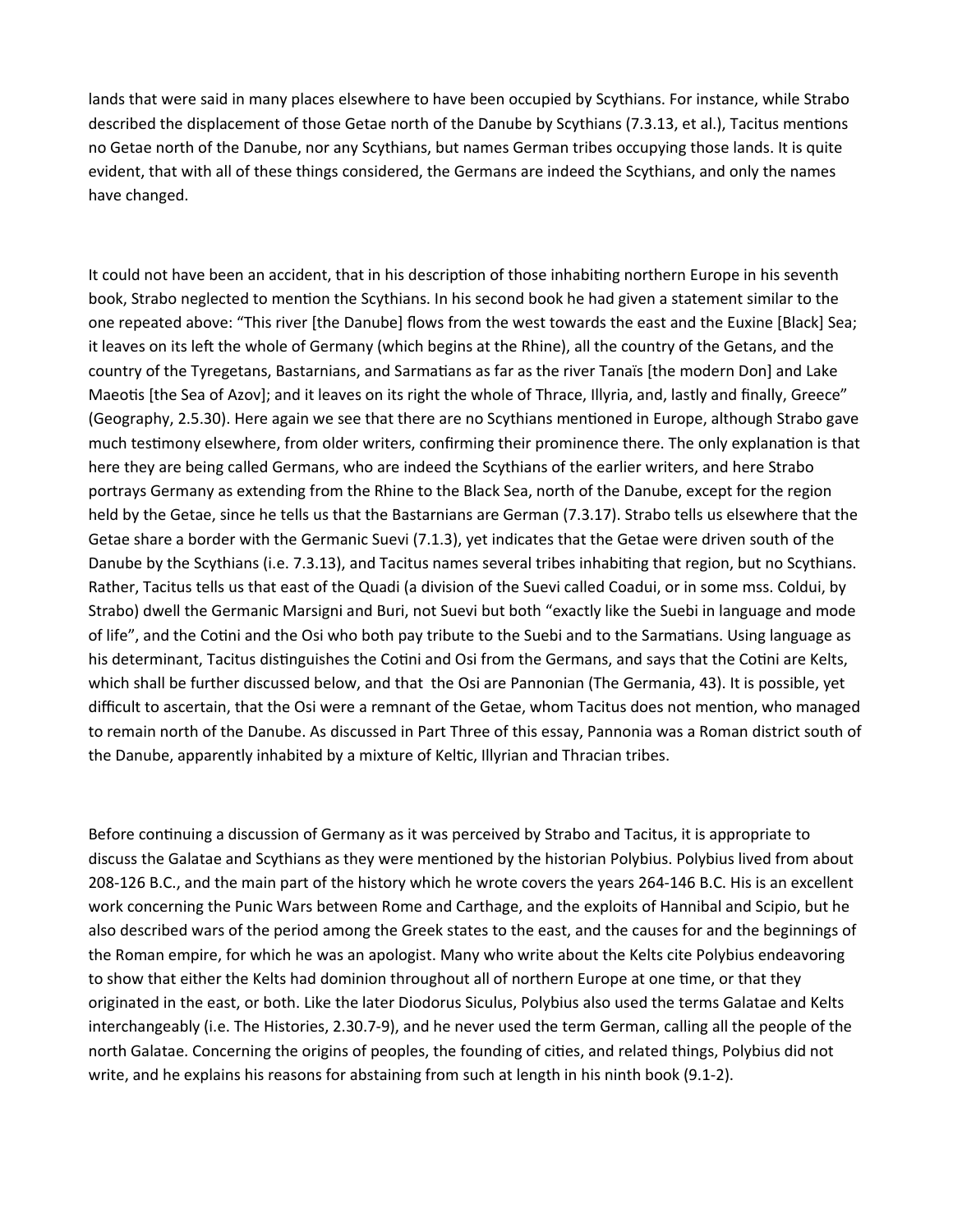Polybius directly mentioned the Scythians in Europe only once, where of a certain point along the coast near Byzantium he writes: "It is here, they say, that Darius bridged the straits when he crossed to attack the Scythians" (4.43.2). Yet Polybius mentioned the Galatae often, both those north of Greece who had conquered Thrace and invaded Anatolia, and those further west. While Polybius' mentions of the Galatae, or Kelts, say nothing of detriment to that which is being presented here, neither are they of great assistance. Yet in general they support one major contention made here: that those people of Europe originally said to be Scythians (for instance by Ephorus, whom Strabo quotes at length) were the same people later called Galatae by the Greeks, and then divided into Germans and Gauls by the Romans, since in the era of Herodotus and Thucydides only Scythians were known in the north – and neither Herodotus nor Thucydides knew the term Galatae – and only Kelts were known in the west. Yet later the people of the north were called Galatae, and no longer are Scythians mentioned there, unless older writers are being followed. Both Galatae and Scythians are described by Strabo in the exact same manner, where Strabo is certainly discussing the same people in two different eras, by two different names: the first from earlier writers, and the latter in his own time.

Polybius also makes statements which show that the archaeological Hallstatt culture should not be so readily associated with the Galatae. For he says of the Galatae that "their lives were very simple, and they had no knowledge whatever of any art or science", and that their possessions were scarce so that they could "shift where they chose" (2.17.10), much as Strabo had described them. He also described at length their highly inferior arms, and how easily their swords bent after a single hard blow (2.30.7-9; 2.33.3). None of this accords with the more advanced metallurgy and the fine arts of the Hallstatt culture, which likely belonged to Thracians, Milesians, other Phoenicians, and other earlier settlers of the Danube River valley and western Europe – the "proto-Kelts".

In the times of Strabo and Tacitus a Germanic tribe called the Bastarnae dwelt on the Danube near the Black Sea, in the same region which Strabo and others called "Little Scythia" elsewhere. Polybius mentions these people, who were the reason for a mission of the Dardanians (an Illyrian tribe) to the Roman Senate in 177-176 B.C.: "A mission from the Dardanians now arrived, telling of the Bastarnae, their numbers, the huge size and the valour of their warriors, and also pointing out that Perseus and the Galatians [of Anatolia] were in league with this tribe. They said they were much more afraid of him than of the Bastarnae, and they begged for aid. Envoys from Thessaly also arrived confirming the statement of the Dardanians, and begging for help" (The Histories, 25.6.2-4). These Bastarnae are not said by any of these writers to have migrated from anywhere, nor to have been conquerors of the Scythians or Galatae who inhabited this region, and so it seems plausible that Bastarnae is only a name for the Scythian tribe which long inhabited the area, of which the Greeks and Romans only later acquired a more intimate knowledge. Strabo was uncertain about the Bastarnae, and says "but what is beyond Germany and what beyond the countries which are next after Germany – whether one should say the Bastarnae, as most writers suspect, or say that others lie in between ... it is not easy to say ... or whether any part is uninhabitable by reason of the cold or other cause, or whether even a different race of people, succeeding the Germans, is situated between the sea and the eastern Germans [here it is absolutely evident that the word German stands for Scythian] ... for I know neither the Bastarnae, nor the Sauromatae, nor, in a word, any of the peoples who dwell above the Pontus ..." (Geography, 7.2.4). By "know" Strabo must mean that he didn't know them first-hand, and so was not able to describe them completely, since both Diodorus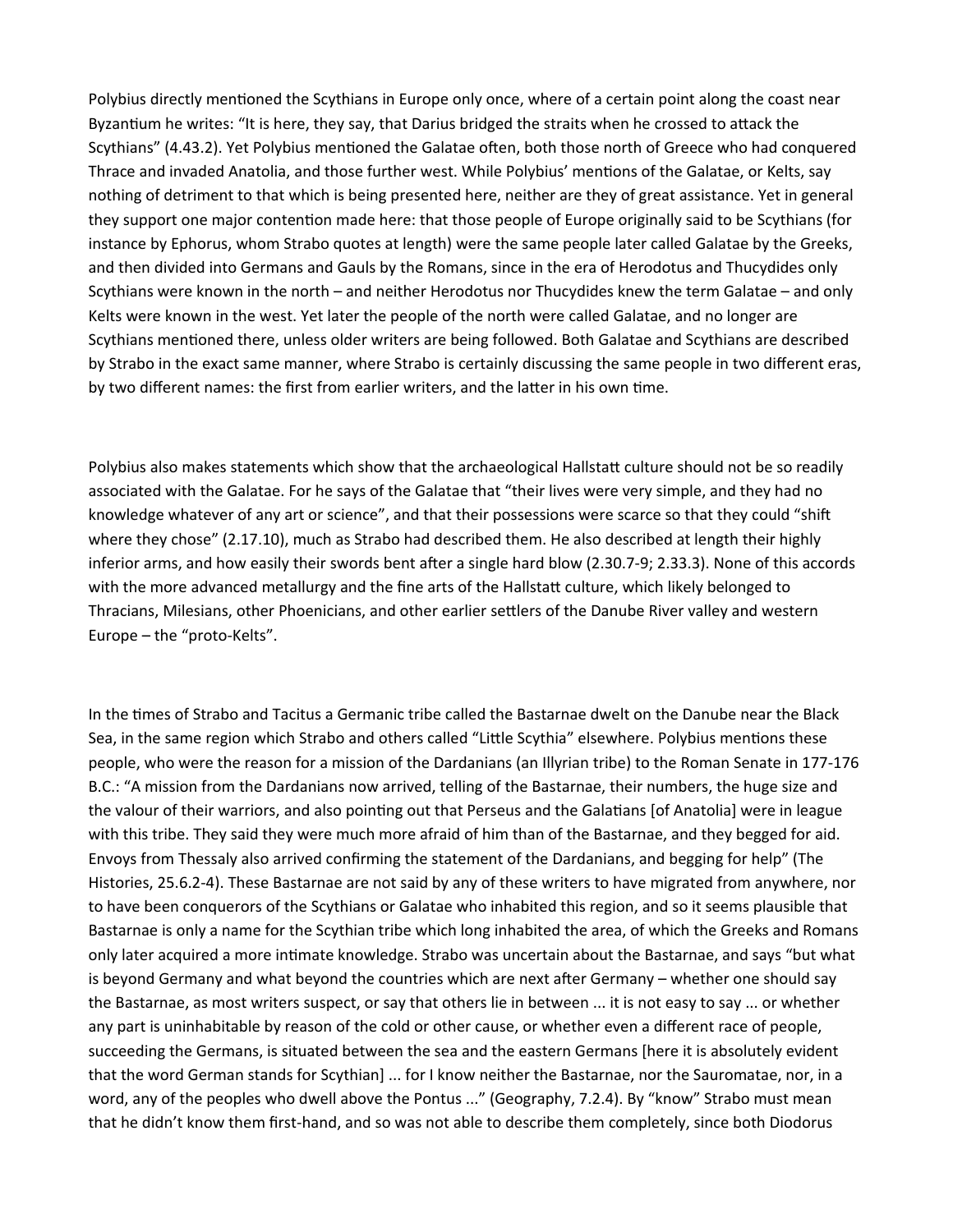Siculus some years before, and Tacitus some years after, confirm his statements concerning the Sarmatians, the Bastarnae, and the Germans – once one accepts as fact that Strabo and later writers used "German" to describe the people that Diodorus and earlier writers called Scythian, and then Galatae, which shall hopefully be further established in a discussion of the Peucetians.

Diodorus Siculus mentions the Peucetians (Peuketioi) where he says that Agathocles, king of Sicily, supplied "both the Iapygians and the Peucetians ... with pirate ships, receiving in return a share of their booty" (Library of History, 21.4.1), Sicily being at war with Carthage, Macedon, and the "barbarians of Italy" about 295 B.C. (21.2.2). Strabo tells us that certain of the Bastarnians lived on Peuce (peukê means pine in Greek), an island in the Danube, and were therefore called Peucini (Peukinoi), which must be Diodorus' Peucetians, the name and location being identical. Strabo names other tribes of the Bastarnae, the Atmoni and Sidoni, and the Roxolani who "roam the plains between the Tanaïs and the Borysthenes [the Don and Dnieper rivers], and here is more evidence that the Germanic Bastarnae are of the European Scythians. The Roxolani, Strabo tells us, are known from their wars with Mithridates Eupator, king of Pontus, 120-63 B.C." (Geography, 7.3.15, 17). Elsewhere where Diodorus Siculus discusses Macedonian and Thracian relations with their neighbors during this period, he mentions only Scythians in this region, and no Bastarnae (i.e. Library of History, 16.1.5; 19.73.1-5). It should be manifest here, that Bastarnae is a name for the Scythian, later called German, tribes in this same area. The people did not change, only the names did, once the perspective changed from Greek to Roman: German was a strictly Roman term.

Although in one place Strabo does seem to distinguish the Bastarnae from the Scythians, where he says that the Thracians had suffered the encroachment of "Scythians and Bastarnians and Sauromatians" from north of the Danube (Geography, 7.3.13), this does not mean that Strabo counted them as a distinct people. Rather, Strabo is referencing an extended period of time, and in the earliest migrations of the Scythians into Thrace, no particular tribe was distinguished among them, where the Bastarnae are named only much later, yet are clearly the same people as those Scythians inhabiting the same area throughout the centuries up until Strabo's time. Strabo also distinguishes the Bastarnae for another reason, where he says that "they also being, one might say, of Germanic stock" (7.3.17), and it is learned from Tacitus, who says that "The Peucini, however, who are sometimes called Bastarnae, are like Germans in their language, manner of life, and mode of settlement and habitation [but] ... Mixed marriages are giving them something of the repulsive appearance of the Sarmatians [Sauromatae] ..." and so Tacitus says "I do not know whether to class the tribes of the Peucini [Bastarnae], Venedi [Slavic Wends], and Fenni [Finns] with the Germans or with the Sarmatians" (The Germania, 46). So it is evident that on the heels of the Germans, who were the westward-migrating Scythians, were the Slavic tribes pushing into western Europe, and intermingling with them along the way.

In The Germania, Tacitus gives an account of how the Germans came to be so called, stating that "The name Germania, however, is said to have been only recently applied to the country. The first people to cross the Rhine and appropriate Gallic territory, though they are known nowadays as Tungri, were at that time called Germani; and what was at first the name of this one tribe, not of the entire race, gradually came into general use in the wider sense. It was first applied to the whole people by the conquerors of the Gauls, to frighten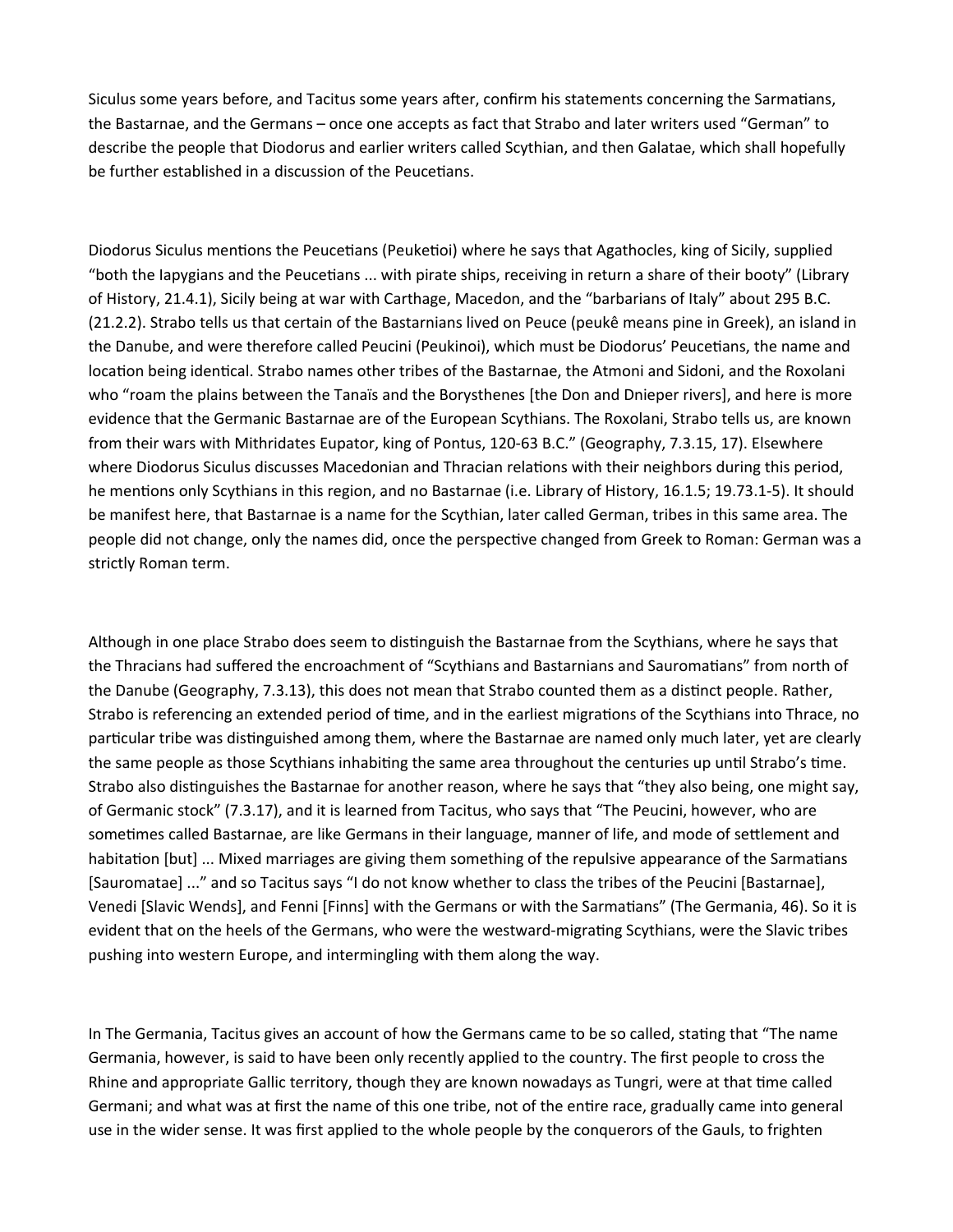them; later, all the Germans adopted it and called themselves by the new name" (§2). Yet the Germans did not use the name German of themselves, it is strictly the Roman term for them. Latin becoming the language of learning in the Middle Ages, the name prevailed. Neither Diodorus Siculus nor Strabo, who both knew more of the tribes of Celtica west of the Rhine and south of the Alps than they did of Germany, ever mentioned such a story, nor did they ever mention any individual tribe named Germani. Neither did Caesar in The Gallic War, where he used the name Germani of those tribes east of the Rhine, corroborate any part of Tacitus' story concerning this name, and so it is certainly implausible. Therefore it must be a coincidence that there was apparently a tribe of this name, Germanians in Rawlinson's edition, mentioned by Herodotus as being among the Persians (The Histories, 1:125), and there is nothing from the time of Herodotus to that of Caesar by which to connect the name of this tribe to the west. Diodorus Siculus and all of the other earlier writers calling all of the tribes of the north Galatae, the account of Strabo is much more credible: that the Germans were called so by the Romans because they were esteemed to be genuine Galatae, i.e. those not mixed with Thracians or Greeks or Etruscans or any of the other previous inhabitants of the European coasts, germanus being the Latin for genuine.

Like Strabo, Tacitus tells us that Germany stretched from the Rhine in the west to the east as far as the Bastarnae whom he calls Peucini, although by this time the Venedi and the Sarmatians, Slavic tribes, had also advanced into those parts of Europe west of the Dniester and north of the Danube (The Germania, 46). The Venedi are the later Wends of eastern Germany, who occupied the area around Brandenburg southwest of Berlin. As we have seen, Tacitus would not account the Sarmatians as Germans (and Diodorus Siculus tells us that they derived from the Medes, not the Scythians), yet he wasn't as certain concerning the Venedi, Fenni (Finns) and Peucini (Bastarnae), only for rather arbitrary reasons. For instance, he spoke of the Bastarnae mingling with the Sarmatians, and he said of the Venedi that they "have adopted many Sarmatian habits; for their plundering forays take them over all the wooded and mountainous highlands that lie between the Peucini and the Fenni. Nevertheless, they are on the whole to be classed as Germans; for they have settled homes, carry shields, and are fond of travelling – and travelling fast – on foot, differing in all these respects from the Sarmatians, who live in wagons or on horseback" (The Germania, 46). Living in wagons and on horseback was the manner by which Strabo's Germans and Scythians had lived (Geography, 7.1.3; 11.2.1), and it seems that Tacitus' classification depends only upon whether or not these once-nomadic tribes had yet settled into a given area, quite arbitrary indeed. The Venedi may only have been later classified as Slavs because of their language, nevertheless, there were wars between the Saxons and the Wends down through the time of Otto I, who defeated and ended the menaces to Germans from both the Magyars and the Wends by 955 A.D. (The Encyclopedia of World History).

Yet Tacitus never mentioned any Scythians in Europe, although his Germany stretched, like that of Strabo, from the Rhine to the Black Sea. If the Scythians of the west are not the Germans, then in a very short time, and after so many centuries of being so well entrenched in Europe, those Scythians whom Thucydides said were so powerful had simply vanished into thin air, and the Germans – coming from nowhere – consumed the entire northern continent without any evidence of cataclysm or struggle. Rather, as demonstrated throughout all parts of this essay, the Germans are indeed the Scythians, and the Saxons (Sachsens) of the west are the Sakans (Sakae) of the east, and descended from those Sakans whom Darius the Persian could not defeat (i.e.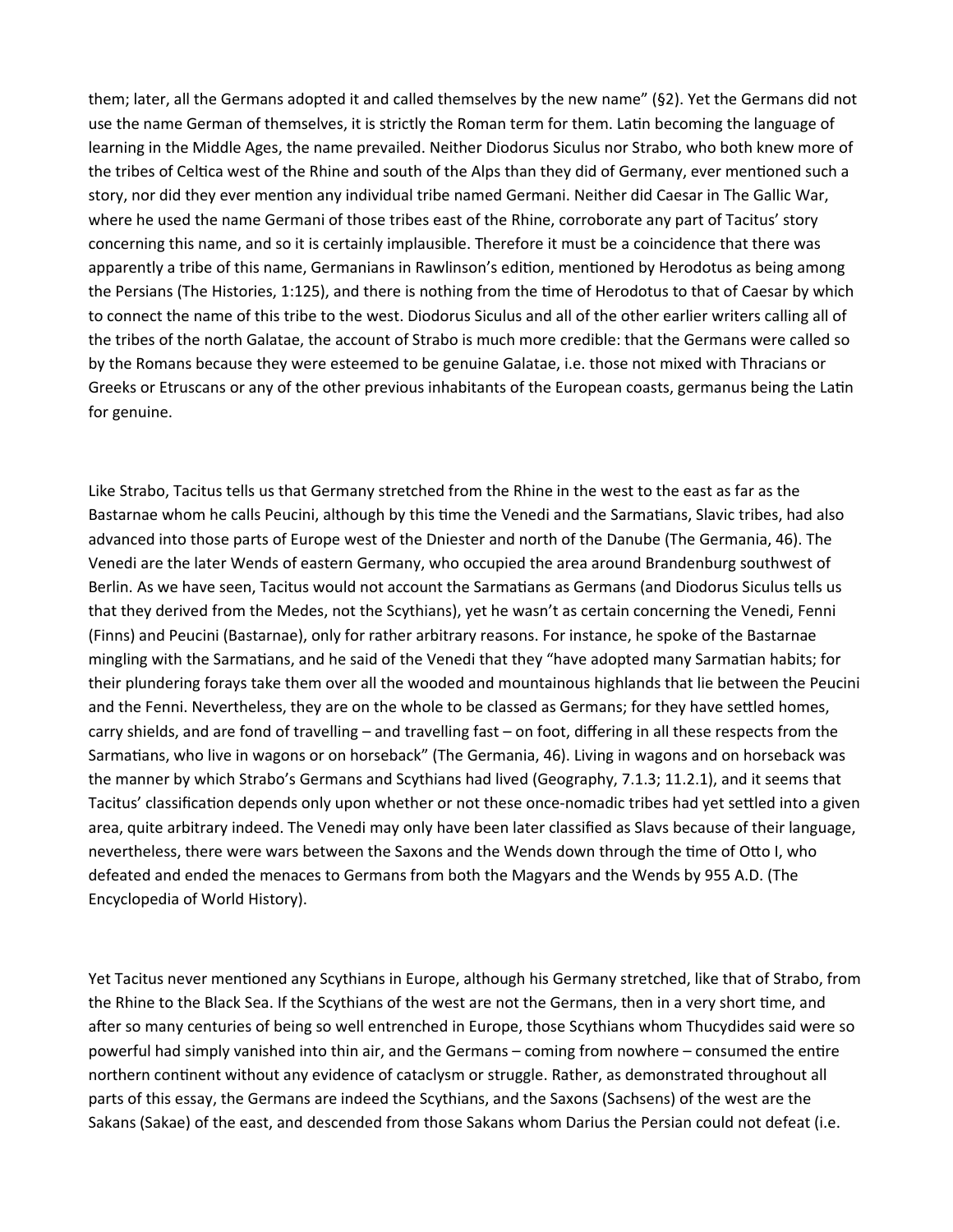In The Germania, Tacitus conjectures that at one time the tribes of Gaul migrated east into Germany, because the Gauls had been more powerful than the Germans (§28). By this Tacitus attempts to account for the presence of tribes which he considered Gallic in regions east of the Rhine, such as the Boii and the Cotini (§43). Of the Cotini, Tacitus distinguishes them from the Germans by language, saying that "The Cotini and the Osi are not Germans: that is proved by their languages, Celtic in one case, Pannonian in the other ..." Yet language is no determinant of race, and there were many dialects among the tribes of both Germany and Gaul. Speaking elsewhere of language, Tacitus classified the Aestii along the Baltic shore as Germans, but tells us that their language was "more like the British" although they had "the same customs and fashions as the Suebi" (§45), and the British spoke Celtic dialects much like those of Gaul, as he himself stated elsewhere (Agricola, 11). Today's Estonians speak a language classified as Finno-Ugric, and not even Indo-European. Tacitus does not mention the language of the Fenni (Finns), and was unsure whether to classify them as Germans, cited above. Speaking of the Treviri and Nervii, tribes of Gaul, Tacitus seems to doubt the "German descent to which they claim", where he describes the German tribes which had migrated west of the Rhine (§28). But here Tacitus fails to address their language or any other significant reason to doubt their claim, stating only that "Such a glorious origin, they feel, should prevent their being thought to resemble the unwarlike Gauls". Here Tacitus' distinction between Gaul and German crumbles, being revealed as both arbitrary and prejudiced. Writing nearly 100 years earlier, Strabo tells us that "The whole race which is now called both 'Gallic' and 'Galatic' is war-mad, and both high-spirited and quick for battle, although otherwise simple and not ill-mannered", going on to describe their strength and large physiques, among other things, while also explaining that they are with the Germans "kinsmen to one another" (Geography, 4.4.2). Strabo also attests that both the Treviri and Nervi are indeed German (4.3.4). It is clear that Tacitus' distinction between Germans (whom Strabo considered genuine Galatae) and Gauls (Galatae) afforded him a way by which to display his contempt for those tribes who had been conquered by Rome, and who had adopted the civilization of their conquerors, a contempt which Tacitus also showed for the Britons who did likewise (The Agricola, 21). Elsewhere, Tacitus himself acknowledged that the Gauls had become unwarlike only under Roman subjection (§11). Yet among Whites the cultural or political state of a tribe or nation is certainly a less reliable determinant of race than is language, and Tacitus' distinctions in these areas are therefore demonstrated to be wholly unreliable, made for political reasons and not for the sake of true historical or anthropological inquiry. The Greek writers tell us that the Galatae and the Germans are one and the same race, and the eastern inscriptions tell us as much concerning their ancestors: Kimmerians, Sakans and Scythians.

#### Part Six: Who are the English?

While it has been the purpose of this series of essays to demonstrate that the Germanic peoples indeed descended from the Scythians of Asia, who were also called Kimmerians and Sakans, and that they in turn had descended from the peoples of the Bible, notably those Israelites who had been deported by the Assyrians, here in this installment a short digression shall be made. Quite unfortunately, in the prelude to events in more recent history, certain propagandists among the English people succeeded in labeling the Germans as Huns,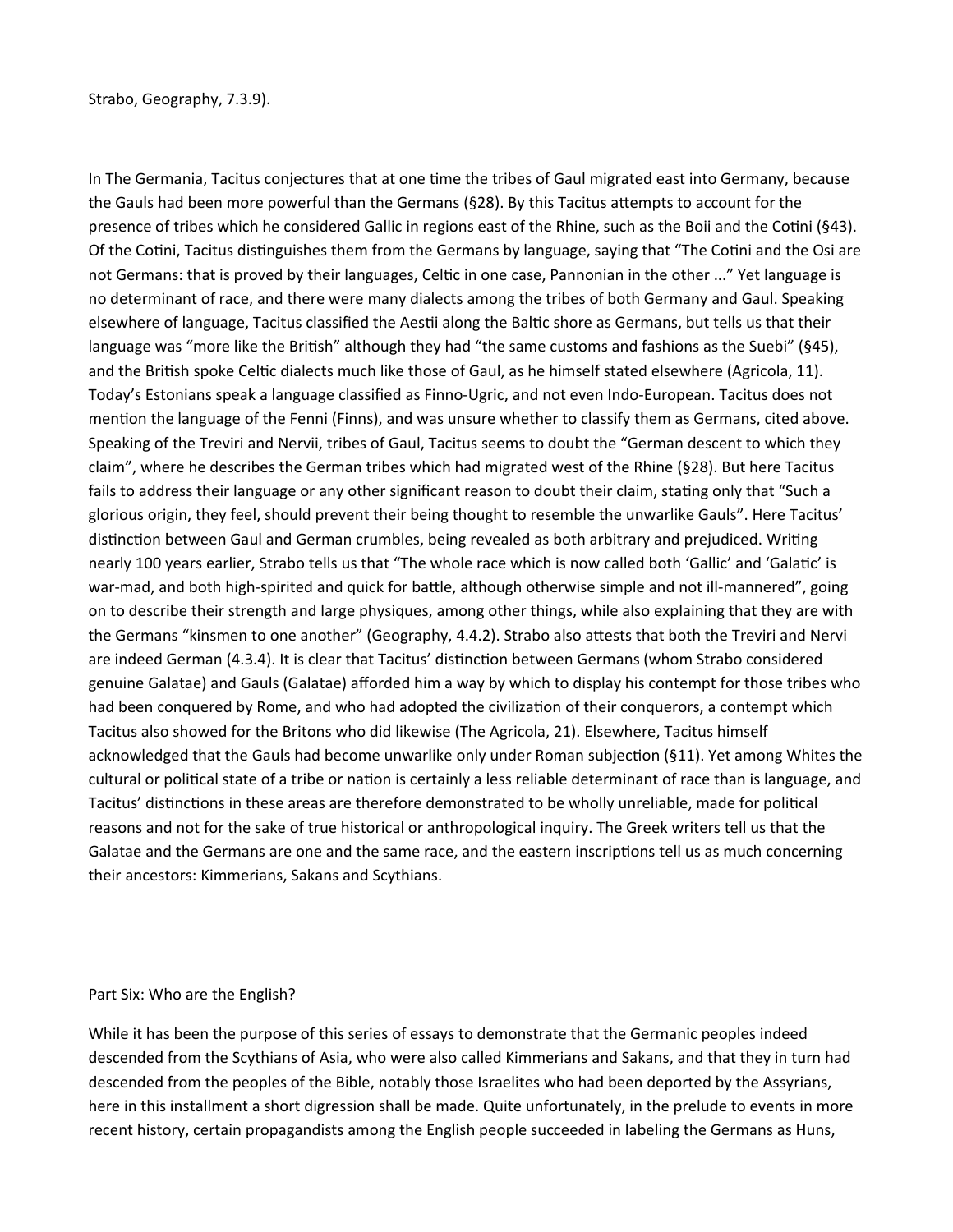and in convincing the masses that the English themselves are a people of distinct origin. Of course such is not true, and here we shall digress in order to discuss the origins of the English, and Anglo-German kinship.

The pre-Roman inhabitants of Britain, while not the topic of this discussion, shall be mentioned here only briefly. In The Encyclopedia of World History, 6th edition, Houghton Mifflin Co., on page 180 we find: "The prehistoric inhabitants of Britain (called Celts on the basis of their language) were apparently a fusion of Mediterranean, Alpine and Nordic strains that included a dark Iberian and a light-haired stock. Archaeological evidence points to contacts with the Iberian Peninsula (2500 B.C.E.) and Egypt (1300 B.C.E.) ... The true Celts are represented by two stocks: Goidels (Gaels), surviving in northern Ireland and high Scotland, and Cymri and Brythons (Britons), still represented in Wales. The Brythons were close kin to the Gauls, particularly the Belgi." First, note that from the Belgi we have the modern name Belgium, and that the Cymri – distinguished from the Britons – have a name identical to the Cimmerii (Kimmerians), which cannot be overlooked. Yet much of the information provided here appears to have come from the Roman annalist, Tacitus.

In his Agricola, written about his father-in-law who was a governor of Roman Britain, in §11 Tacitus wrote: "Who the first inhabitants of Britain were, whether natives or immigrants, is open to question: one must remember that we are dealing with barbarians. But their physical characteristics vary, and the variation is suggestive. The reddish hair and large limbs of the Caledonians proclaim a German origin; the swarthy faces of the Silures, the tendency of their hair to curl, and the fact that Spain lies opposite, all lead one to believe that Spaniards crossed in ancient times and occupied that part of the country. The peoples nearest to the Gauls likewise resemble them ..." [Penguin Classics ed.] Of course Tacitus was not properly a historian, for he was not educated in the classical histories and was apparently ignorant of, or perhaps simply ignored, the accounts of both the Phoenicians and Trojans in Britain, although it is not probable that all of the early Britons are derived from these alone. Rather Tacitus was a chronicler of his own times, and both the Agricola and his account of the tribes of Germany, the Germania, have been esteemed as works of great value for many centuries.

The Greek geographer Strabo, who lived a few generations before Tacitus, gave his own description of the German tribes as they were known to him, although he did not have nearly as much information as the Roman had almost a century later. Yet Strabo apparently described many German tribes accurately, since Tacitus' later account is very much in agreement with the geographer, although much more detailed. While Strabo's account of the Germans won't be discussed here at length, one statement is important to our discussion: "Now as for the tribe of the Suevi [or Suebi], it is the largest, for it extends from the Rhenus [Rhine] to the Albis [Elbe]; and a part of them even dwell on the far side of the Albis" (Geography, 7.1.3, Loeb Classical Library ed., brackets mine). In the same paragraph, Strabo lists among the tribes of the Suebi the Coldui (or Coadui, the Quadi of Tacitus) and Marcomanni, both who inhabited Bohemia, and the Langobardi (the Lombards) who some centuries later came to inhabit northern Italy, and also several other tribes mentioned by Tacitus. The name of the Suebi existed until recent times in the name Swabia, a large duchy in southwest Germany which included parts of modern day France and Switzerland, and the modern German state of Baden-Wurttemberg.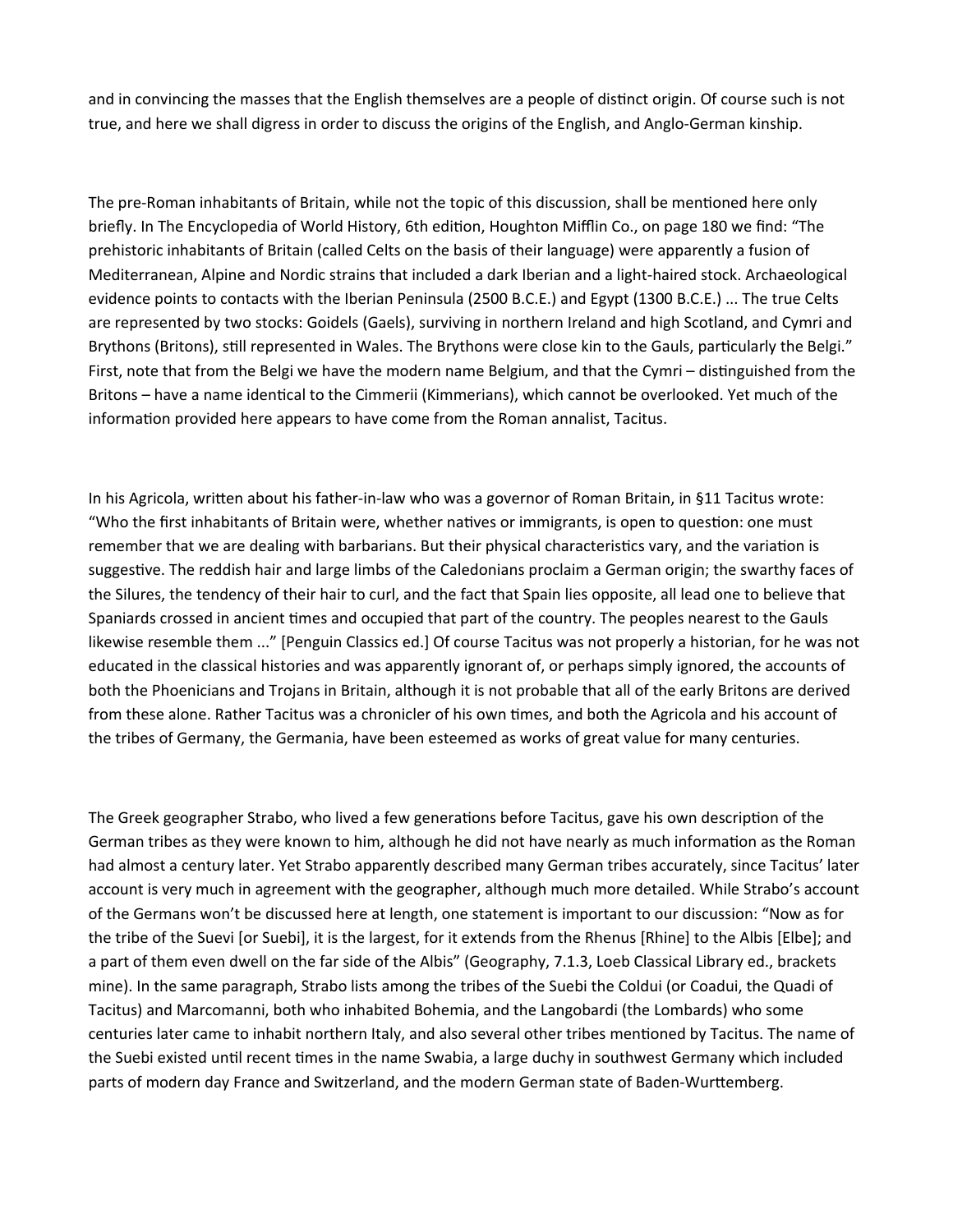Tacitus, throughout the Germania, refers to the Baltic ocean as the "Suebian Sea". He begins his description of the Suebi, found at §'s 38-46, thusly: "We must now speak of the Suebi, who do not, like the Chatti or the Tencteri, constitute a single nation. They occupy more than half of Germany, and are divided into a number of separate tribes under different names, though all are called by the generic title of 'Suebi'." In his ensuing description of these tribes, he makes special mention of the Semnones and the Langobardi, whom he notes for their bravery, and then he says: "After them come the Reudigni, Aviones, Anglii [the Angles], Varini, Eudoses, Suarines, and Nuitones, all of them safe behind ramparts of rivers and woods. There is nothing noteworthy about these tribes individually ...". Tacitus then goes on to list the rest of the tribes of Suebia: the Hermunduri, Naristi, Marcomanii, Quadi, the Marsigni and Buri who are both "exactly like the Suebi in language and mode of life", the Lugii who are "divided into a number of smaller units", the Gothones (Goths), whose "rule is somewhat more autocratic than in the other German states", the Rugii and Lemovii, both "bordering on the [Suebian] sea", the Suiones "right out in the sea" (from where the name Sweden may well have come), the Aestii, and finally the Sitones. Of the Aestii (where we see the name of the Estonians), Tacitus says that they "have the same customs and fashions as the Suebi, but a language more like the British", and that they "are the only people who collect amber – glaesium is their own word for it", where we see that these are the Scythians of the amber district along the Baltic, mentioned by Diodorus Siculus and earlier writers. Beyond these, Tacitus attests to the presence of the Peucini (also called Bastarnae), Venedi (the Slavic Wends) and the Fenni (Finns), all of whom he was not sure whether to class as Germans or Sarmatians (or Slavs). As we have seen in the first five parts of this essay, all of these Germans are the very same peoples whom the early Greek writers called Kimmerians, and later Scythians or Sakans, and then Galatae, while Romans called them all Gauls, and later divided them into Gauls and Germans. While it is absent from Tacitus, later we shall see that the term Sakans persisted, as Bede and other late writers call these same people by the general name of Saxons: certainly the same people whom Tacitus and Strabo labeled as Suebi. Here it must also be noticed that in the account of the Suebi given by Tacitus, the Anglii (or Angles), are but a minor tribe among the rest of the Germanic tribes, and certainly considered to be Germans, and being labeled as Suebi they are indeed closely related to the other tribes of the German interior.

The strength of Rome checked Germanic expansion into the lands of the empire for as long as such strength endured, and Tacitus records the various Germanic tribes who lived along the Rhine and Danube, which of those were friendly to Rome, and which had already crossed west of the Rhine by his time, as he distinguishes Germans from Gauls and doubts the Germanic origin of some of the tribes of Gaul (the lands of modern France, Belgium, the Netherlands and the portion of Germany west of the Rhine) even when they claimed such origin (i.e. Germania §28). Yet from the time that Julius Caesar conquered Gaul, for over 300 years until the 3rd century A.D., the Germanic tribes were for the most part held at the frontiers of the empire. Not that there was ever any peace, for Rome conducted campaigns in Germany many times, and many times the German tribes raided parts of the empire. From the 3rd century, however, the Germanic tribes were too strong for the empire to contain, while they themselves were also being pressured from the east. Rome had already begun an internal decline from the peak of her strength, and so the empire began to lose the more distant provinces first, and by the 5th century, was overrun by Goths, Vandals, Alans, Alamanni, Burgundians, Franks, Saxons, Suebi and Huns. The Goths are Tacitus' Gothones (Ger. 43), whom he counted among the Suebi. The Vandals Tacitus' Vandilii (Ger. 2), also mentioned by Strabo as Vindelici (4.3.3; 4.6.8, 9). The Alans are called by the 6th century Greek historian Procopius a Gothic nation (History of the Wars, 3.3.1, 5.1.3) and allies of those Vandals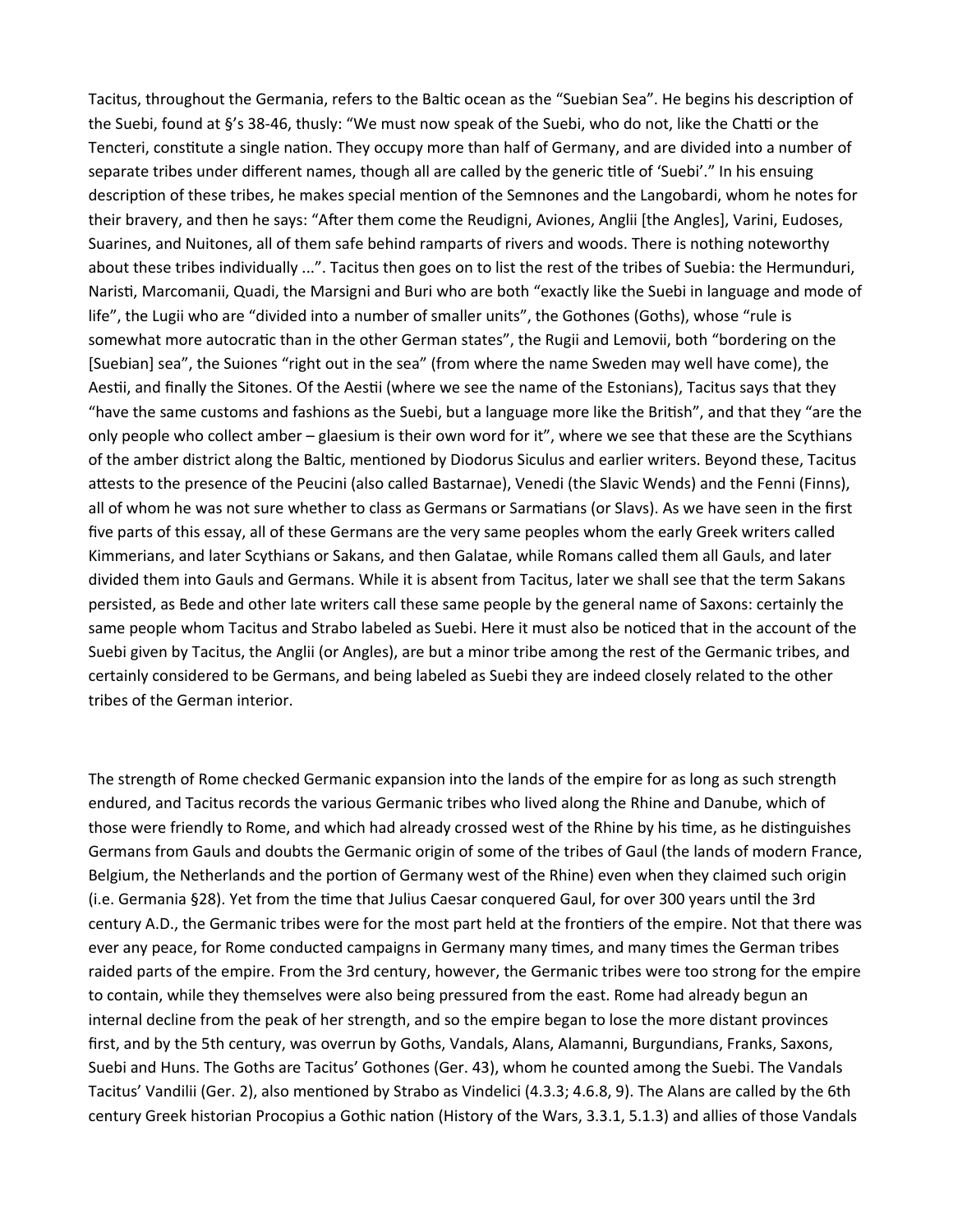with whom they invaded Spain (3.3.1). The Alamanni and Burgundians are mentioned by Procopius along with the Suebi and other German tribes (5.12.11). The terms Frank and Saxon do not describe any single German tribe, but rather they generally describe particular groups of tribes, as Tacitus had also used the term Suebi. Procopius mentions "the Germans, who are now called Franks" (3.3.1) quite often. It is evident from Bede that many tribes which Tacitus called Suebi were Saxons, a term which Tacitus did not use, since Bede counts the Angles as Saxons, frequently using the term "Angles or Saxons" (i.e. E.H. 1.15). Many of the Goths, Alans, Vandals, and others who invaded the empire were already Christians, although of the Arian sect, as Propocius often relates, and being so they must have received their Christianity from the east, and not from the Greeks or Romans – who were adverse to Arianism. It shall be shown in a later part of this essay that the Huns did indeed descend from the same Scythian stock from which the other German tribes had come, except that they had ventured further east than most of the others, and had come into Europe relatively late.

While much more may be said concerning the movements of Germanic tribes during the final centuries of the Roman empire, here we shall focus on Britain, turning to the British church historian Bede, who wrote his Ecclesiastical History of the English Nation in the 8th century A.D. Bede wrote of the "Franks and Saxons" looting and pillaging the British sea-coast as early as the reign of the emperor Diocletian, towards the end of the 3rd century (E.H. 1.6). After Rome lost control of Britain, first by a revolt of her own soldiers, for a short time the nation was ruled by various military tyrants. Later, the British came under the constant siege of the Scots (and Bede called all of the Irish by that name) and the Picts (E.H. 1.6-15; Bede also says that the Picts had come "from Scythia", E.H. 1.1). Rome no longer being in any position to aid the Britons, who had made numerous appeals for help, finally a British King, in the reign of the emperor Marcian (which Bede dates as beginning in "the 449th year of the incarnation of our Lord"), invited the "English or Saxons" ("Anglorum sive Saxonum gens" in Bede's Latin) into Britain. Bede says of the Saxons that: "... being sent for of the said king into Britain, landed there in three long ships, and by the same king's commandment is appointed to abide in the east part of the island, as to defend the country like friends, but indeed, as it proved afterward, as minded to conquer it as enemies" (E.H. 1.15, LCL ed.) Bede goes on to describe how these first Saxons in Britain, after defeating certain enemies of the Britons in a battle, and noticing the cowardice of the Britons themselves, sent word back to Germany and were soon joined by many more of their kinsmen. Bede then explains: "Now the strangers had come from three of the more mighty nations in Germany, that is, the Saxons, the Angles and the Jutes. Of the Jutes came the people of Kent and the settlers in Wight, that is the folk that hold the Isle of Wight, and they which in the province of the West Saxons are called unto this day the nation of the Jutes, right over against the Isle of Wight. Of the Saxons, that is of that region which is now called of the Old Saxons [modern Saxony], descended the East Saxons, the South Saxons and the West Saxons [of those parts of England now known as Essex, Sussex and Wessex]. Further, of the Angles, that is of that country which is called Angeln [modern Schleswig-Holstein] and from that time to this is said to stand deserted between the provinces of the Jutes [Jutland, the part of Denmark on the mainland] and the Saxons [Saxony], descendeth the East Angles, the Uplandish Angles, the Mercians and all the progeny of the Northumbrians, that is, of that people that inhabiteth the north side of the flood of Humber, and the other nations of the Angles." Bede goes on to relate the story of the Saxon kings Hengist and Horsa, and mentions their descent from "Woden [Oden], of whose issue the royal house of many provinces had their original" (E.H. 1:15, all brackets mine).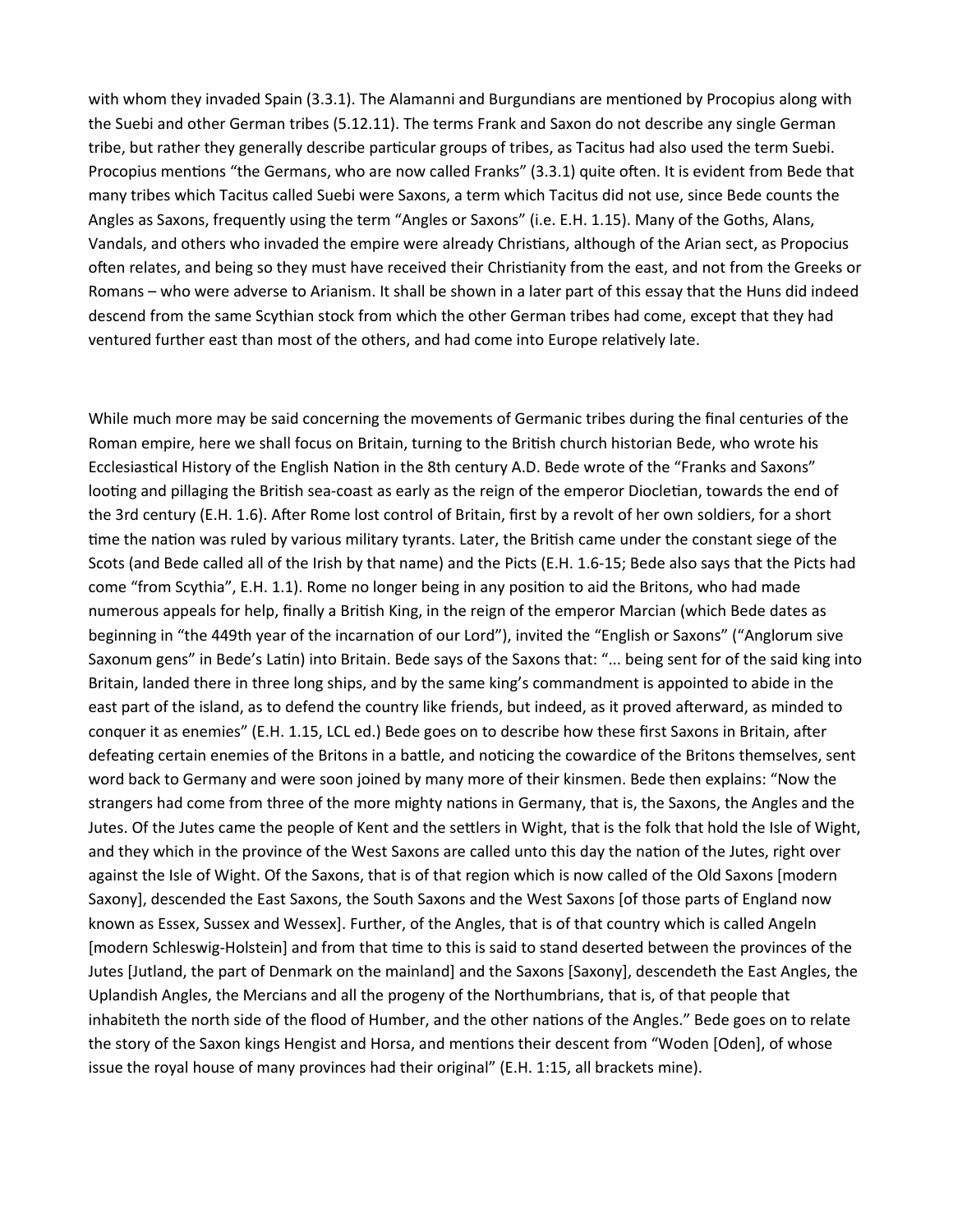Later in his history Bede discusses a certain English preacher, Egbert, who made missionary journeys to the continent, and Bede says that he "... by preaching of the Gospel to bring the word of God to some of those nations which had not yet heard it: and many such countries he knew to be in Germany, of whom the English [Angli] or Saxons, which now inhabit Britain, are well known to have had beginning and offspring; whereby it is that to this day they are corruptly called Garmans by the Britons that are their neighbours. Such now are the Frisons [the Frisians; Frisii in Tacitus, Ger. 34, 35], Rugins [Rugii, Ger. 43], Danes, Huns, Old Saxons, and Boructuars [Bructeri, Ger. 33] ..." (E.H. 5.9), where it is evident that not only does Bede count the Angles themselves as Saxons, stating "English or Saxons", but he refers to the Saxons of Germany as "Old Saxons". Also, the Britons knew these new inhabitants of Britain as Germans, but called them "Garmans" instead. Bede's Saxons must be those same tribes who, along with the Angli, Tacitus had described as Suebi, and while a district in Germany which was once inhabited by Angli evidently remained vacant for some time after their move to Britain, as Bede has told us, indeed not all of the Angli on the continent moved to Britain, as we shall see shortly from Procopius. That Saxon is a general name for a group of German tribes is also evident with Bede, since while he calls them by this name generally, aside from the Angli he also refers to other individual tribes among those who settled in Britain, namely the Gewissas or West Saxons (E.H. 2.5; 3.7; 4.15), the Grywas (E.H. 3.20; 4.6, 19), the Hwiccas (E.H. 2.2; 4.13, 23), and the Meanwaras (E.H. 4.13).

Procopius had mentioned little of Britain, but understandably since it was not within the scope of his intended subject. Yet being the personal secretary of Belisarius, the great Byzantine general who won many battles against the Germanic tribes during the reign of Justinian, he had the opportunity to witness and record many things, which indeed he did, in his History of the Wars (of the Byzantine Romans against the Persians, Goths of Italy and Vandals in Africa) and Anecdota (or Secret History, a scathing criticism of the emperor Justinian and his wife). On those occasions where he does mention Britain, he supports the account given by Bede. He describes how the Roman soldiers of Britain first revolted from the empire (about 407 A.D.), and how Britain was never recovered by Rome, "but it remained from that time on under tyrants" (Hist. 3.2.31, 38). At one point Belisarius, negotiating with the Goths who invaded Italy, offered to "permit the Goths to have the whole of Britain" in return for giving up Sicily (Hist. 6.6.28), even though the empire did not even possess Britain at the time. Procopius does not mention the Saxon invasions of Britain, but referring to his own time says only that it is inhabited by barbarians (Anec. 19.13).

Procopius described an "island", Thule, "exceedingly large ... more than ten times greater than Britain. And it lies far distant from it toward the north. On this island the land is for the most part barren, but in the inhabited country thirteen very numerous nations are settled; and there are kings over each nation" (Hist. 6.15.4-5). Naming some of the tribes of Thule, Procopius relates fantastic stories about some of them, as the Greek writers always heard and recorded such tales about the peoples who lived on the fringes of their own world. Yet Procopius also spoke of the Eruli, a tribe which had apparently adopted the Arian form of Christianity (Hist. 4.14.12), from which many had fought for the Romans and whom Procopius must have been quite familiar with, and describes how a great number of this tribe (after losing a fight with the Lombards) had left Germany to settle in Thule (Hist. 6.15.1. ff.). While there is much speculation concerning Thule, from the time of Pytheas who seems to have been the first to record the name as that of a place in the northern ocean, here Procopius certainly seems to be describing Norway. Later, in the 8th through the 11th centuries, parts of Britain were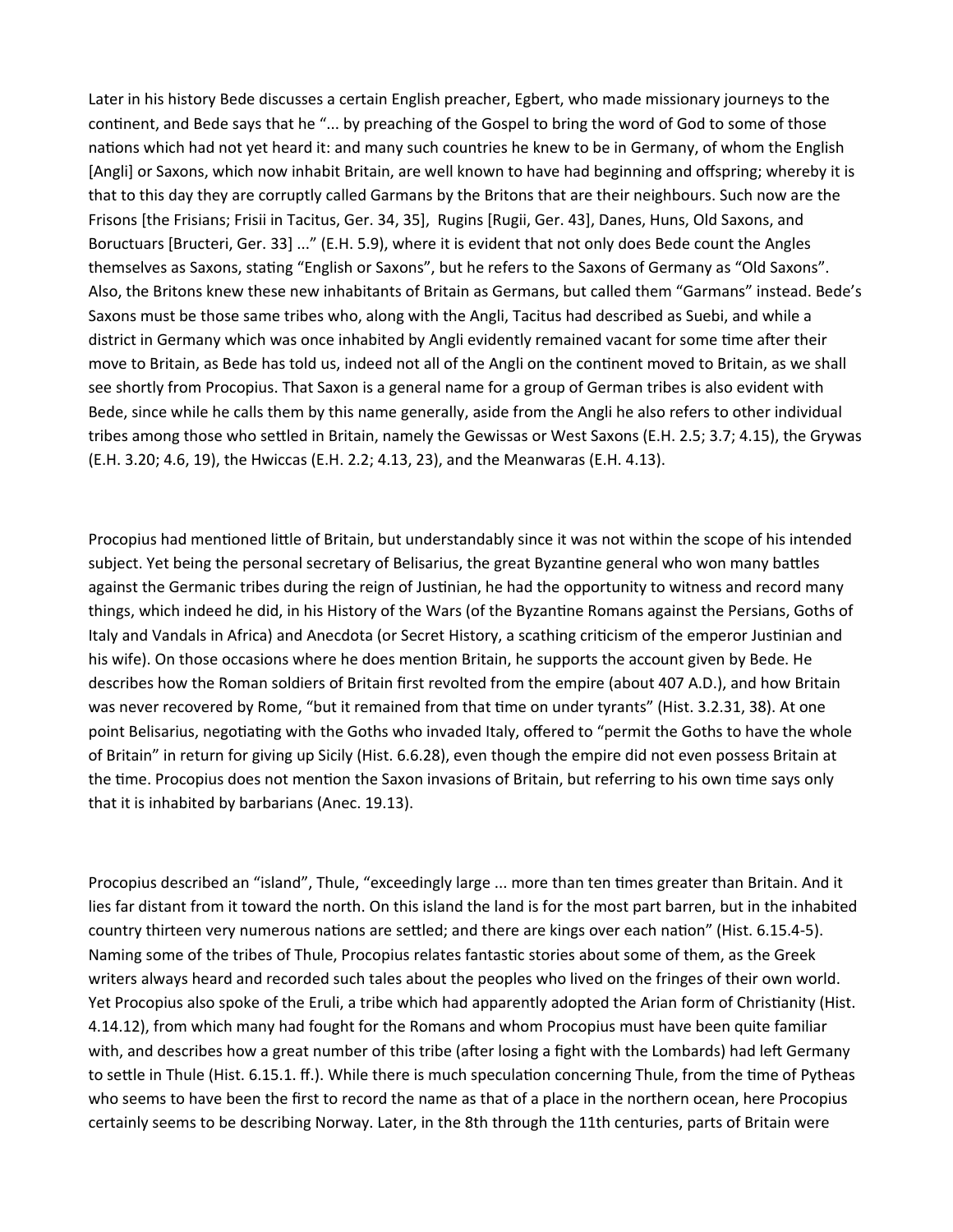invaded and settled by Norsemen and Danes.

Procopius describes another island which he calls Brittia – but which is certainly not Britain – and which is "towards the rear of Gaul, that side namely which faces the ocean, being, that is, to the north of both Spain and Britain" (Hist. 8.20.5), and he seems to be describing Denmark, which from the sea may certainly be perceived as an island. He then says: "The island of Brittia is inhabited by three very numerous nations, each one having a king over it. And the names of these nations are Angili, Frissones, and Brittones, the last being named from the island itself. And so great appears to be the population of these nations that every year they emigrate thence in large companies with their women and children and go to the land of the Franks [which at the time included large portions of both modern France and Germany]. And the Franks allow them to settle in the part of their land which appears to be more deserted, and by this means they say they are winning over the island. Thus it actually happened that not long ago the king of the Franks, in sending some of his intimates on an embassy to the Emperor Justinian in Byzantium, sent with them some of the Angili, thus seeking to establish his claim that this island was ruled by him. Such then are the facts relating to the island that is called Brittia" (Hist. 8.20.6-10, brackets mine). Now while this may seem to be a quite obfuscated account of some of the movements of the Germanic tribes which took place in the north at the time, the Frissones must be the Frisons of Bede, the Frisii of Tacitus' Germania, (34, 35), and the Angili must be Tacitus' and Bede's Anglii, the Angles. While the Frisii have the country which is named for them Friesland, now a district in the north of the Netherlands, there is certainly much evidence of Angles who did not move to Britain – as we see here from Procopius – but rather remained in Germany. Indeed, the German surnames Engler, Englert and Engles, among others, are all surnames of the Angles in Germany, who also gave their name to places such as Engelberg in Switzerland, Engelsberg of which there are two such towns in Bavaria, Engelskirchen northeast of Cologne in Westphalia, Engelhartszell in Austria, Engeløy in Norway, and Ingelheim in the Rhineland, along with many other like placenames.

Bede used "Saxony" as a name for Saxon Britain (in his Lives of the Abbots, 19). Yet the "Old" Saxony which he often referred to is today found in the modern German states of Lower Saxony and Saxony-Anhalt. Yet it may be determined from this and previous portions of this essay, that the German tribes of Saxony are indeed akin to and of like origin with their neighbors, those of the German regions of Bavaria, Swabia, the Rhineland, Franconia, Hesse and Thuringia, along with the other portions of central and southern Germany, Austria and Switzerland in the south, the German regions in Italy (primarily Lombardy and the Tyrol), and also with those Germans of Pomerania, Brandenberg and the former states of Prussia to the east. Likewise, the Scandinavian peoples, the Picts of Scotland and other tribes of the original Britons, and the Germanic people of France, Belgium, and the Netherlands are all kin to both Anglo-Saxons and Germans. While the Slavic peoples pressed upon the German tribes from the east, and there are Slavs found among the Germans of today, through the practice of slavery, the mercantile trade, and by other means, people of Slavic lineage also exist among the English. And while the English in the early 1900's slandered the Germans with the name of "Huns", it is not at all true that the Germans are Huns, although both groups certainly descended from the Scythians. Rather, the English themselves are Germans indeed, and no amount of propaganda – which in actuality emanates from the devious minds of the internationalist financial community in order to control nations for their own purposes – can ever separate the Englishman from the German blood which shall ever flow through his veins. Those